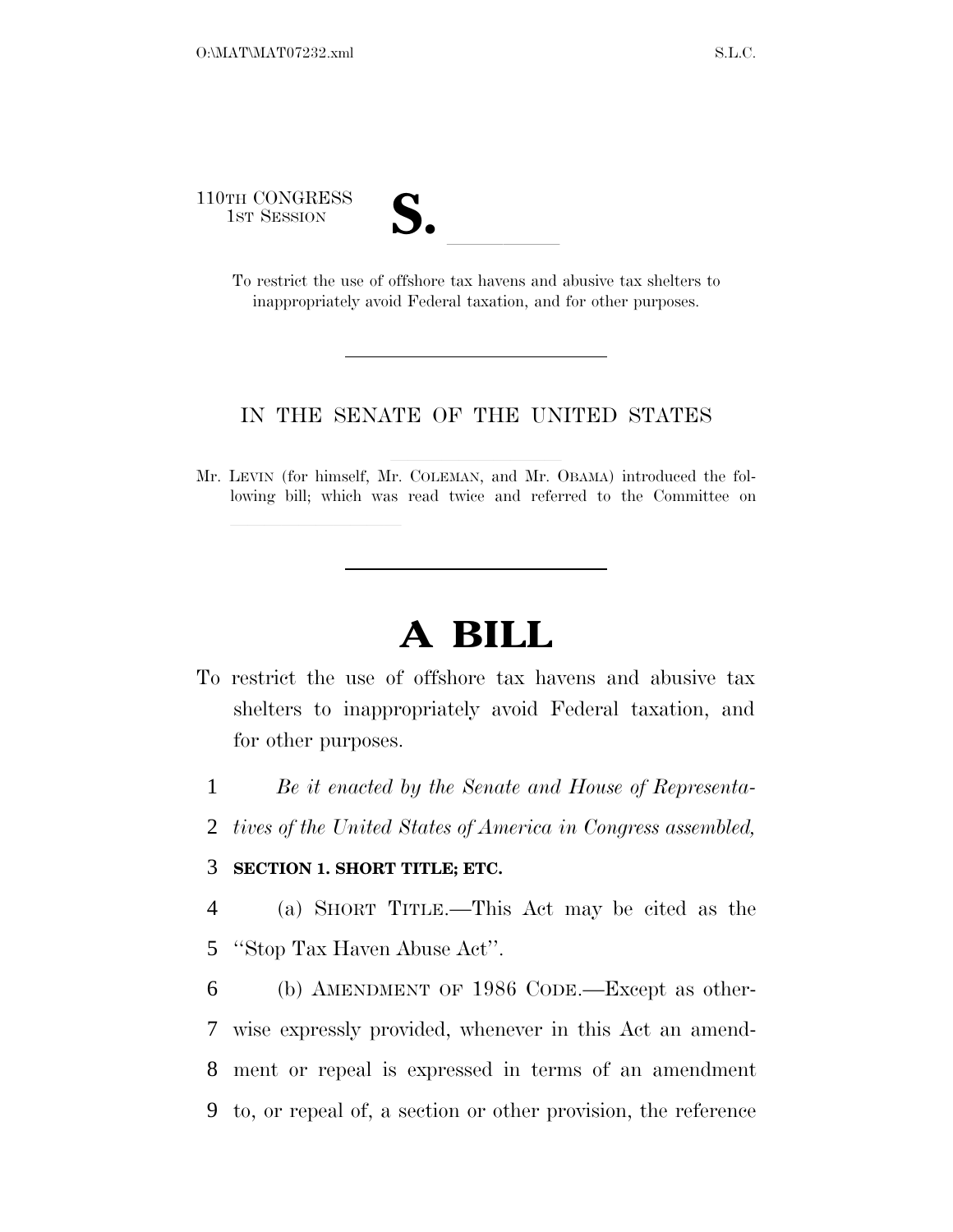- 1 shall be considered to be made to a section or other provi-
- 2 sion of the Internal Revenue Code of 1986.
- 3 (c) TABLE OF CONTENTS.—The table of contents of
- 4 this Act is as follows:

Sec. 1. Short title; etc.

#### TITLE I—DETERRING THE USE OF TAX HAVENS FOR TAX EVASION

- Sec. 101. Establishing presumptions for entities and transactions involving offshore secrecy jurisdictions.
- Sec. 102. Authorizing special measures against foreign jurisdictions, financial institutions, and others that impede United States tax enforcement.
- Sec. 103. Allowing more time for investigations involving offshore secrecy jurisdictions.
- Sec. 104. Reporting United States beneficial owners of foreign owned financial accounts.
- Sec. 105. Preventing misuse of foreign trusts for tax evasion.
- Sec. 106. Limitation on legal opinion protection from penalties with respect to transactions involving offshore secrecy jurisdictions.

#### TITLE II—OTHER MEASURES TO COMBAT TAX HAVEN AND TAX SHELTER ABUSES

- Sec. 201. Penalty for failing to disclose offshore holdings.
- Sec. 202. Deadline for anti-money laundering rule for hedge funds and private equity funds.
- Sec. 203. Anti-money laundering requirements for formation agents.
- Sec. 204. Strengthening summons in cases involving offshore secrecy jurisdictions.
- Sec. 205. Improving enforcement of foreign financial account reporting.

#### TITLE III—COMBATING TAX SHELTER PROMOTERS

- Sec. 301. Penalty for promoting abusive tax shelters.
- Sec. 302. Penalty for aiding and abetting the understatement of tax liability.
- Sec. 303. Prohibition on tax shelter patents.
- Sec. 304. Prohibited fee arrangement.
- Sec. 305. Preventing tax shelter activities by financial institutions.
- Sec. 306. Information sharing for enforcement purposes.
- Sec. 307. Disclosure of information to Congress.
- Sec. 308. Tax opinion standards for tax practitioners.
- Sec. 309. Denial of deduction for certain fines, penalties, and other amounts.

#### TITLE IV—REQUIRING ECONOMIC SUBSTANCE

- Sec. 401. Clarification of economic substance doctrine.
- Sec. 402. Penalty for understatements attributable to transactions lacking economic substance, etc.
- Sec. 403. Denial of deduction for interest on underpayments attributable to noneconomic substance transactions.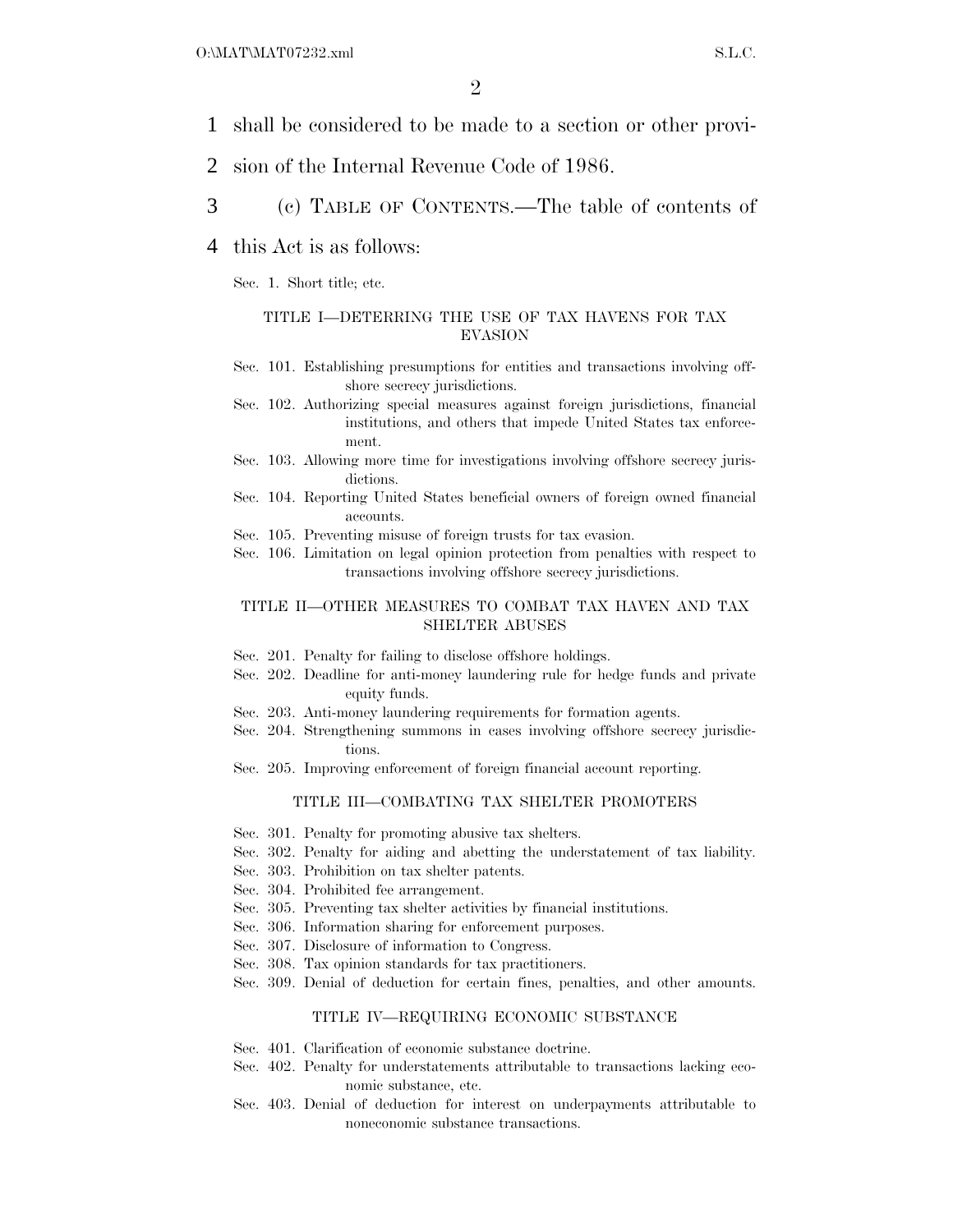# **TITLE I—DETERRING THE USE OF TAX HAVENS FOR TAX EVASION**

**SEC. 101. ESTABLISHING PRESUMPTIONS FOR ENTITIES** 

 **AND TRANSACTIONS INVOLVING OFFSHORE SECRECY JURISDICTIONS.** 

 (a) PRESUMPTIONS FOR INTERNAL REVENUE CODE 8 OF 1986 —

 (1) IN GENERAL.—Chapter 76 is amended by inserting after section 7491 the following new sub-chapter:

## **''Subchapter F—Presumptions for Certain Legal Proceedings**

''Sec. 7492. Presumptions pertaining to entities and transactions involving offshore secrecy jurisdictions.

**''SEC. 7492. PRESUMPTIONS PERTAINING TO ENTITIES AND** 

- **TRANSACTIONS INVOLVING OFFSHORE SE-**
- **CRECY JURISDICTIONS.**

17 "(a) CONTROL.—For purposes of any United States civil judicial or administrative proceeding to determine or collect tax, there shall be a rebuttable presumption that a United States person (other than an entity with shares regularly traded on an established securities market) who directly or indirectly formed, transferred assets to, was a beneficiary of, or received money or property or the use thereof from an entity, including a trust, corporation, lim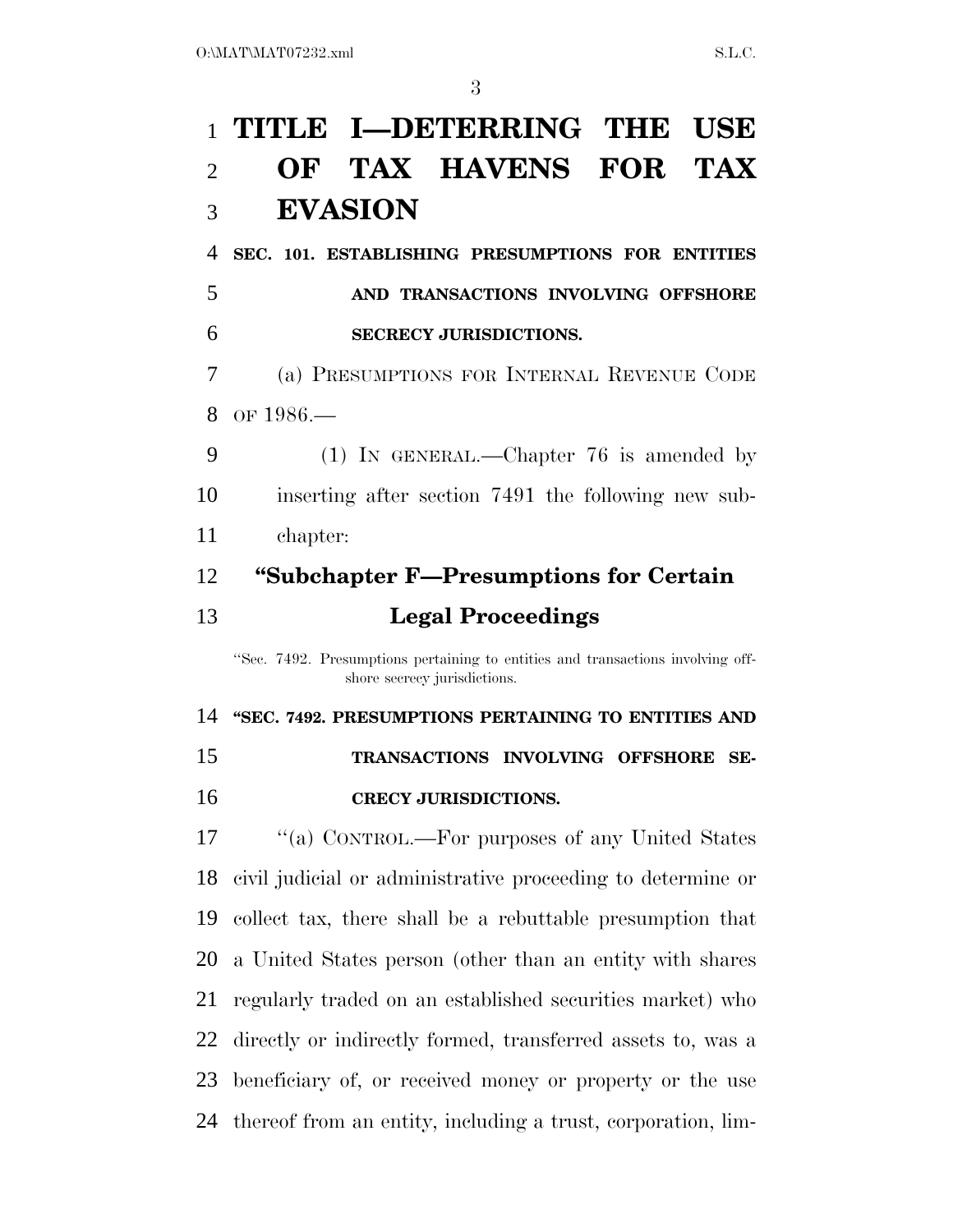$O:\text{MAT} \setminus \text{MAT} \setminus \text{SAT} \setminus \text{SAT} \setminus \text{SAT} \setminus \text{SAT} \setminus \text{SAT} \setminus \text{SAT} \setminus \text{SAT} \setminus \text{SAT} \setminus \text{SAT} \setminus \text{SAT} \setminus \text{SAT} \setminus \text{SAT} \setminus \text{SAT} \setminus \text{SAT} \setminus \text{SAT} \setminus \text{SAT} \setminus \text{SAT} \setminus \text{SAT} \setminus \text{SAT} \setminus \text{SAT} \setminus \text{SAT} \setminus \text{SAT} \setminus \text{SAT} \setminus \text{SAT} \setminus \text{SAT} \setminus \text{$ 

 ited liability company, partnership, or foundation (other than an entity with shares regularly traded on an estab- lished securities market), formed, domiciled, or operating in an offshore secrecy jurisdiction, exercised control over such entity. The presumption of control created by this subsection shall not be applied to prevent the Secretary from determining or arguing the absence of control.

8 "(b) TRANSFERS OF INCOME.—For purposes of any United States civil judicial or administrative proceeding to determine or collect tax, there shall be a rebuttable pre- sumption that any amount or thing of value received by a United States person (other than an entity with shares regularly traded on an established securities market) di- rectly or indirectly from an account or entity in an off- shore secrecy jurisdiction, constitutes income of such per- son taxable in the year of receipt, and any amount or thing of value paid or transferred by or on behalf of a United States person (other than an entity with shares regularly traded on an established securities market) directly or in- directly to an account or entity in any such jurisdiction represents previously unreported income of such person taxable in the year of the transfer.

23 "(c) REBUTTING THE PRESUMPTIONS.—The pre- sumptions established in this section may be rebutted only by clear and convincing evidence, including detailed docu-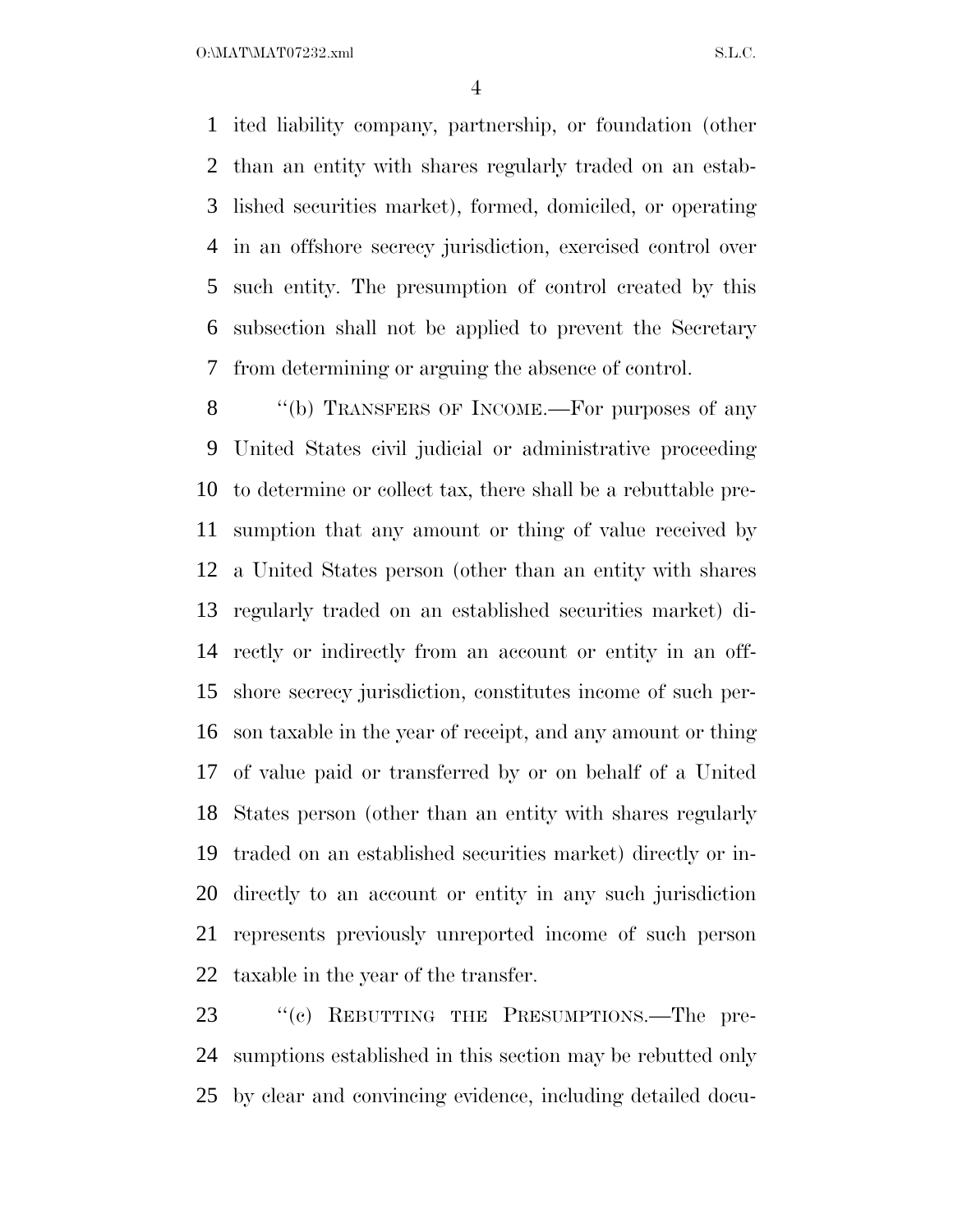mentary, testimonial, and transactional evidence, estab-lishing that—

3 "(1) in subsection (a), such taxpayer exercised no control, directly or indirectly, over such entity at the time in question, and

 $(6)$  ''(2) in subsection (b), such amounts or things of value did not represent income related to such United States person.

 Any court having jurisdiction of a civil proceeding in which control of such an offshore entity or the income character of such receipts or amounts transferred is an issue shall prohibit the introduction by the taxpayer of any foreign based document that is not authenticated in open court by a person with knowledge of such document, or any other evidence supplied by a person outside the jurisdic- tion of a United States court, unless such person appears before the court.''.

 (2) The table of subchapters for chapter 76 is amended by inserting after the item relating to sub-chapter E the following new item:

''SUBCHAPTER F—PRESUMPTIONS FOR CERTAIN LEGAL PROCEEDINGS''.

 (b) DEFINITION OF OFFSHORE SECRECY JURISDIC- TION.—Section 7701(a) is amended by adding at the end the following new paragraph:

24 "(50) OFFSHORE SECRECY JURISDICTION.—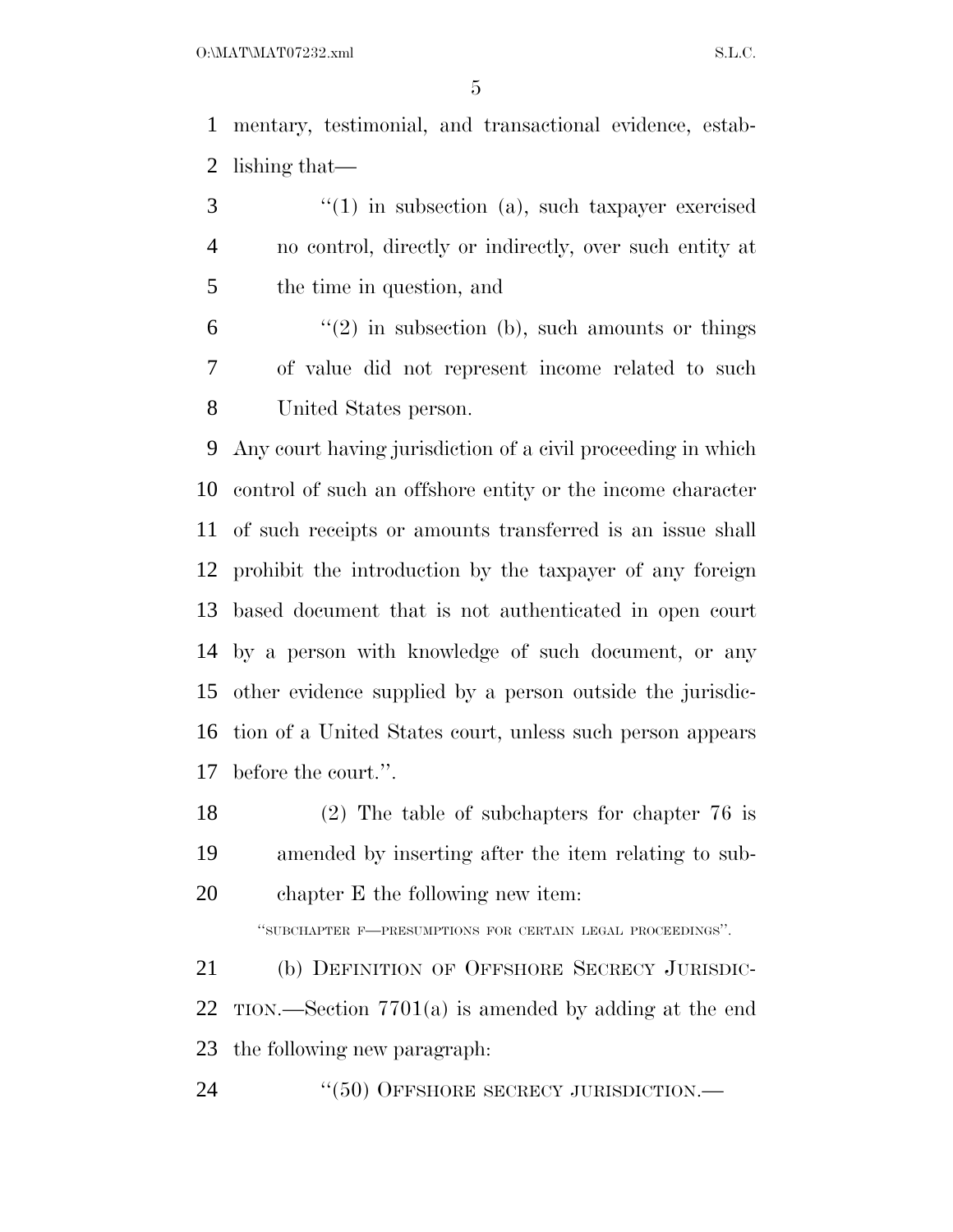$\langle A \rangle$  In GENERAL.—The term 'offshore se- crecy jurisdiction' means any foreign jurisdic- tion which is listed by the Secretary as an off- shore secrecy jurisdiction for purposes of this title.

 ''(B) DETERMINATION OF JURISDICTIONS ON LIST.—A jurisdiction shall be listed under paragraph (A) if the Secretary determines that such jurisdiction has corporate, business, bank, or tax secrecy rules and practices which, in the judgment of the Secretary, unreasonably re- strict the ability of the United States to obtain information relevant to the enforcement of this title, unless the Secretary also determines that such country has effective information exchange practices.

17 "'(C) SECRECY OR CONFIDENTIALITY RULES AND PRACTICES.—For purposes of sub- paragraph (B), corporate, business, bank, or tax secrecy or confidentiality rules and practices include both formal laws and regulations and informal government or business practices hav- ing the effect of inhibiting access of law en-forcement and tax administration authorities to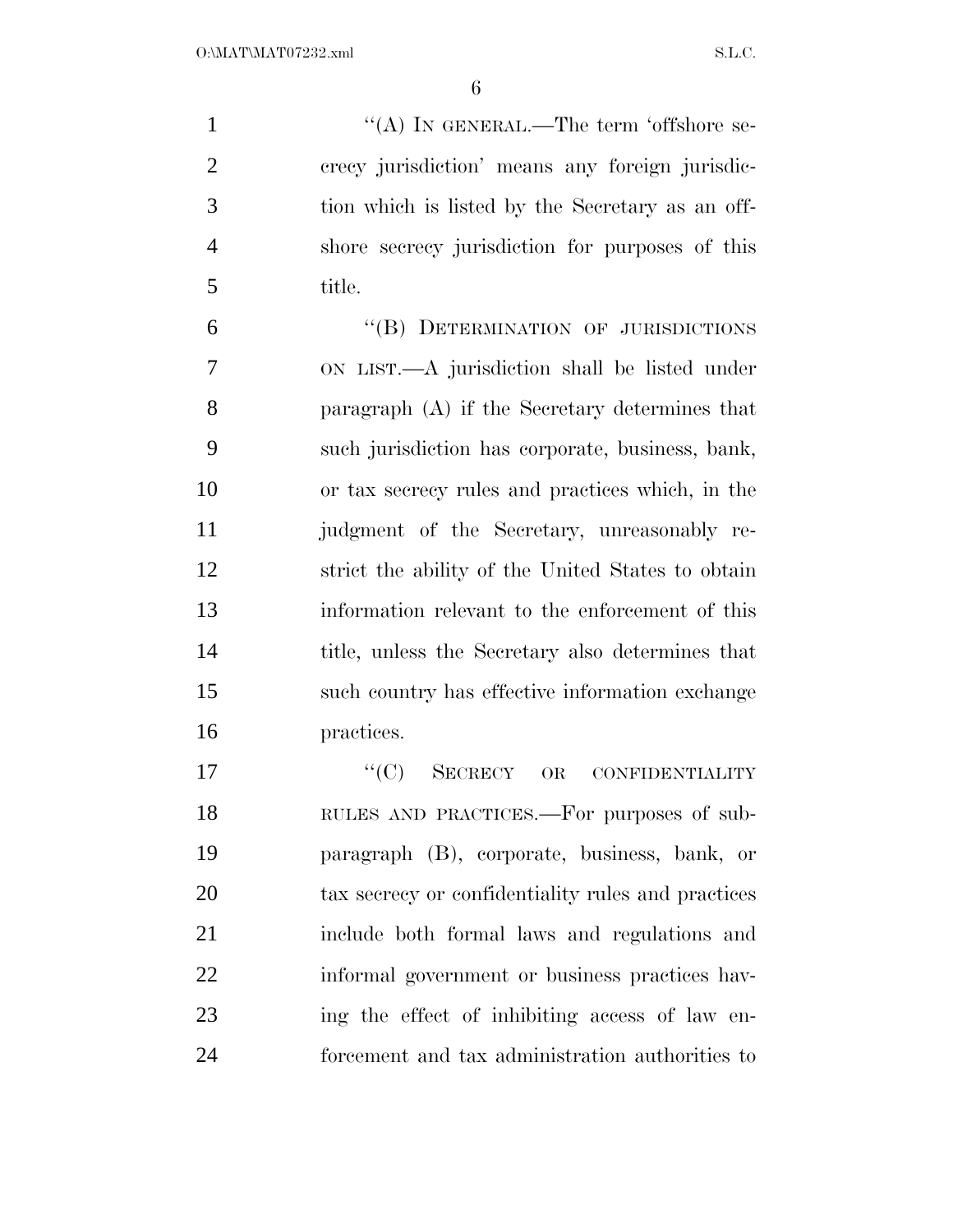| $\mathbf{1}$   | beneficial ownership and other financial infor- |
|----------------|-------------------------------------------------|
| $\overline{2}$ | mation.                                         |
| 3              | "(D) INEFFECTIVE INFORMATION<br>EX-             |
| $\overline{4}$ | CHANGE PRACTICES.—For purposes of subpara-      |
| 5              | graph (B), a jurisdiction shall be deemed to    |
| 6              | have ineffective information exchange practices |
| $\tau$         | unless the Secretary determines, on an annual   |
| 8              | basis, that—                                    |
| 9              | "(i) such jurisdiction has in effect a          |
| 10             | treaty or other information exchange            |
| 11             | agreement with the United States that           |
| 12             | provides for the prompt, obligatory, and        |
| 13             | automatic exchange of such information as       |
| 14             | is forseeably relevant for carrying out the     |
| 15             | provisions of the treaty or agreement or        |
| 16             | the administration or enforcement of this       |
| 17             | title,                                          |
| 18             | $\lq$ (ii) during the 12-month period pre-      |
| 19             | ceding the annual determination, the ex-        |
| 20             | change of information between the United        |
| 21             | States and such jurisdiction was in prac-       |
| 22             | tice adequate to prevent evasion or avoid-      |
| 23             | ance of United States income tax by             |
| 24             | United States persons and to enable the         |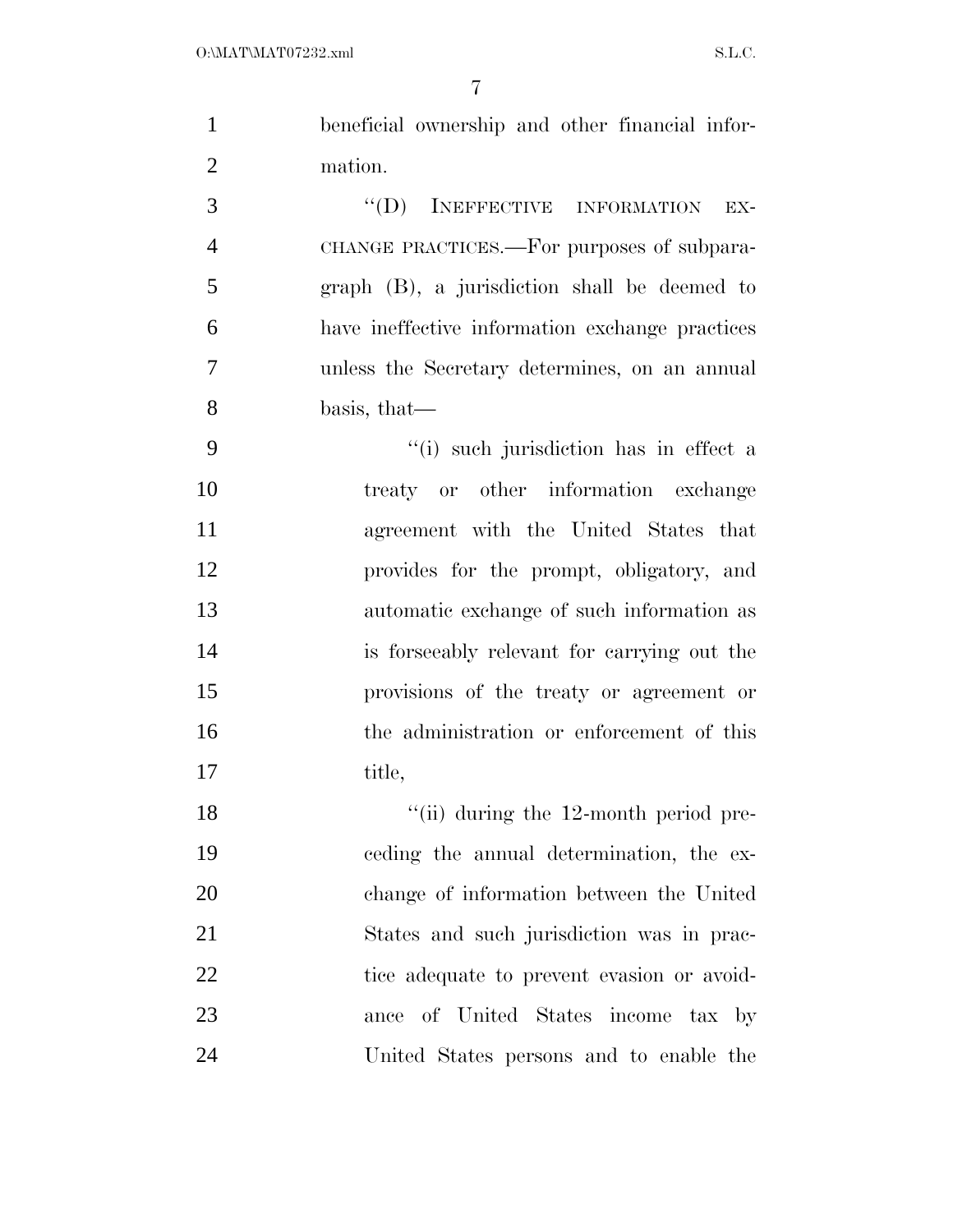| $\mathbf{1}$   | United States effectively to enforce this         |
|----------------|---------------------------------------------------|
| $\overline{2}$ | title, and                                        |
| 3              | $"$ (iii) during the 12-month period pre-         |
| $\overline{4}$ | eeding the annual determination, such ju-         |
| 5              | risdiction was not identified by an inter-        |
| 6              | governmental group or organization of             |
| 7              | which the United States is a member as            |
| 8              | uncooperative with international tax en-          |
| 9              | forcement or information exchange and the         |
| 10             | United States concurs in such identifica-         |
| 11             | tion.                                             |
| 12             | "(E) INITIAL LIST OF OFFSHORE SECRECY             |
| 13             | JURISDICTIONS.—For purposes of this para-         |
| 14             | graph, each of the following foreign jurisdic-    |
| 15             | tions, which have been previously and publicly    |
| 16             | identified by the Internal Revenue Service as     |
| 17             | secrecy jurisdictions in Federal court pro-       |
| 18             | ceedings, shall be deemed listed by the Sec-      |
| 19             | retary as an offshore secrecy jurisdiction unless |
| 20             | delisted by the Secretary under subparagraph      |
| 21             | (F)(ii):                                          |
| 22             | "(i) Anguilla.                                    |
| 23             | "(ii) Antigua and Barbuda.                        |
| 24             | "(iii) Aruba.                                     |
| 25             | $\lq\lq$ (iv) Bahamas.                            |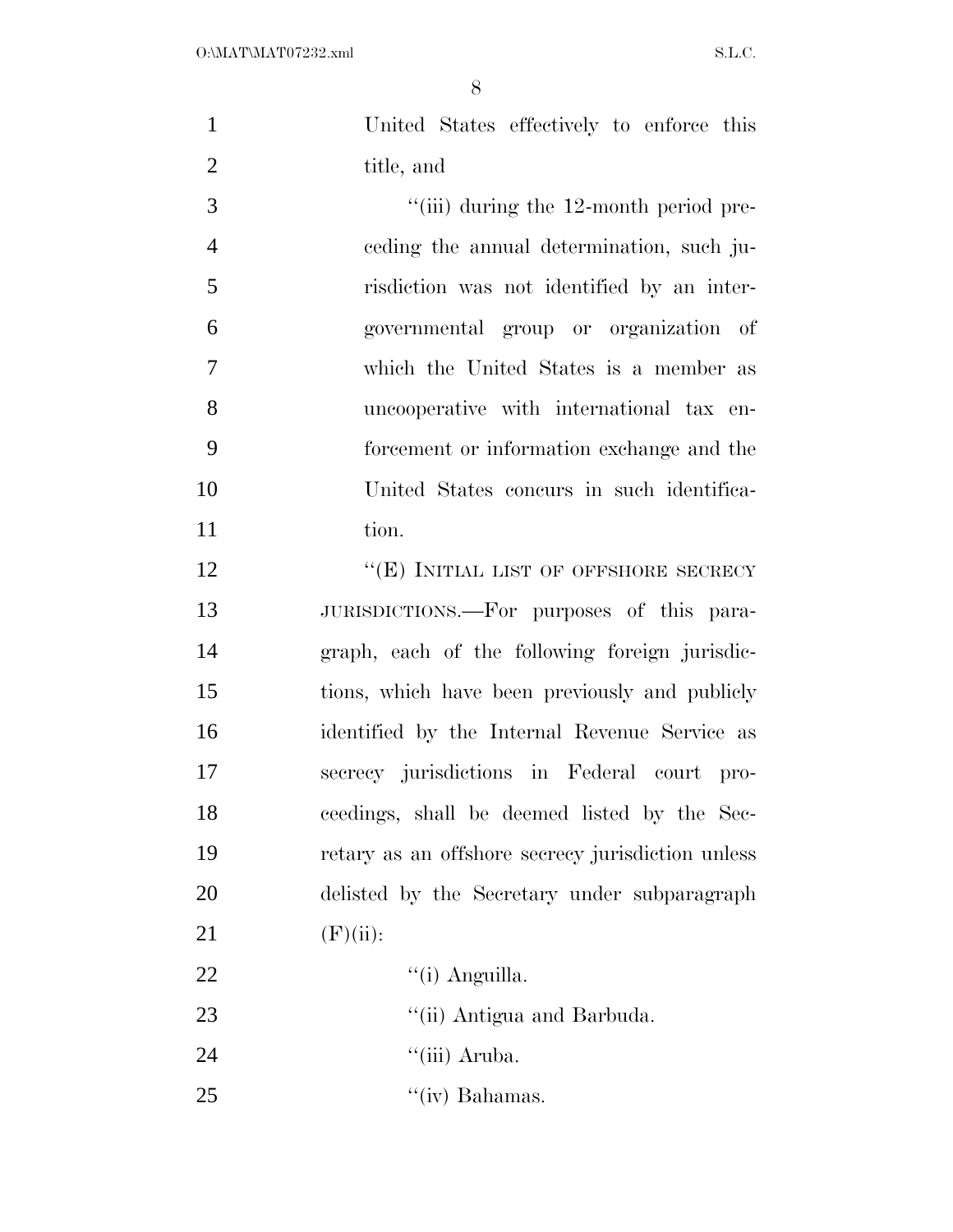| $\mathbf{1}$   | "(v) Barbados.                  |
|----------------|---------------------------------|
| $\overline{2}$ | "(vi) Belize.                   |
| 3              | "(vii) Bermuda.                 |
| $\overline{4}$ | "(viii) British Virgin Islands. |
| 5              | "(ix) Cayman Islands.           |
| 6              | " $(x)$ Cook Islands.           |
| 7              | "(xi) Costa Rica.               |
| 8              | " $(xii)$ Cyprus.               |
| 9              | "(xiii) Dominica.               |
| 10             | "(xiv) Gibraltar.               |
| 11             | "(xv) Grenada.                  |
| 12             | "(xvi) Guernsey/Sark/Alderney.  |
| 13             | "(xvii) Hong Kong.              |
| 14             | "(xviii) Isle of Man.           |
| 15             | " $(xix)$ Jersey.               |
| 16             | " $(xx)$ Latvia.                |
| 17             | "(xxi) Liechtenstein.           |
| 18             | "(xxii) Luxembourg.             |
| 19             | "(xxiii) Malta.                 |
| 20             | "(xxiv) Nauru.                  |
| 21             | "(xxv) Netherlands Antilles.    |
| 22             | "(xxvi) Panama.                 |
| 23             | "(xxvii) Samoa.                 |
| 24             | "(xxviii) St. Kitts and Nevis.  |
| 25             | "(xxix) St. Lucia.              |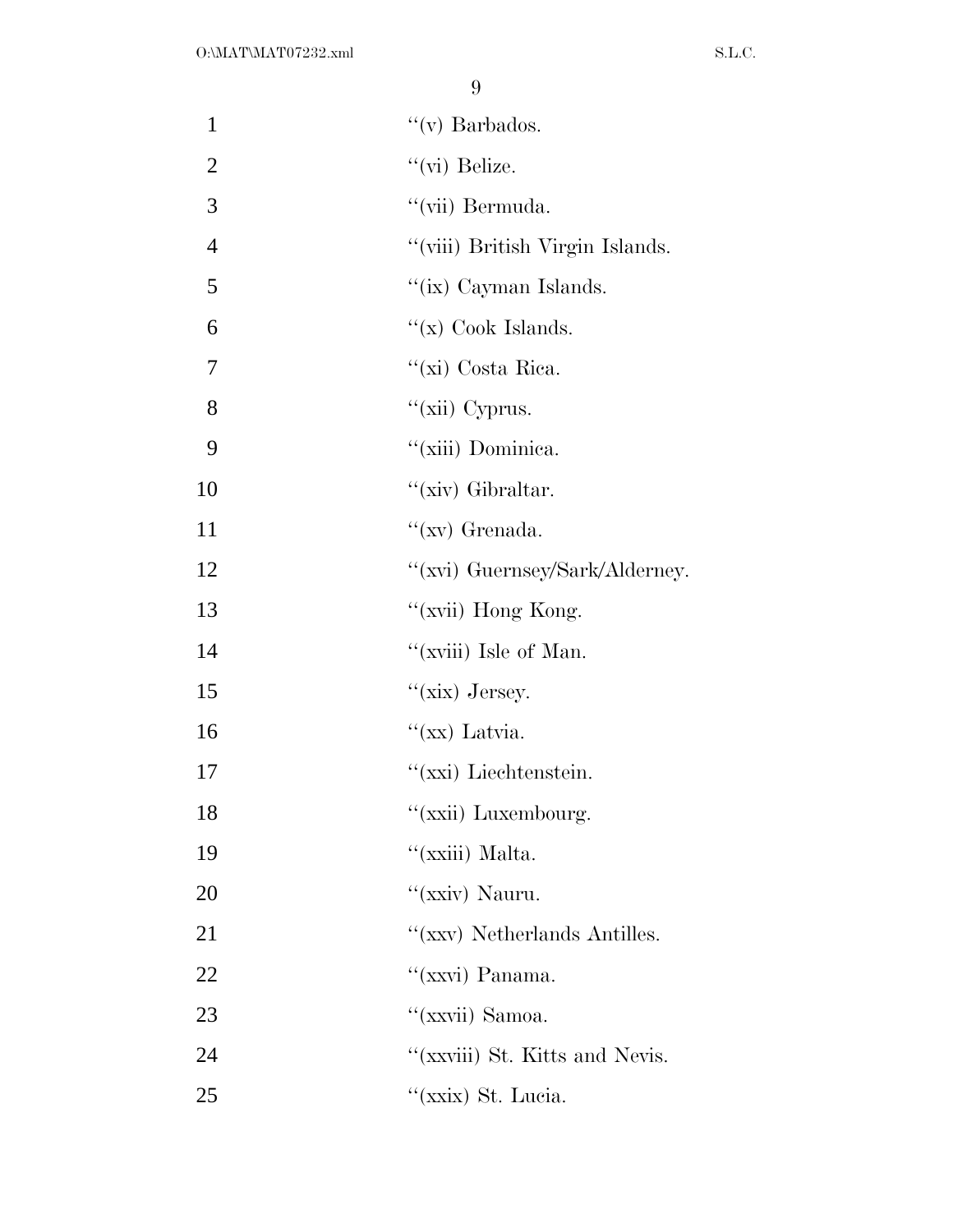| $\mathbf{1}$   | $f(xxx)$ St. Vincent and the Grena-                      |
|----------------|----------------------------------------------------------|
| $\overline{2}$ | dines.                                                   |
| 3              | "(xxxi) Singapore.                                       |
| $\overline{4}$ | "(xxxii) Switzerland.                                    |
| 5              | "(xxxiii) Turks and Caicos.                              |
| 6              | "(xxxiv) Vanuatu.                                        |
| $\overline{7}$ | "(F) MODIFICATIONS TO LIST.—The Sec-                     |
| 8              | retary—                                                  |
| 9              | "(i) shall add to the list under para-                   |
| 10             | $graph(A)$ jurisdictions which meet the re-              |
| 11             | quirements of paragraph (B), and                         |
| 12             | "(ii) may remove from such list only                     |
| 13             | those jurisdictions which meet none of the               |
| 14             | requirements of paragraph (B).".                         |
| 15             | PRESUMPTIONS FOR SECURITIES LAW PUR-<br>(e)              |
| 16             | POSES.—Section 21 of the Securities Exchange Act of      |
| 17             | 1934 (15 U.S.C. 78 $u$ ) is amended by adding at the end |
|                | 18 the following the following new subsection:           |
| 19             | "(j) PRESUMPTIONS PERTAINING TO CONTROL AND              |
| 20             | BENEFICIAL OWNERSHIP.                                    |
| 21             | " $(1)$ CONTROL.—For purposes of any civil judi-         |
| 22             | cial or administrative proceeding under this title,      |
| 23             | there shall be a rebuttable presumption that a           |
| 24             | United States person (other than an entity with          |
| 25             | shares regularly traded on an established securities     |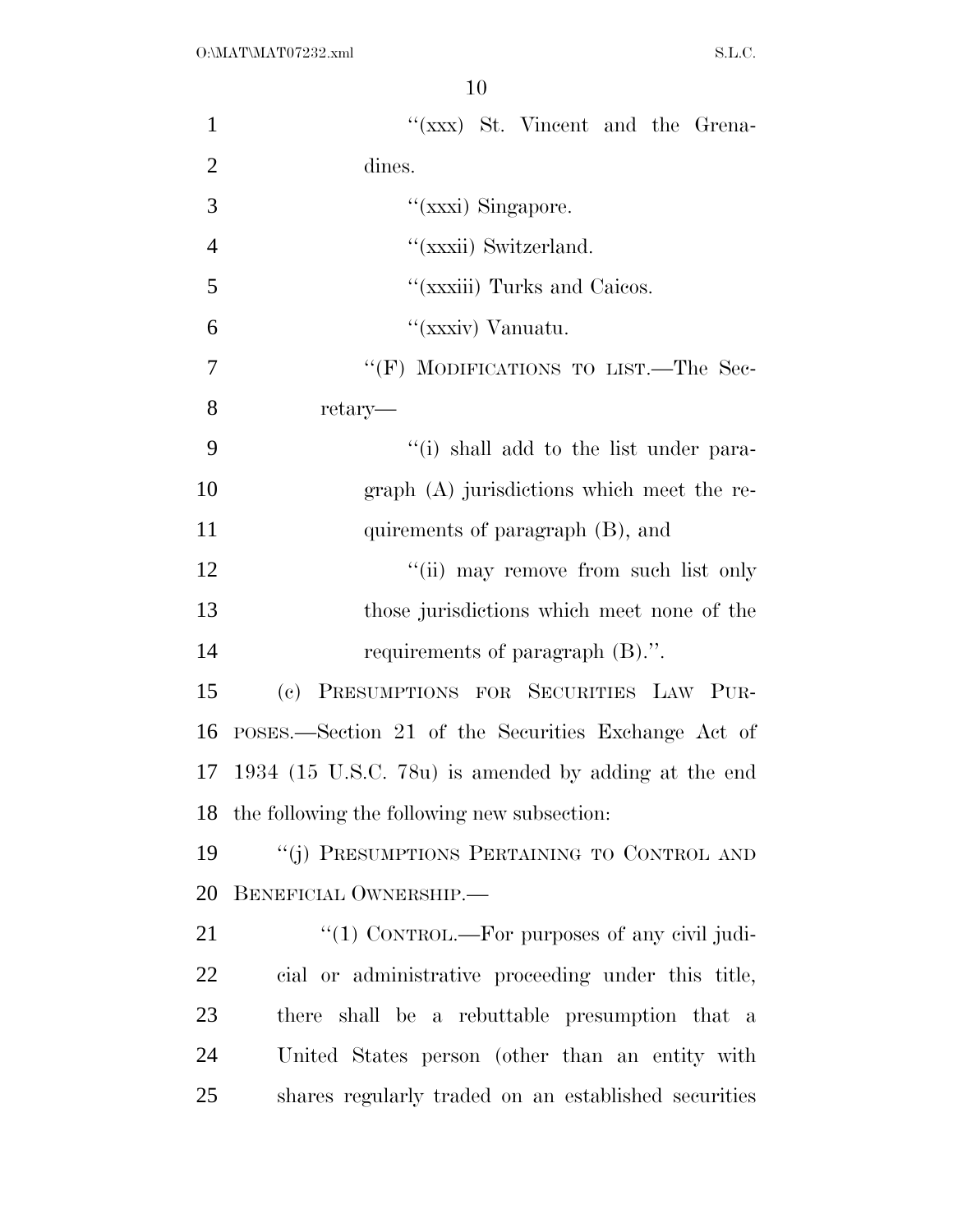$O:\text{MATMAT07232.xml}$  S.L.C.

 market) who directly or indirectly formed, trans- ferred assets to, was a beneficiary of, or received money or property or the use thereof from an entity, including a trust, corporation, limited liability com- pany, partnership, or foundation (other than an en- tity with shares regularly traded on an established securities market), formed, domiciled, or operating in an offshore secrecy jurisdiction (as defined in sec- tion 7701(a)(50) of the Internal Revenue Code of 1986), exercised control over such entity. The pre- sumption of control created by this paragraph shall not be applied to prevent the Commission from de-termining or arguing the absence of control.

14 "(2) BENEFICIAL OWNERSHIP.—For purposes of any civil judicial or administrative proceeding under this title, there shall be a rebuttable presump- tion that securities that are nominally owned by an entity, including a trust, corporation, limited liability company, partnership, or foundation (other than an entity with shares regularly traded on an established securities market), formed, domiciled, or operating in an offshore secrecy jurisdiction (as so defined), are beneficially owned by any United States person (other than an entity with shares regularly traded on an established securities market) who directly or in-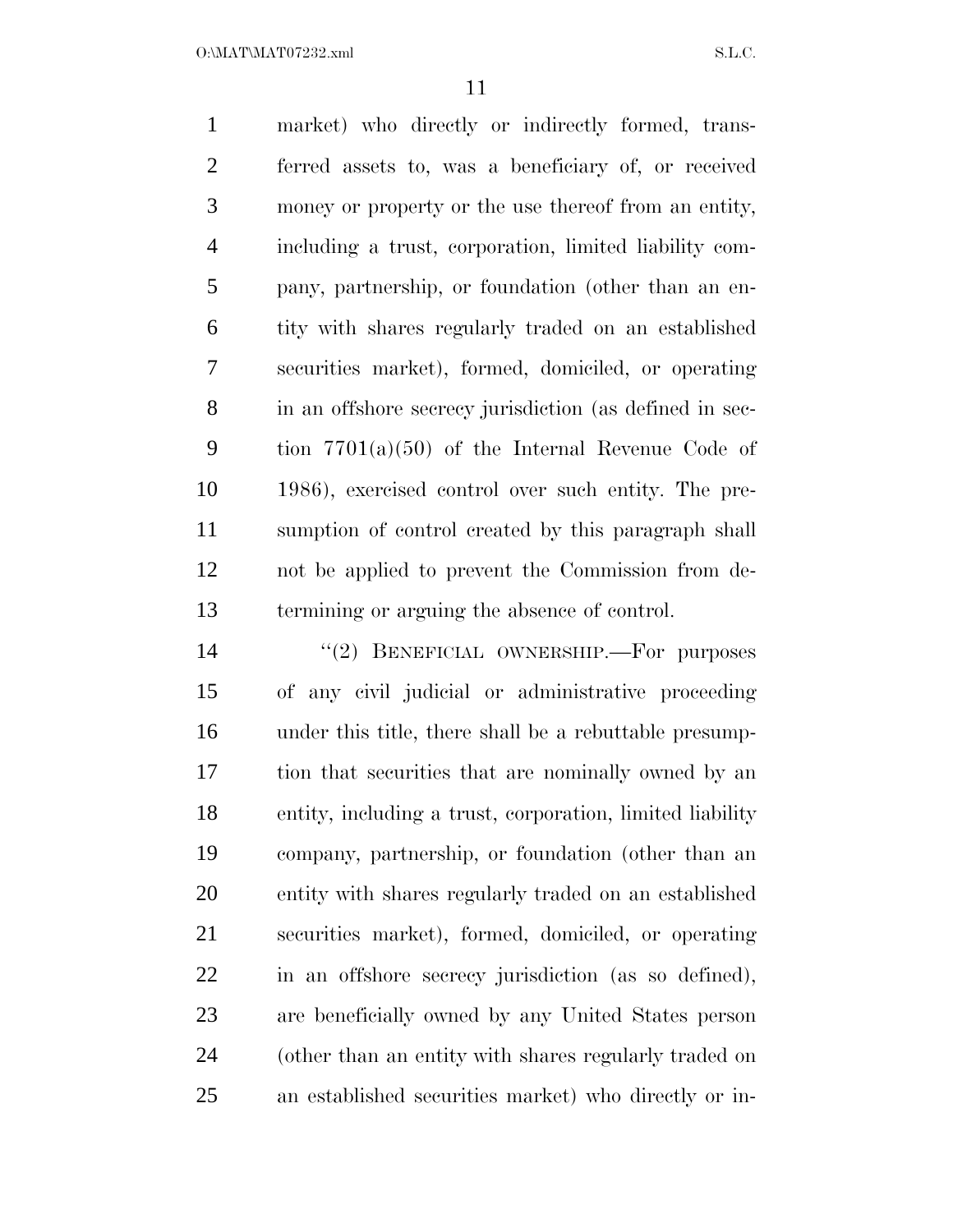directly exercised control over such entity. The pre- sumption of beneficial ownership created by this paragraph shall not be applied to prevent the Com- mission from determining or arguing the absence of beneficial ownership.''.

 (d) PRESUMPTION FOR REPORTING PURPOSES RE- LATING TO FOREIGN FINANCIAL ACCOUNTS.—Section 5314 of title 31, United States Code, is amended by add-ing at the end the following:

 ''(d) REBUTTABLE PRESUMPTION.—For purposes of this section, there shall be a rebuttable presumption that any account with a financial institution formed, domiciled, or operating in an offshore secrecy jurisdiction (as defined in section 7701(a)(50) of the Internal Revenue Code of 1986) contains funds in an amount that is at least suffi- cient to require a report prescribed by regulations under this section.''.

 (e) REGULATORY AUTHORITY AND EFFECTIVE DATE.—

20 (1) REGULATORY AUTHORITY.—Not later than 21 180 days after the date of the enactment of this Act, the Secretary of the Treasury and the Chairman of the Securities and Exchange Commission shall each adopt regulations or other guidance necessary to im-plement the amendments made by this section. The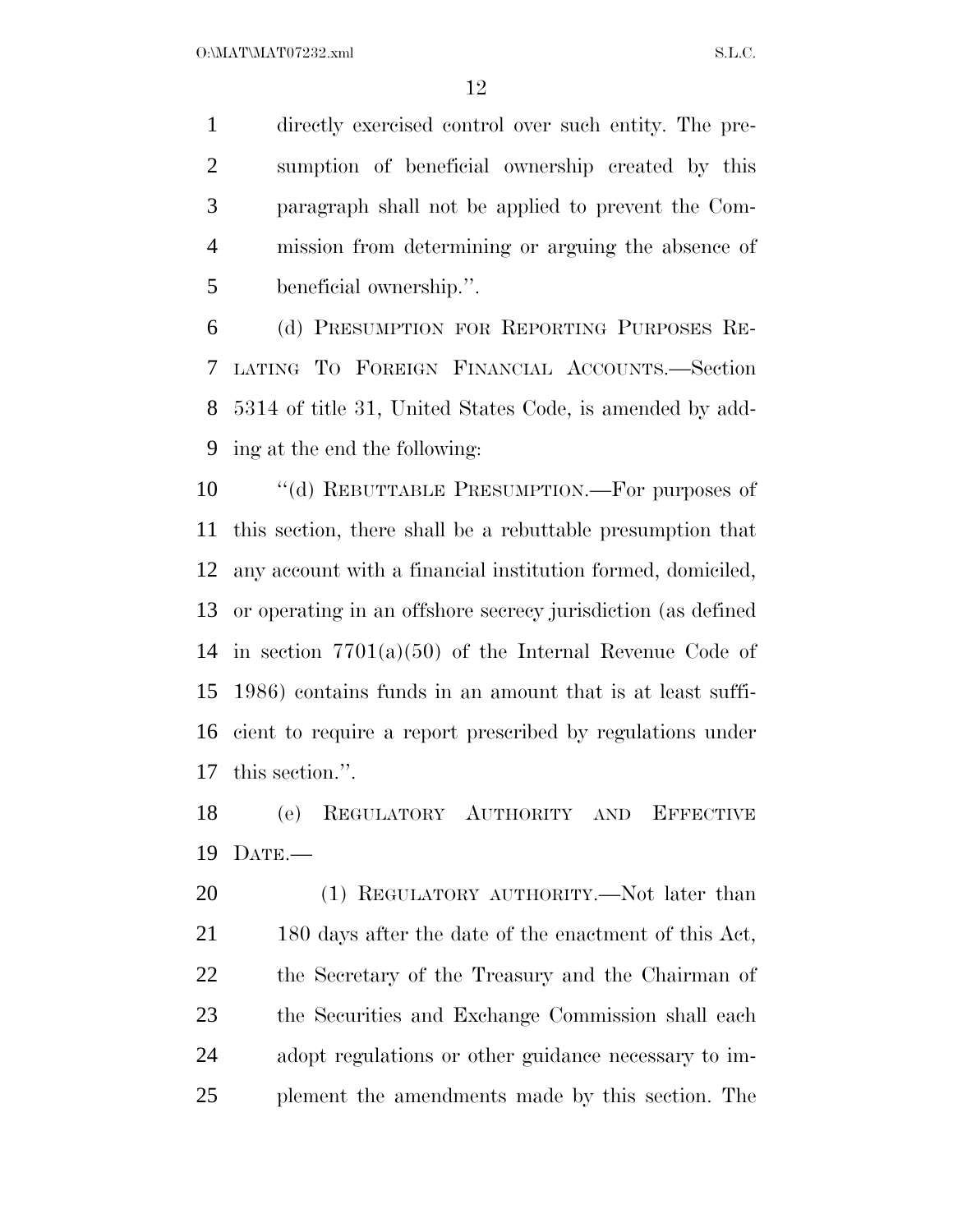| $\mathbf{1}$   | Secretary and the Chairman may by regulation or         |
|----------------|---------------------------------------------------------|
| $\overline{2}$ | guidance provide that the presumption of control        |
| 3              | shall not extend to particular classes of transactions, |
| $\overline{4}$ | such as corporate reorganizations, if either deter-     |
| 5              | mines that applying such amendments to such trans-      |
| 6              | actions is not necessary to carry out the purposes of   |
| 7              | such amendments.                                        |
| 8              | (2) EFFECTIVE DATE.—The amendments made                 |
| 9              | by this section shall take effect on the date of the    |
| 10             | enactment of this Act.                                  |
| 11             | SEC. 102. AUTHORIZING SPECIAL MEASURES AGAINST FOR-     |
| 12             | EIGN JURISDICTIONS, FINANCIAL INSTITU-                  |
| 13             | TIONS, AND OTHERS THAT IMPEDE UNITED                    |
| 14             | STATES TAX ENFORCEMENT.                                 |
| 15             | Section 5318A of title 31, United States Code, is       |
| 16             | amended—                                                |
| 17             | (1) by striking the section heading and insert-         |
| 18             | ing the following:                                      |
| 19             | "§5318A. Special measures for jurisdictions, financial  |
| 20             | institutions, or international transactions             |
| 21             | that are of primary money laundering                    |
| 22             | concern or impede United States tax en-                 |
| 23             | forcement";                                             |
| 24             | $(2)$ in subsection $(a)$ , by striking the subsection  |
|                |                                                         |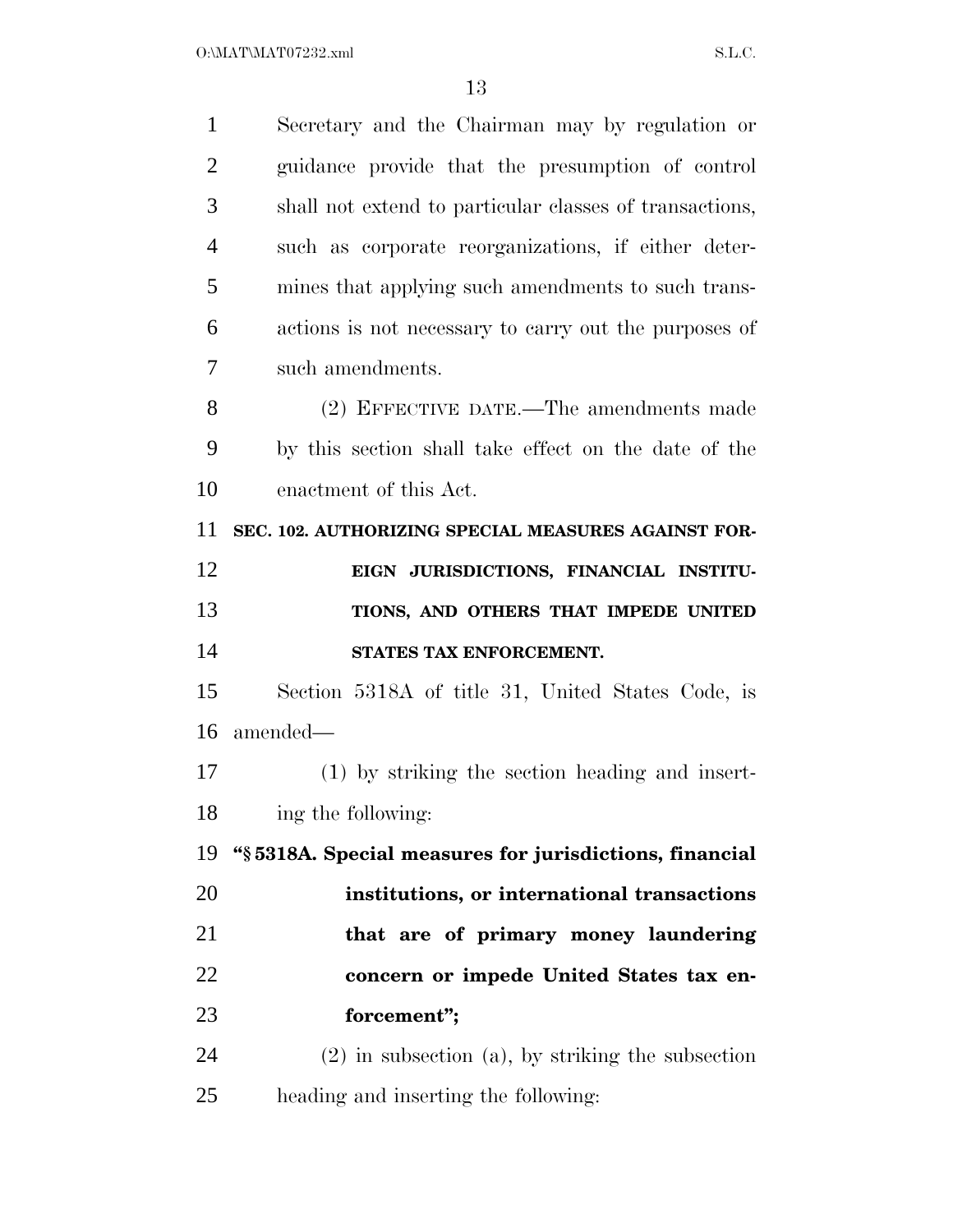''(a) SPECIAL MEASURES TO COUNTER MONEY LAUNDERING AND EFFORTS TO IMPEDE UNITED STATES TAX ENFORCEMENT.—''; (3) in subsection (c), by striking the subsection heading and inserting the following: ''(c) CONSULTATIONS AND INFORMATION TO BE CONSIDERED IN FINDING JURISDICTIONS, INSTITUTIONS, TYPES OF ACCOUNTS, OR TRANSACTIONS TO BE OF PRI- MARY MONEY LAUNDERING CONCERN OR TO BE IMPED- ING UNITED STATES TAX ENFORCEMENT.—''; 11 (4) in subsection (a)(1), by inserting "or is im- peding United States tax enforcement'' after ''pri- mary money laundering concern''; 14 (5) in subsection  $(a)(4)$ — 15 (A) in subparagraph  $(A)$ — 16 (i) by inserting "in matters involving 17 money laundering," before "shall consult"; and 19 (ii) by striking "and" at the end; (B) by redesignating subparagraph (B) as 21 subparagraph (C); and (C) by inserting after subparagraph (A) the following: 24 "(B) in matters involving United States tax enforcement, shall consult with the Commis-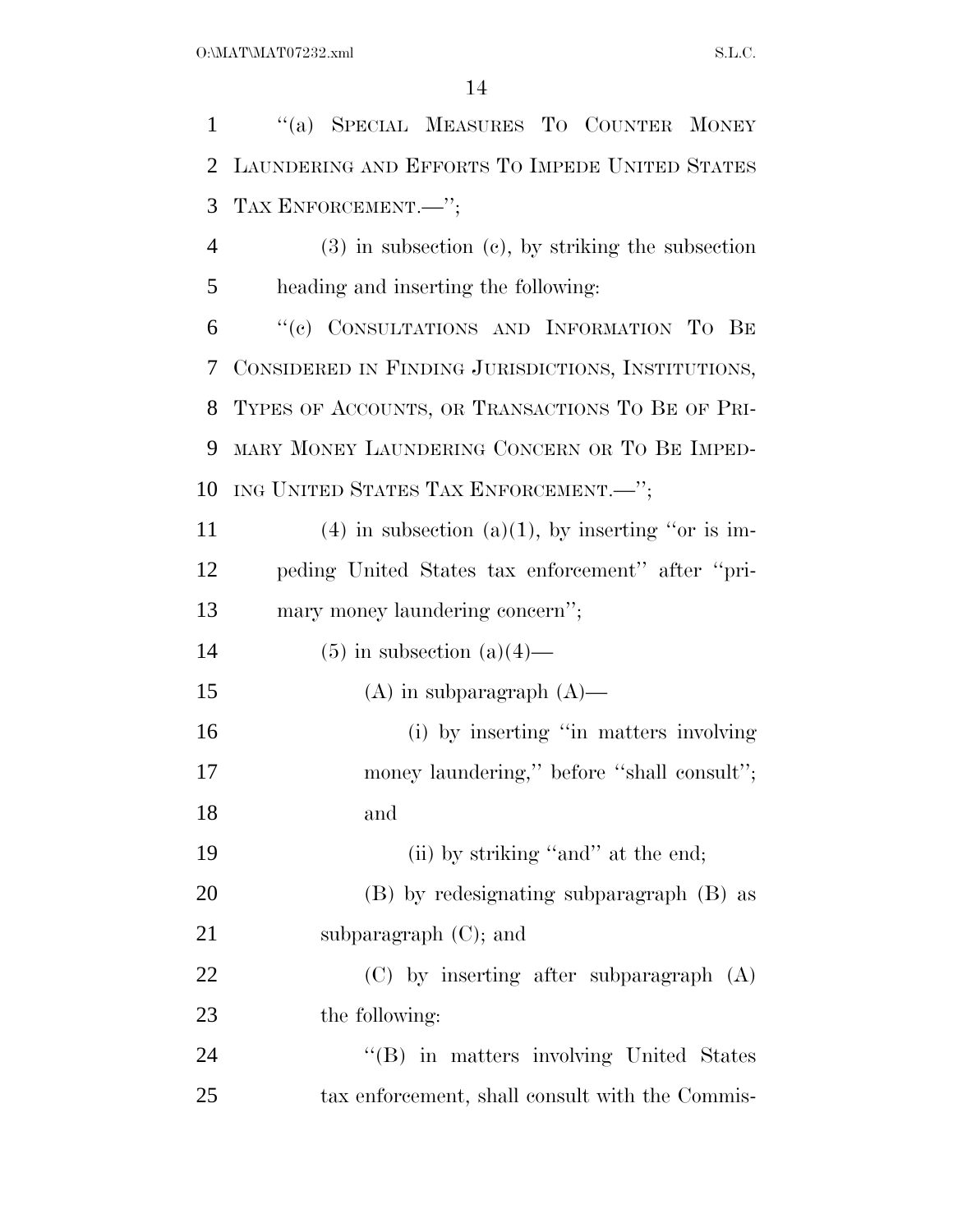| $\mathbf{1}$   | sioner of the Internal Revenue Service, the Sec-           |
|----------------|------------------------------------------------------------|
| $\overline{2}$ | retary of State, the Attorney General of the               |
| 3              | United States, and in the sole discretion of the           |
| $\overline{4}$ | Secretary, such other agencies and interested              |
| 5              | parties as the Secretary may find to be appro-             |
| 6              | priate; and";                                              |
| 7              | $(6)$ in each of paragraphs $(1)(A)$ , $(2)$ , $(3)$ , and |
| 8              | $(4)$ of subsection (b), by inserting "or to be imped-     |
| 9              | ing United States tax enforcement" after "primary          |
| 10             | money laundering concern" each place that term ap-         |
| 11             | pears;                                                     |
| 12             | $(7)$ in subsection (b), by striking paragraph $(5)$       |
| 13             | and inserting the following:                               |
| 14             | "(5) PROHIBITIONS OR CONDITIONS ON OPEN-                   |
| 15             | ING OR MAINTAINING CERTAIN CORRESPONDENT OR                |
| 16             | PAYABLE-THROUGH ACCOUNTS OR AUTHORIZING                    |
| 17             | CERTAIN CREDIT CARDS.—If the Secretary finds a             |
| 18             | jurisdiction outside of the United States, 1 or more       |
| 19             | financial institutions operating outside of the United     |
| 20             | States, or 1 or more classes of transactions within        |
| 21             | or involving a jurisdiction outside of the United          |
| 22             | States to be of primary money laundering concern or        |
| 23             | to be impeding United States tax enforcement, the          |
| 24             | Secretary, in consultation with the Secretary of           |
| 25             | State, the Attorney General of the United States,          |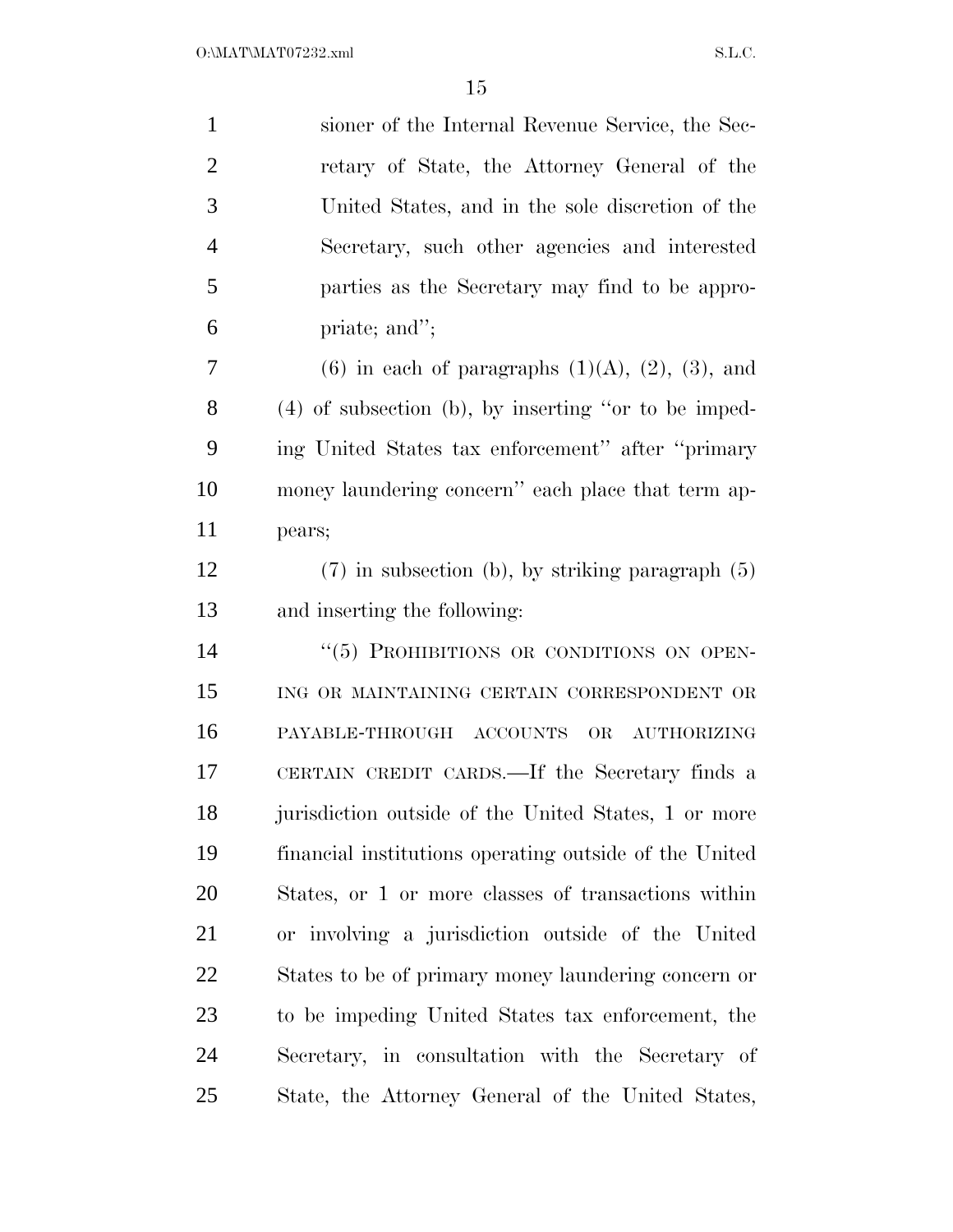and the Chairman of the Board of Governors of the Federal Reserve System, may prohibit, or impose conditions upon—

 ''(A) the opening or maintaining in the United States of a correspondent account or payable-through account; or

 ''(B) the authorization, approval, or use in 8 the United States of a credit card, charge card, debit card, or similar credit or debit financial instrument by any domestic financial institu- tion, financial agency, or credit card company or association, for or on behalf of a foreign banking institution, if such correspondent ac- count, payable-through account, credit card, charge card, debit card, or similar credit or debit financial instrument, involves any such ju- risdiction or institution, or if any such trans- action may be conducted through such cor- respondent account, payable-through account, credit card, charge card, debit card, or similar 21 credit or debit financial instrument."; and

22 (8) in subsection  $(c)(1)$ , by inserting "or is im- peding United States tax enforcement'' after ''pri-mary money laundering concern'';

25 (9) in subsection  $(c)(2)(A)$ —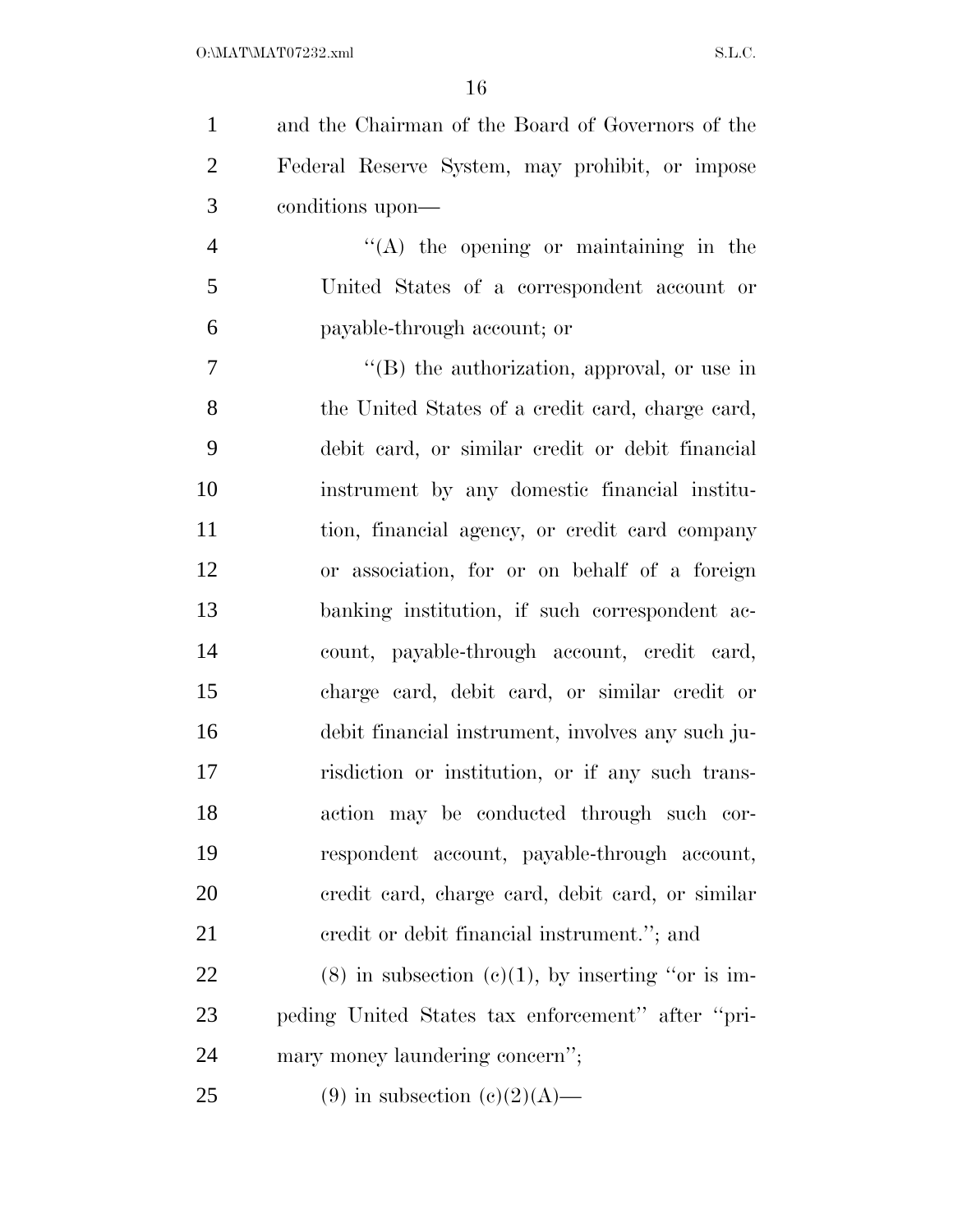| $\mathbf{1}$   | $(A)$ in clause (ii), by striking "bank secrecy"    |
|----------------|-----------------------------------------------------|
| $\overline{2}$ | or special regulatory advantages" and inserting     |
| 3              | "bank, tax, corporate, trust, or financial secrecy  |
| $\overline{4}$ | or regulatory advantages";                          |
| 5              | (B) in clause (iii), by striking "supervisory       |
| 6              | and counter-money" and inserting "supervisory,      |
| 7              | international tax enforcement, and counter-         |
| 8              | money";                                             |
| 9              | (C) in clause (v), by striking "banking or          |
| 10             | secrecy" and inserting "banking, tax, or se-        |
| 11             | $\text{crecy}$ "; and                               |
| 12             | $(D)$ in clause (vi), by inserting ", tax trea-     |
| 13             | ty, or tax information exchange agreement"          |
| 14             | after "treaty";                                     |
| 15             | $(10)$ in subsection $(e)(2)(B)$ —                  |
| 16             | $(A)$ in clause (i), by inserting "or tax eva-      |
| 17             | sion" after "money laundering"; and                 |
| 18             | (B) in clause (iii), by inserting ", tax eva-       |
| 19             | sion," after "money laundering"; and                |
| 20             | $(11)$ in subsection (d), by inserting "involving"  |
| 21             | money laundering, and shall notify, in writing, the |
| 22             | Committee on Finance of the Senate and the Com-     |
| 23             | mittee on Ways and Means of the House of Rep-       |
| 24             | resentatives of any such action involving United    |
| 25             | States tax enforcement" after "such action".        |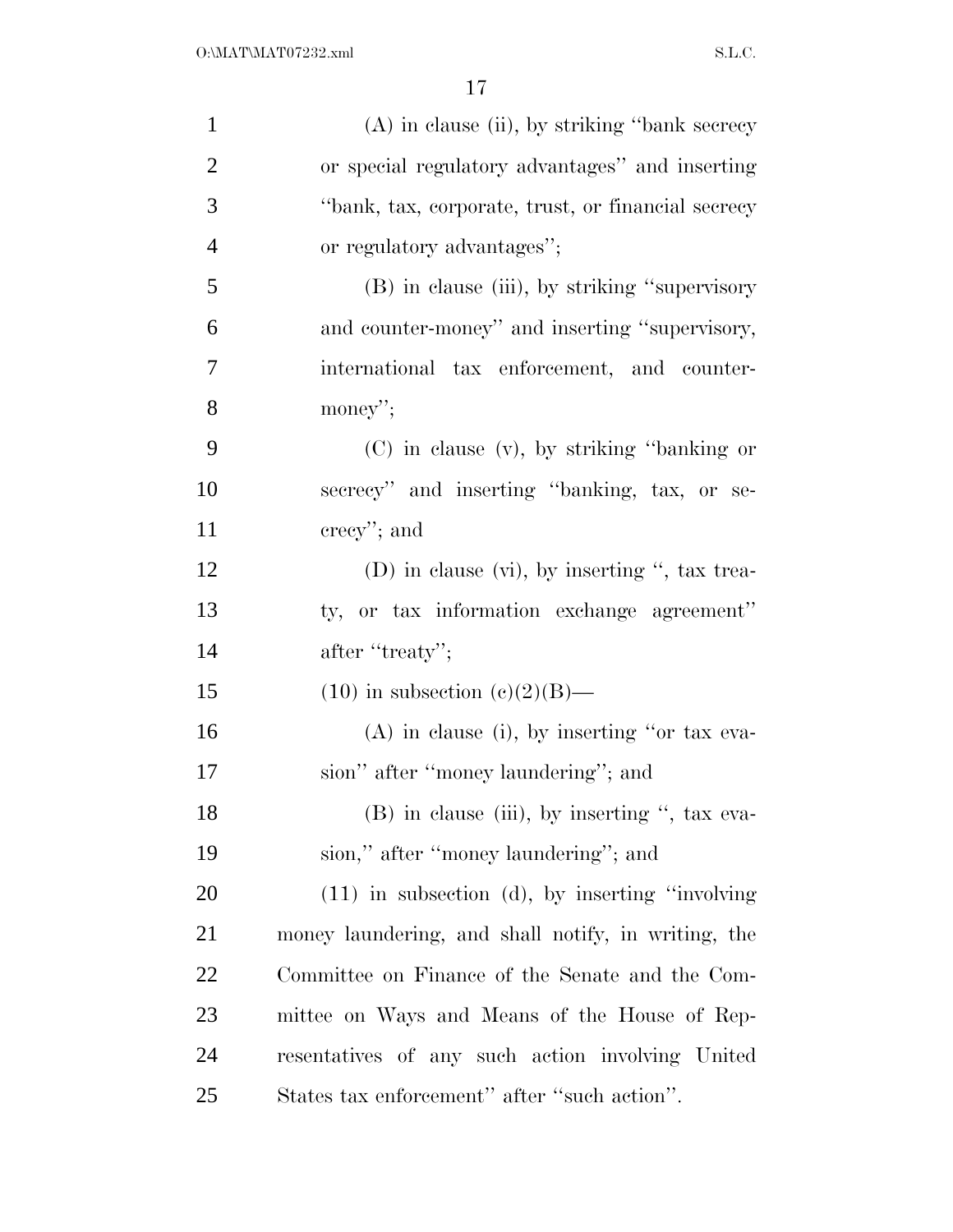**SEC. 103. ALLOWING MORE TIME FOR INVESTIGATIONS IN- VOLVING OFFSHORE SECRECY JURISDIC-TIONS.** 

 (a) IN GENERAL.—Section 6501(c) is amended by adding at the end the following new paragraph:

 ''(11) RETURNS INVOLVING OFFSHORE SE- CRECY JURISDICTIONS.—In the case of a return for a year in which the taxpayer directly or indirectly formed, owned, transferred assets to, was a bene- ficiary of, or received money or property or the use thereof from a financial account or an entity, includ- ing a trust, corporation, limited liability company, partnership, or foundation (other than an entity with shares regularly traded on an established secu- rities market) formed, located, domiciled or oper- ating in an offshore secrecy jurisdiction, the tax may be assessed, or a proceeding in court for the collec- tion of such tax may be begun without assessment, at any time within 6 years after the return was filed.''.

 (b) EFFECTIVE DATE.—The amendment made by this section shall apply to—

 (1) returns filed after the date of the enactment of this Act, and

 (2) returns filed on or before such date if the period specified in section 6501 of the Internal Rev-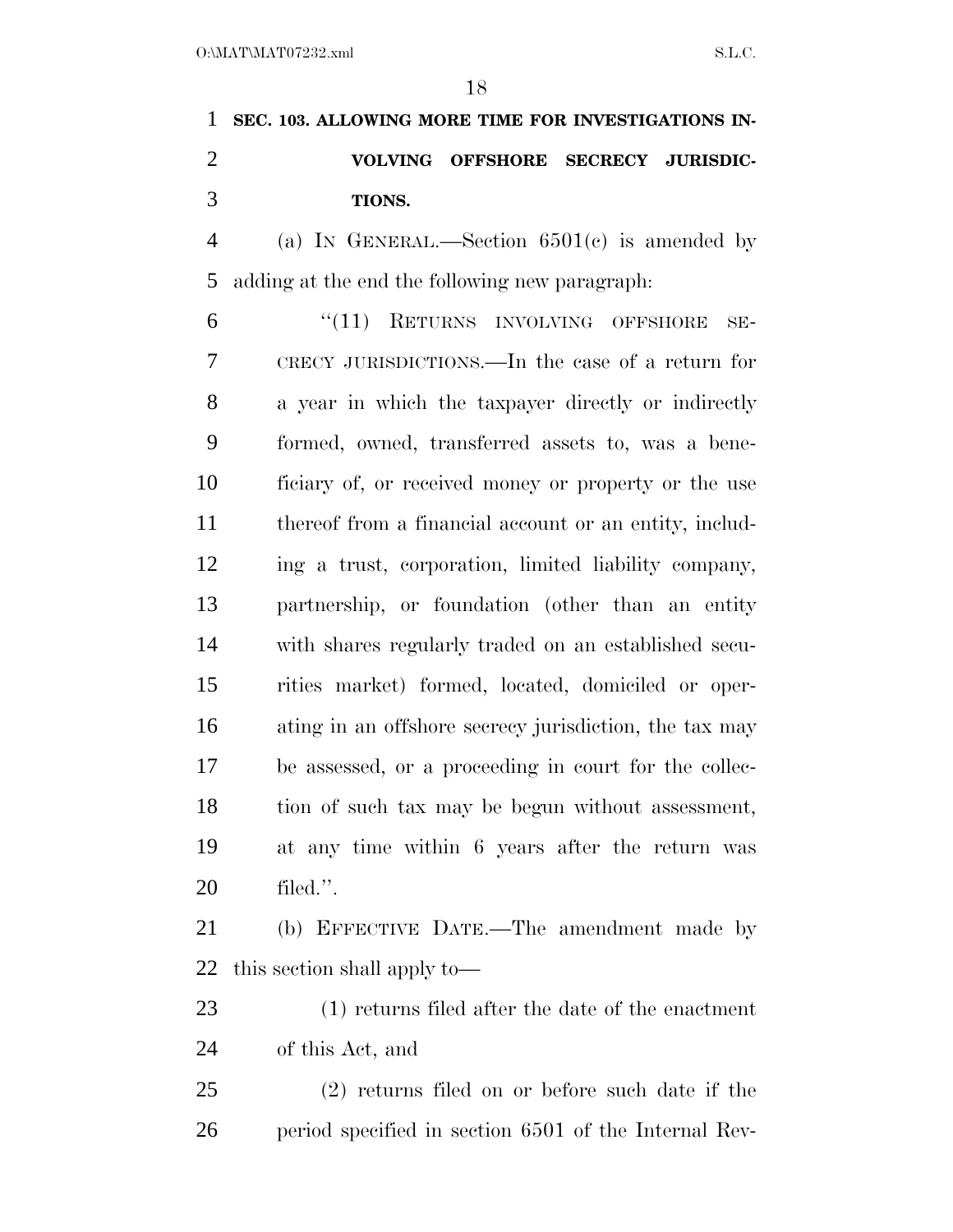| $\mathbf{1}$   | enue Code of 1986 (determined without regard to            |
|----------------|------------------------------------------------------------|
| $\overline{2}$ | the amendments made by subsection (a)) for assess-         |
| 3              | ment of such taxes has not expired as of such date.        |
| 4              | SEC. 104. REPORTING UNITED STATES BENEFICIAL OWN-          |
| 5              | ERS OF FOREIGN OWNED FINANCIAL AC-                         |
| 6              | <b>COUNTS.</b>                                             |
| 7              | (a) IN GENERAL.—Subpart B of part III of sub-              |
| 8              | chapter A of chapter 61 is amended by inserting after sec- |
| 9              | tion 6045 the following new sections:                      |
| 10             | "SEC. 6045A. RETURNS REGARDING UNITED STATES BENE-         |
| 11             | FICIAL OWNERS OF FOREIGN OWNED FINAN-                      |
| 12             | <b>CIAL ACCOUNTS.</b>                                      |
| 13             | $``(a)$ REQUIREMENT OF RETURN.—If—                         |
| 14             | $\cdot\cdot(1)$ any withholding agent under sections 1441  |
| 15             | and 1442 has the control, receipt, custody, disposal,      |
| 16             | or payment of any amount constituting gross income         |
| 17             | from sources within the United States of any foreign       |
| 18             | entity, including a trust, corporation, limited liability  |
| 19             | company, partnership, or foundation (other than an         |
| 20             | entity with shares regularly traded on an established      |
| 21             | securities market), and                                    |
| 22             | $\lq(2)$ such withholding agent determines for pur-        |
| 23             | poses of titles 14, 18, or 31 of the United States         |
| 24             | Code that a United States person has any beneficial        |
| 25             | interest in the foreign entity or in the account in        |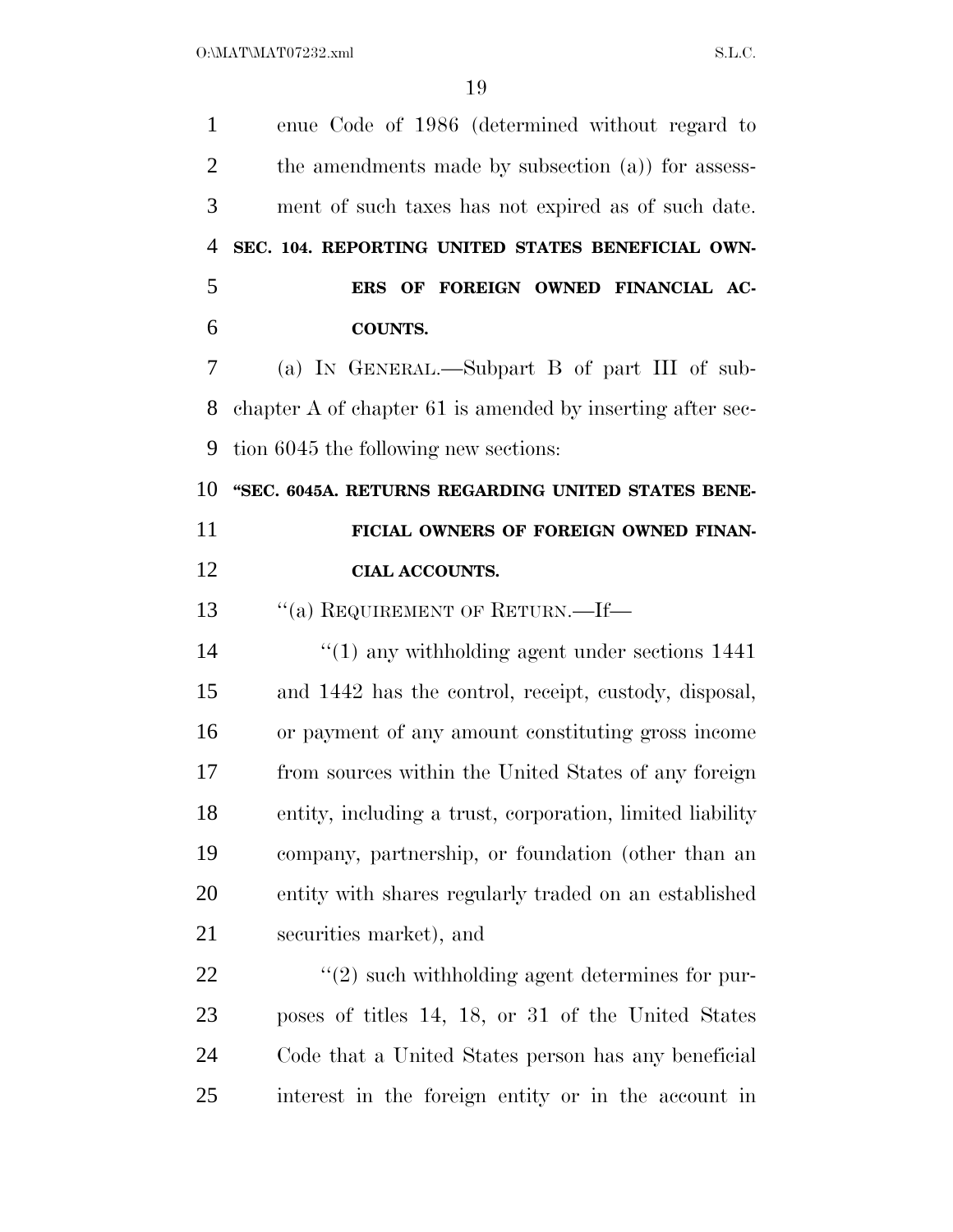$O:\text{MAT}\backslash\text{MAT07232}$ .xml S.L.C.

| $\mathbf{1}$   | such entity's name (hereafter in this section referred    |
|----------------|-----------------------------------------------------------|
| $\overline{2}$ | to as 'United States beneficial owner'),                  |
| 3              | then the withholding agent shall make a return according  |
| $\overline{4}$ | to the forms or regulations prescribed by the Secretary.  |
| 5              | "(b) REQUIRED INFORMATION.—For purposes of                |
| 6              | subsection (a) the information required to be included on |
| 7              | the return shall include—                                 |
| 8              | $\lq(1)$ the name, address, and, if known, the tax-       |
| 9              | payer identification number of the United States          |
| 10             | beneficial owner,                                         |
| 11             | $\lq(2)$ the known facts pertaining to the relation-      |
| 12             | ship of such United States beneficial owner to the        |
| 13             | foreign entity and the account,                           |
| 14             | $(3)$ the gross amount of income from sources             |
| 15             | within the United States (including gross proceeds)       |
| 16             | from brokerage transactions), and                         |
| 17             | $(4)$ such other information as the Secretary             |
| 18             | may by forms or regulations provide.                      |
| 19             | "(c) STATEMENTS TO BE FURNISHED TO BENE-                  |
| 20             | FICIAL OWNERS WITH RESPECT TO WHOM INFORMATION            |
| 21             | Is REQUIRED TO BE REPORTED.—A withholding agent           |
| 22             | required to make a return under subsection (a) shall fur- |
| 23             | nish to each United States beneficial owner whose name    |
|                | 24 is required to be set forth in such return a statement |
| 25             | showing—                                                  |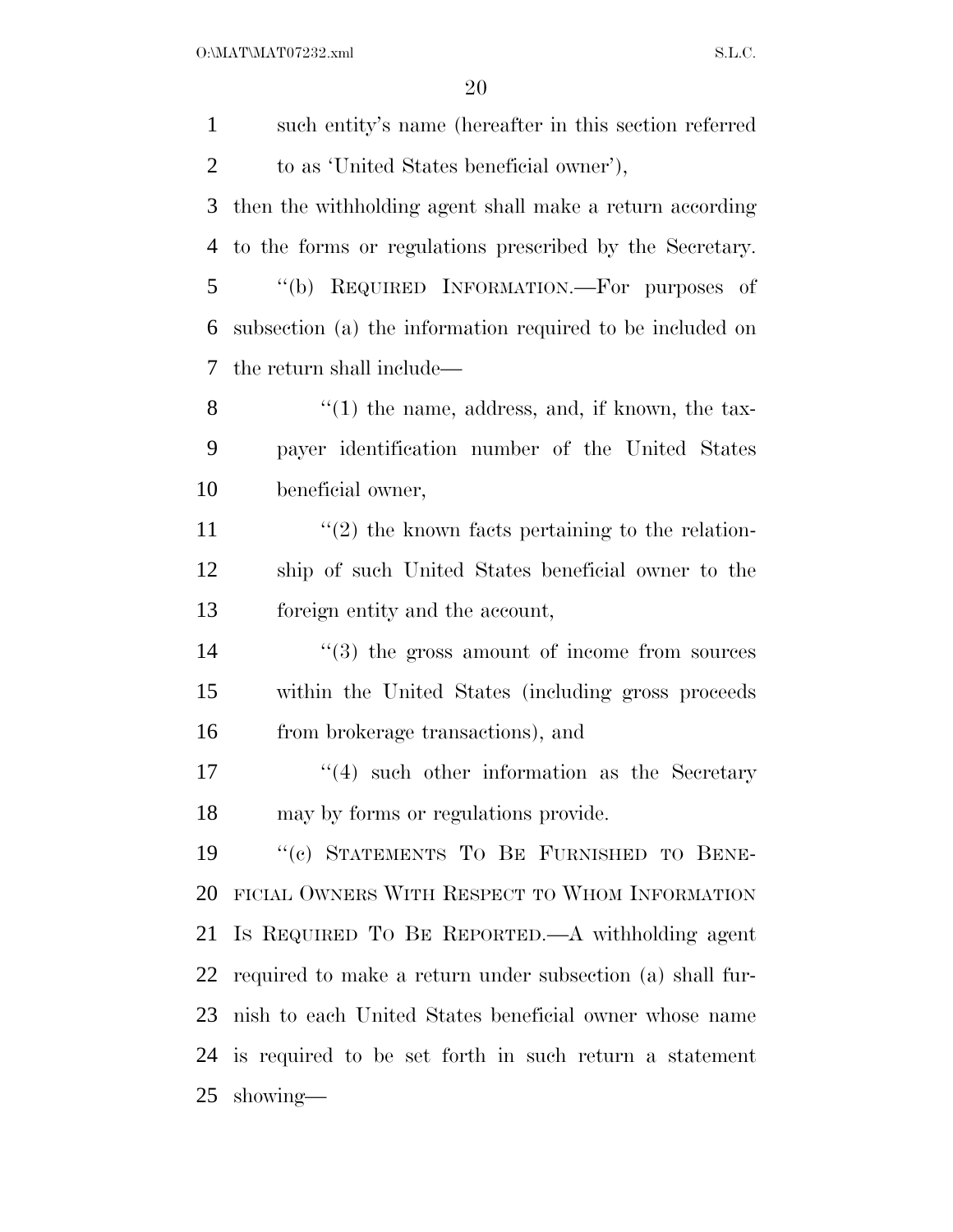| $\mathbf{1}$   | $"(1)$ the name, address, and telephone number                                                                                     |
|----------------|------------------------------------------------------------------------------------------------------------------------------------|
| $\overline{2}$ | of the information contact of the person required to                                                                               |
| 3              | make such return, and                                                                                                              |
| $\overline{4}$ | $(2)$ the information required to be shown on                                                                                      |
| 5              | such return with respect to such United States bene-                                                                               |
| 6              | ficial owner.                                                                                                                      |
| 7              | The written statement required under the preceding sen-                                                                            |
| 8              | tence shall be furnished to the United States beneficial                                                                           |
| 9              | owner on or before January 31 of the year following the                                                                            |
| 10             | calendar year for which the return under subsection (a)                                                                            |
| 11             | was required to be made. In the event the person filing                                                                            |
| 12             | such return does not have a current address for the United                                                                         |
| 13             | States beneficial owner, such written statement may be                                                                             |
| 14             | mailed to the address of the foreign entity.                                                                                       |
| 15             | $"$ (d) CROSS REFERENCE.—                                                                                                          |
|                | "For provisions relating to penalties for failure to file re-<br>turns and reports, see sections $6721$ , $7203$ , and $7206(1)$ . |
| 16             | "SEC. 6045B. RETURNS BY FINANCIAL INSTITUTIONS RE-                                                                                 |
| 17             | GARDING ESTABLISHMENT OF ACCOUNTS                                                                                                  |
| 18             | AND CREATION OF ENTITIES IN OFFSHORE                                                                                               |
| 19             | <b>SECRECY JURISDICTIONS.</b>                                                                                                      |
| 20             | "(a) REQUIREMENT OF RETURN.—Any financial in-                                                                                      |
| 21             | stitution directly or indirectly—                                                                                                  |
| 22             | $"(1)$ opening a bank, brokerage, or other finan-                                                                                  |
| 23             | cial account, or                                                                                                                   |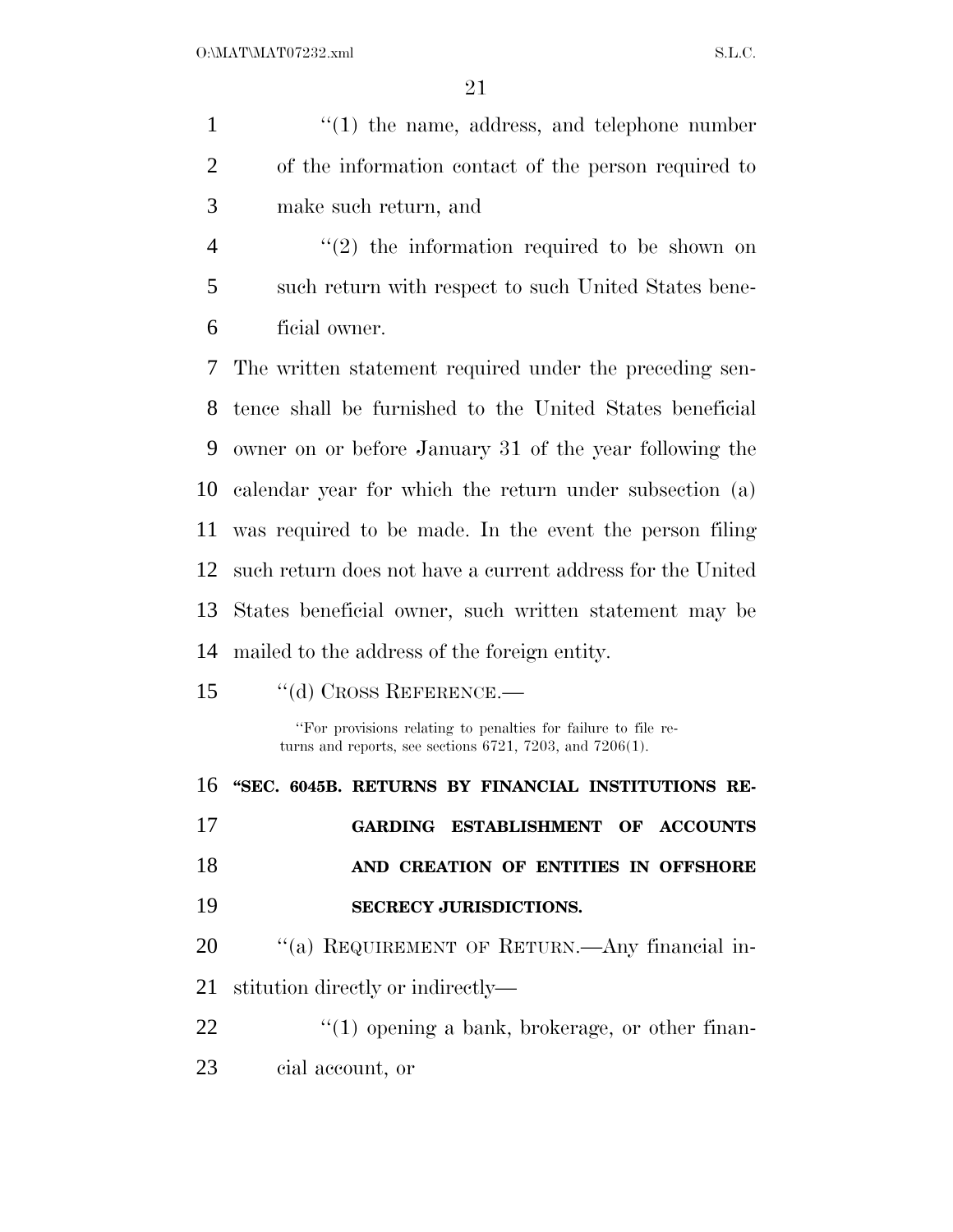$\frac{1}{2}$  forming or acquiring an entity, including a trust, corporation, limited liability company, partner- ship, or foundation (other than an entity with shares regularly traded on an established securities mar-ket),

 in an offshore secrecy jurisdiction at the direction of, on behalf of, or for the benefit of a United States person shall make a return according to the forms or regulations pre-scribed by the Secretary.

 ''(b) REQUIRED INFORMATION.—For purposes of subsection (a) the information required to be included on the return shall include—

13 ''(1) the name, address, and taxpayer identifica-tion number of such United States person,

 ''(2) the name and address of the financial in- stitution at which a financial account is opened, the type of account, the account number, the name under which the account was opened, and the amount of the initial deposit,

 $\frac{1}{20}$  (3) the name and address of an entity formed or acquired, the type of entity, and the name and address of any company formation agent or other professional employed to form or acquire the entity, and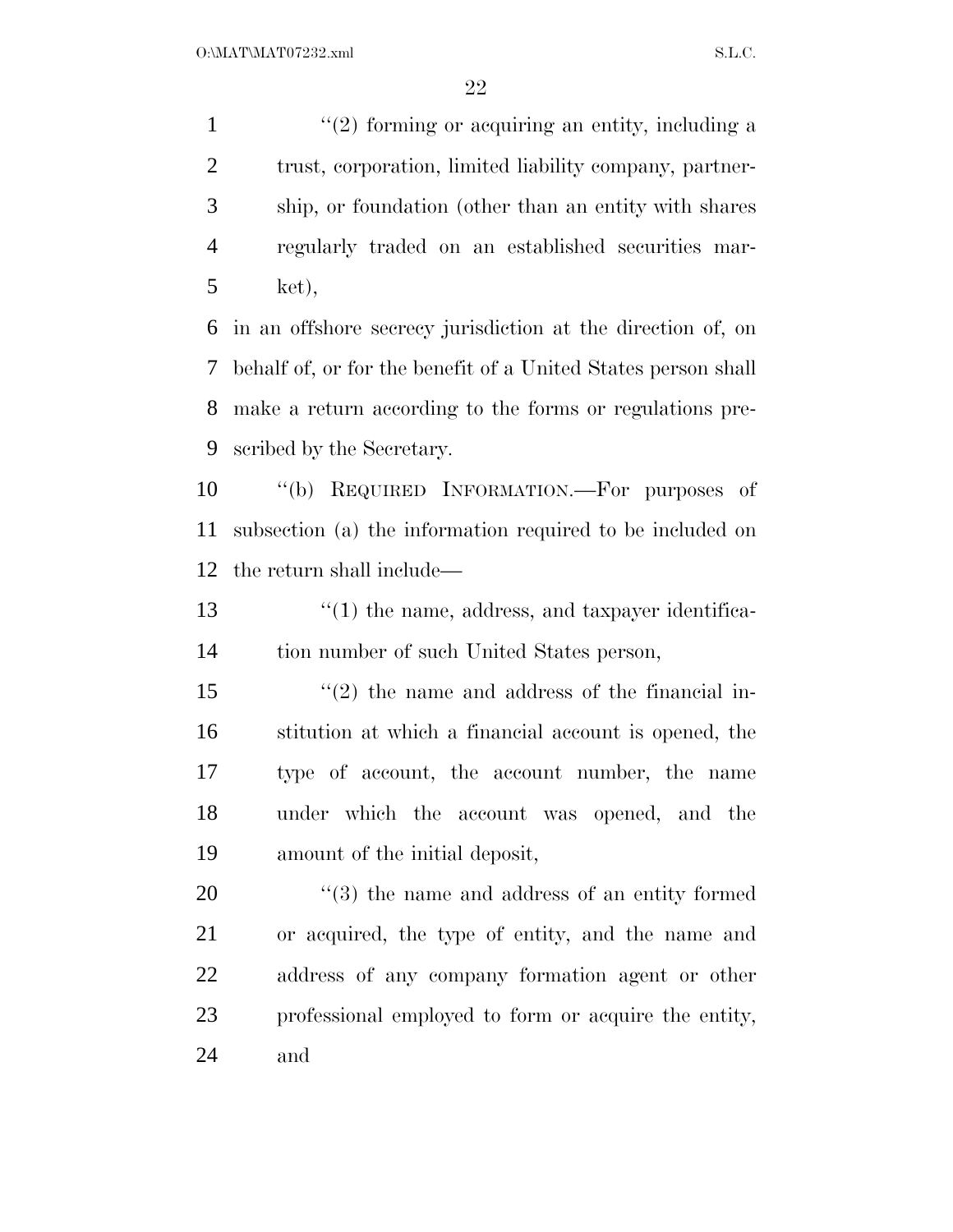1 ''(4) such other information as the Secretary may by forms or regulations provide.

 ''(c) STATEMENTS TO BE FURNISHED TO UNITED STATES PERSONS WITH RESPECT TO WHOM INFORMA- TION IS REQUIRED TO BE REPORTED.—A financial insti- tution required to make a return under subsection (a) shall furnish to each United States person whose name is required to be set forth in such return a statement showing—

10  $\frac{10}{10}$  the name, address, and telephone number of the information contact of the person required to make such return, and

13  $(2)$  the information required to be shown on such return with respect to such United States per-son.

 The written statement required under the preceding sen- tence shall be furnished to such United States person on or before January 31 of the year following the calendar year for which the return under subsection (a) was re-quired to be made.

21 "(d) EXEMPTION.—The Secretary may by regula- tions exempt any class of United States persons or any class of accounts or entities from the requirements of this section if the Secretary determines that applying this sec-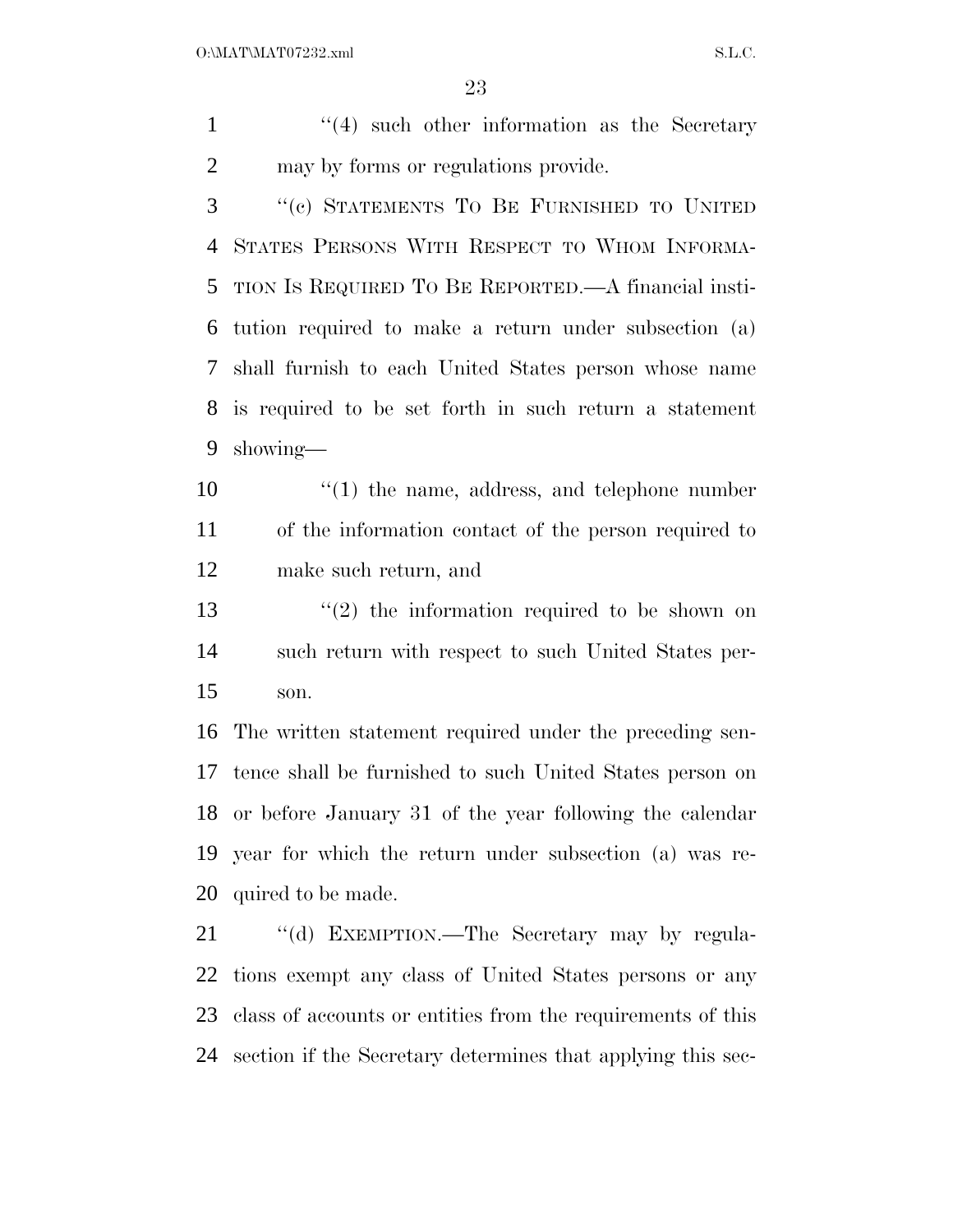- 1 tion to such persons, accounts, or entities is not necessary
- 2 to carry out the purposes of this section.
- 3 ''(e) CROSS REFERENCE.—

''For provisions relating to penalties for failure to file returns and reports required under this section, see sections 6721, 7203, and  $7206(1)$ .".

- 4 (b) CLERICAL AMENDMENT.—The table of sections
- 5 for such subpart is amended by inserting after the item

6 relating to section 6045 the following new items:

''Sec. 6045A. Returns regarding United States beneficial owners of foreign owned financial accounts.

- ''Sec. 6045B. Returns by financial institutions regarding establishment of accounts and creation of entities in offshore secrecy jurisdictions.''.
- 7 (c) ADDITIONAL PENALTIES.—

8 (1) ADDITIONAL PENALTIES ON BANKS.—Sec- tion 5239(b)(1) of the Revised Statutes (12 U.S.C.  $10 \qquad 93(b)(1)$  is amended by inserting "or any of the provisions of section 6045B of the Internal Revenue Code of 1986,'' after ''any regulation issued pursu-ant to,''.

 (2) ADDITIONAL PENALTIES ON SECURITIES 15 FIRMS.—Section  $21(d)(3)(A)$  of the Securities Ex-16 change Act of 1934 (15 U.S.C.  $78u(d)(3)(A)$ ) is amended by inserting ''any of the provisions of sec- tion 6045B of the Internal Revenue Code of 1986,'' after ''the rules or regulations thereunder,''.

20 (d) REGULATORY AUTHORITY AND EFFECTIVE 21 DATE.—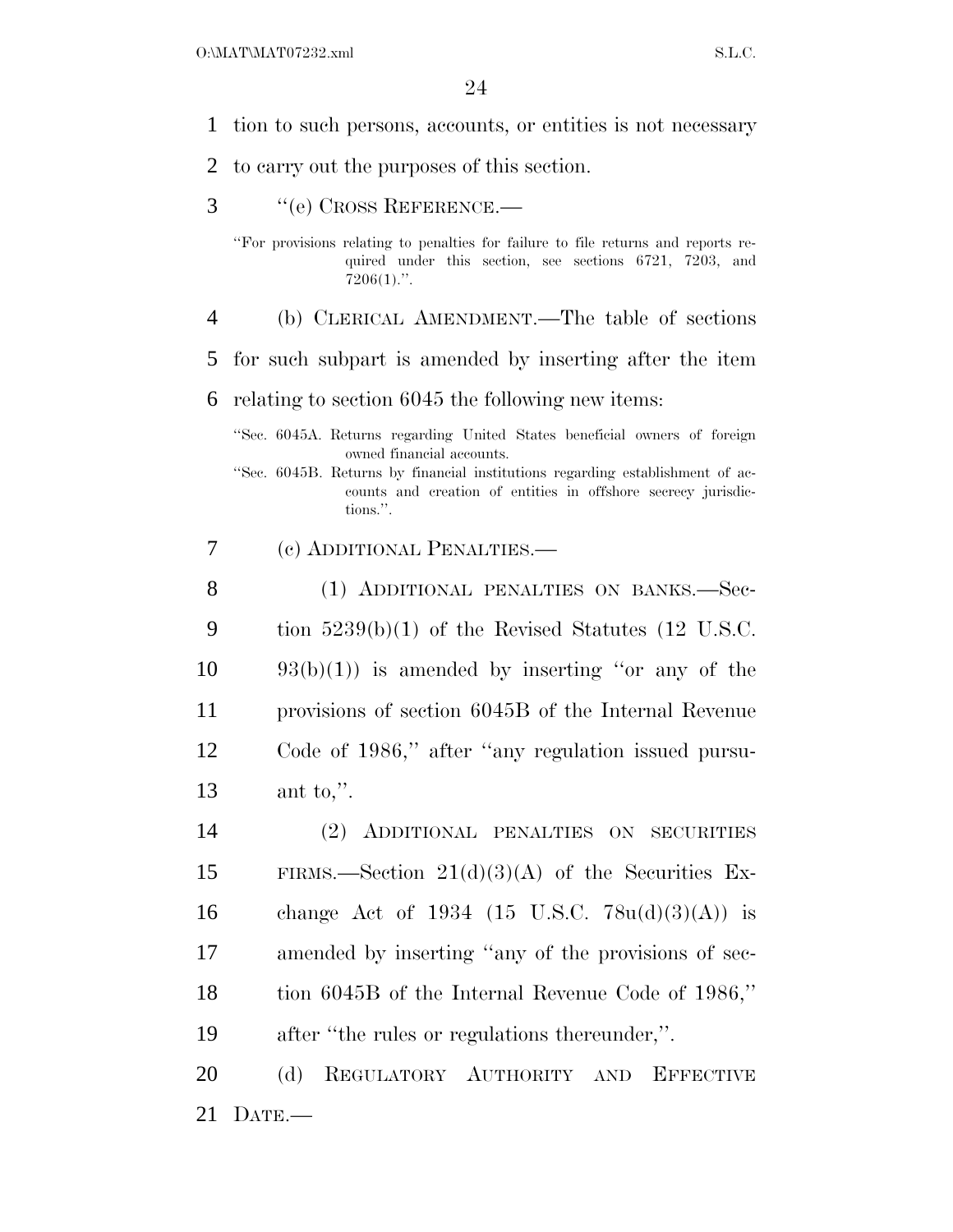(1) REGULATORY AUTHORITY.—Not later than 2 180 days after the date of the enactment of this Act, the Secretary of the Treasury shall adopt regula- tions, forms, or other guidance necessary to imple-ment this section.

 (2) EFFECTIVE DATE.—Section 6045A of the Internal Revenue Code of 1986 (as added by this section) and the amendment made by subsection (c)(1) shall take effect with respect to amounts paid into foreign owned accounts after December 31 of the year of the date of the enactment of this Act. Section 6045B of such Code (as so added) and the amendment made by subsection (c)(2) shall take ef- fect with respect to accounts opened or entities formed or acquired after December 31 of the year of the date of the enactment of this Act.

## **SEC. 105. PREVENTING MISUSE OF FOREIGN TRUSTS FOR**

**TAX EVASION.** 

 (a) ATTRIBUTION OF TRUST PROTECTOR POWERS TO GRANTORS.—Section 672 is amended by redesignating subsection (f) as subsection (g) and by inserting after sub-section (e) the following new subsection:

23 "(f) GRANTOR TREATED AS HOLDING ANY POWER OR INTEREST OF TRUST PROTECTOR OR ENFORCER.— For purposes of this subpart, a grantor shall be treated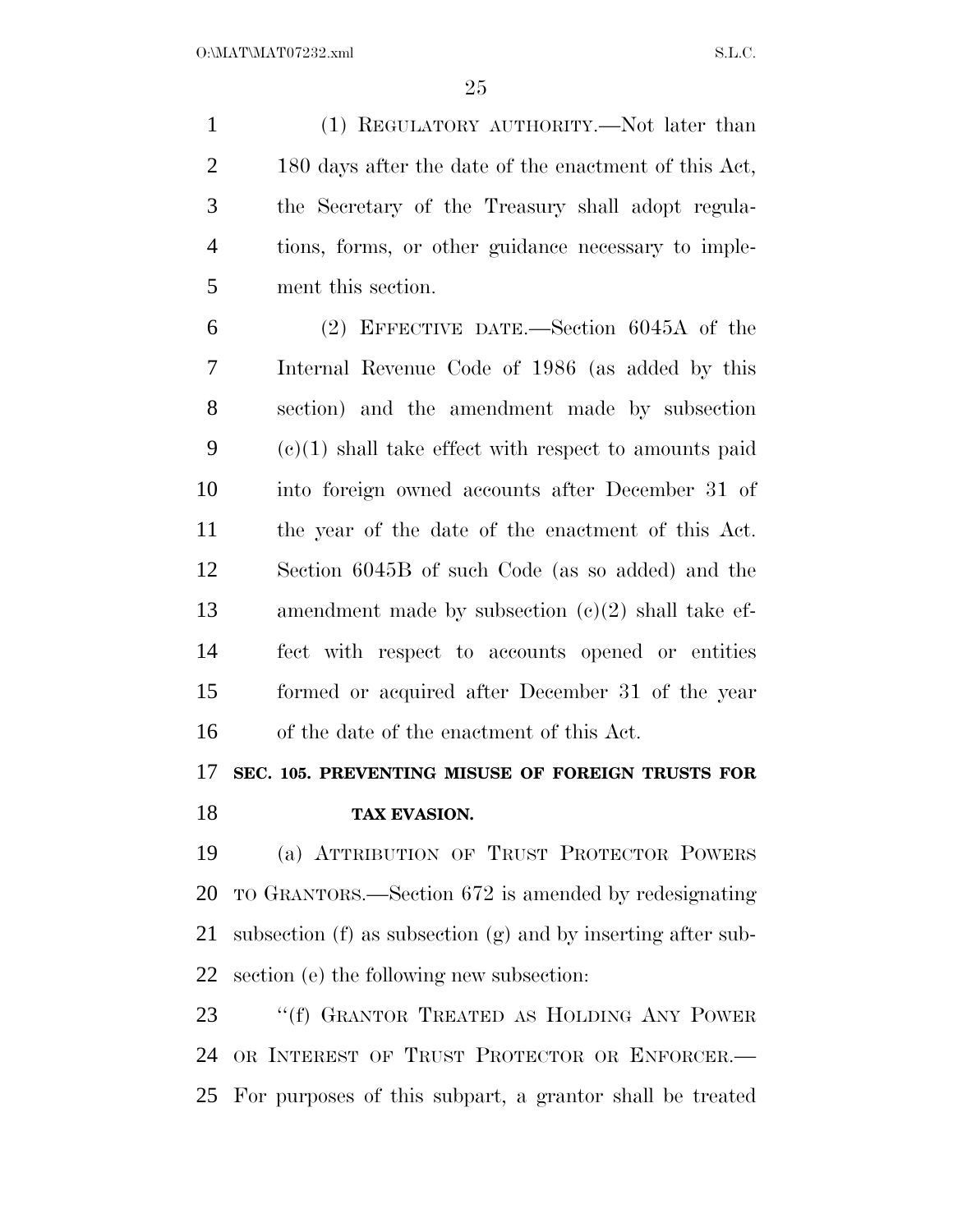$O:\text{MAT} \setminus \text{MAT} \setminus \text{SAT} \setminus \text{SAT} \setminus \text{SAT} \setminus \text{SAT} \setminus \text{SAT} \setminus \text{SAT} \setminus \text{SAT} \setminus \text{SAT} \setminus \text{SAT} \setminus \text{SAT} \setminus \text{SAT} \setminus \text{SAT} \setminus \text{SAT} \setminus \text{SAT} \setminus \text{SAT} \setminus \text{SAT} \setminus \text{SAT} \setminus \text{SAT} \setminus \text{SAT} \setminus \text{SAT} \setminus \text{SAT} \setminus \text{SAT} \setminus \text{SAT} \setminus \text{SAT} \setminus \text{SAT} \setminus \text{$ 

 as holding any power or interest held by any trust pro- tector or trust enforcer or similar person appointed to ad- vise, influence, oversee, or veto the actions of the trustee.''. (b) TREATMENT OF UNITED STATES RECIPIENTS OF FOREIGN TRUST ASSETS AS TRUST BENEFICIARIES.— Section 679 is amended by redesignating subsections (c) and (d) as subsections (d) and (e), respectively, and by inserting after subsection (b) the following new subsection: 9 "(c) CERTAIN UNITED STATES PERSONS TREATED AS BENEFICIARIES.—Any United States person receiving from a foreign trust cash or other property, or receiving the use thereof, shall be treated as a beneficiary of such trust regardless of whether such person is a named bene- ficiary, except to the extent that such person paid fair market value for the benefit received.''.

 (c) TREATMENT OF FOREIGN TRUST TRANSFERS OF REAL ESTATE, ARTWORK, OR JEWELRY CONSISTENTLY WITH TRANSFERS OF SECURITIES.—Section 643(i)(1) is amended by striking ''or marketable securities'' and in- serting ''or other property, including real estate, market- able securities, artwork, jewelry, and other personal prop-erty,''.

23 (d) TREATMENT OF TRUSTS WITH FUTURE OR CON- TINGENT UNITED STATES BENEFICIARIES.—Section 25  $679(a)(1)$  is amended—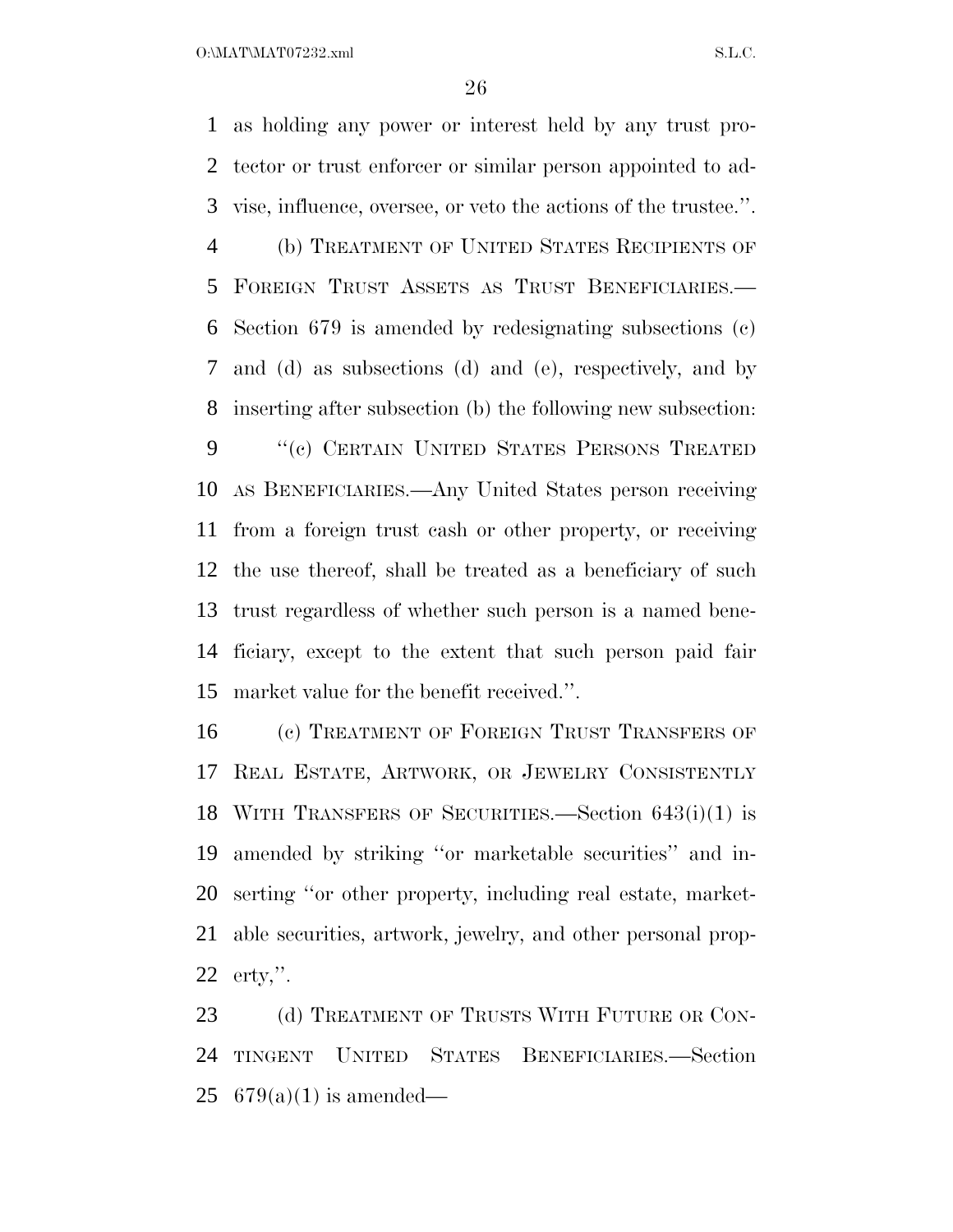| 1              | $(1)$ by inserting "or for any subsequent year"                  |
|----------------|------------------------------------------------------------------|
| $\overline{2}$ | after "such year", and                                           |
| 3              | $(2)$ by inserting "(including a contingent bene-                |
| $\overline{4}$ | ficiary)" after "beneficiary".                                   |
| 5              | SEC. 106. LIMITATION ON LEGAL OPINION PROTECTION                 |
| 6              | FROM PENALTIES WITH RESPECT TO TRANS-                            |
| 7              | ACTIONS INVOLVING OFFSHORE SECRECY                               |
| 8              | <b>JURISDICTIONS.</b>                                            |
| 9              | (a) IN GENERAL.—Section 6664 is amended by add-                  |
| 10             | ing at the end the following new subsection:                     |
| 11             | "(e) CERTAIN OPINIONS MAY NOT BE RELIED                          |
| 12             | UPON.—For purposes of this part, an opinion of a tax             |
| 13             | advisor may not be relied upon to establish that there was       |
| 14             | reasonable cause for any portion of an underpayment, or          |
|                | 15 that the taxpayer acted in good faith with respect to such    |
|                | 16 portion, if such portion is attributable to a transaction any |
| 17             | part of which involves an entity or financial account in         |
|                | 18 an offshore secrecy jurisdiction.".                           |
| 19             | (b) REGULATORY AUTHORITY.—The Secretary of the                   |
| 20             | Treasury may by regulation or guidance provide that sub-         |
| 21             | section (e) of section 6664 of the Internal Revenue Code         |
| 22             | of 1986, as added by subsection (a), does not apply to           |
| 23             | legal opinions that express a confidence level that substan-     |
|                |                                                                  |

tially exceeds the ''more likely than not'' confidence level;

or that such subsection does not apply to classes of trans-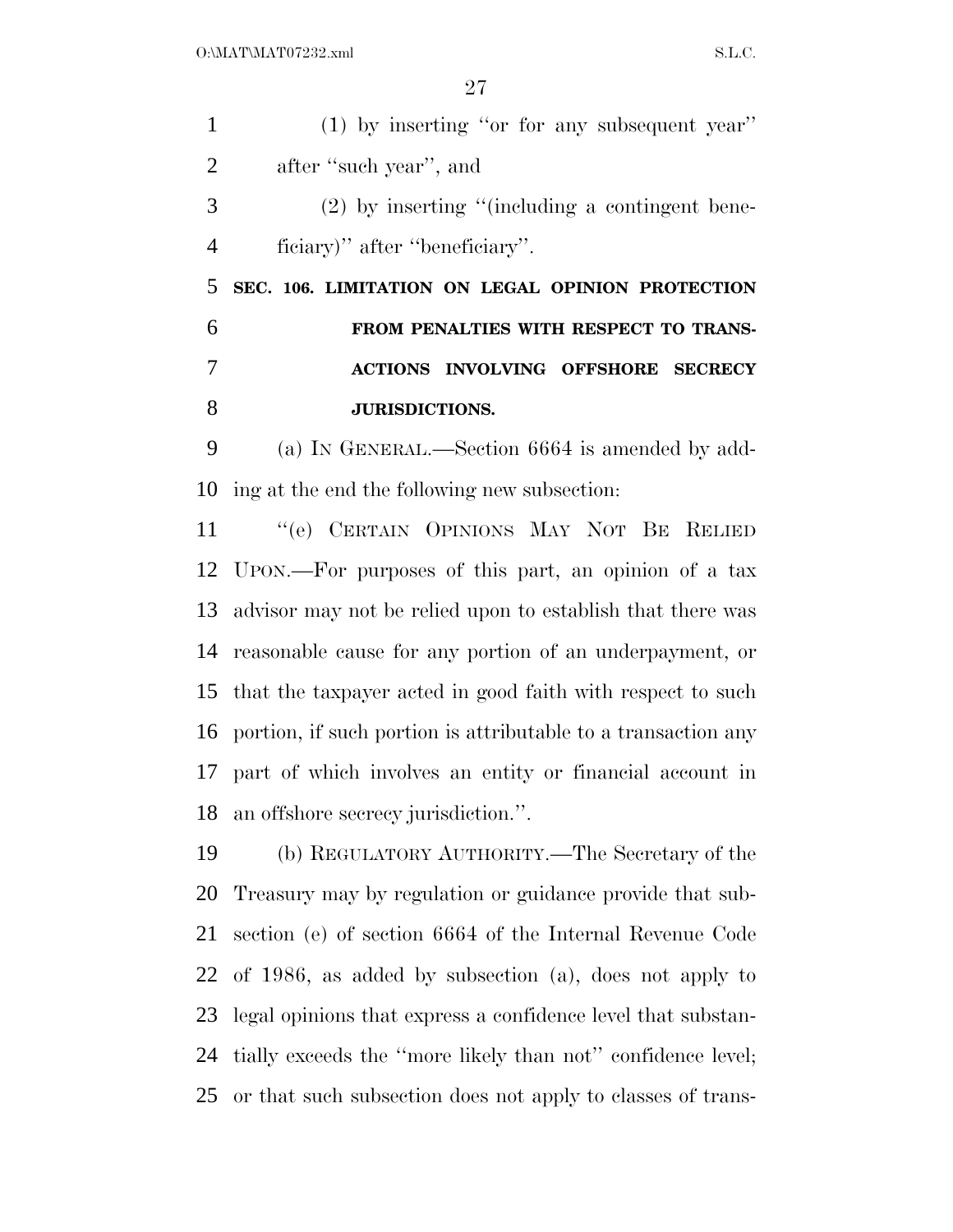actions, such as corporate reorganizations, where the Sec- retary determines that applying such subsection to such transactions is not necessary to carry out the purposes of such subsection.

## **TITLE II—OTHER MEASURES TO COMBAT TAX HAVEN AND TAX SHELTER ABUSES**

## **SEC. 201. PENALTY FOR FAILING TO DISCLOSE OFFSHORE HOLDINGS.**

 (a) SECURITIES EXCHANGE ACT OF 1934.—Section  $21(d)(3)(B)$  of the Securities Exchange Act of 1934 (15 U.S.C. 78u(d)(3)(B)) is amended by adding at the end the following:

14 "(iv) FOURTH TIER.—Notwithstanding clauses (i), (ii), and (iii), the amount of the penalty for each such violation shall not exceed \$1,000,000 for any person if the violation de- scribed in subparagraph (A) involved a knowing failure to disclose any holding or transaction in- volving equity or debt instruments of an issuer and known by such person to involve a foreign entity, including any trust, corporation, limited liability company, partnership, or foundation 24 that is directly or indirectly controlled by such person, and which would have been otherwise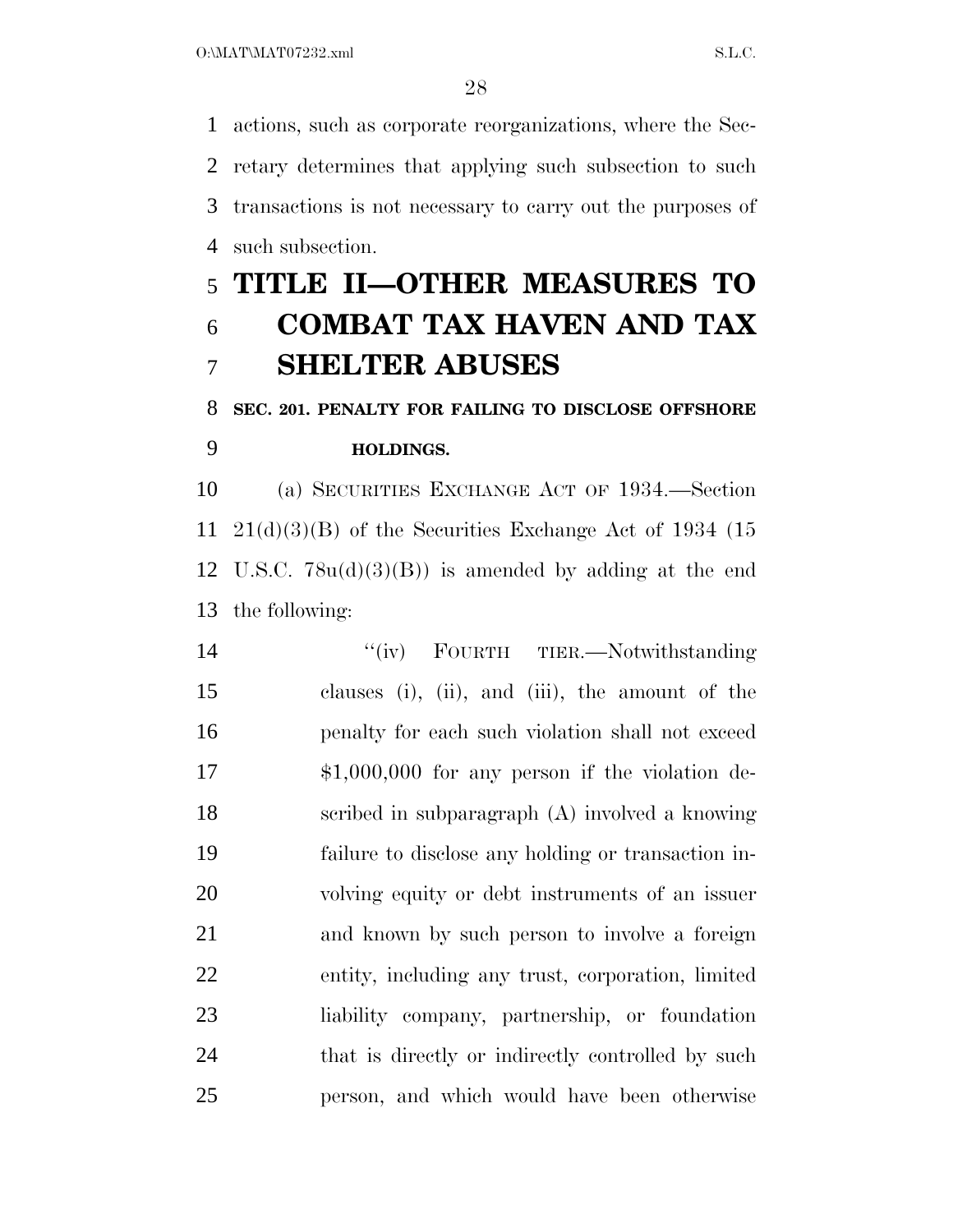| $\mathbf{1}$   | subject to disclosure by such person under this         |
|----------------|---------------------------------------------------------|
| $\overline{2}$ | title.".                                                |
| 3              | (b) SECURITIES ACT OF 1933.—Section $20(d)(2)$ of       |
| $\overline{4}$ | the Securities Act of 1933 (15 U.S.C. $77t(d)(2)$ ) is  |
| 5              | amended by adding at the end the following:             |
| 6              | "(D) FOURTH TIER.-Notwithstanding                       |
| 7              | subparagraphs $(A)$ , $(B)$ , and $(C)$ , the amount of |
| 8              | penalty for each such violation shall not exceed        |
| 9              | $$1,000,000$ for any person, if the violation de-       |
| 10             | scribed in paragraph (1) involved a knowing             |
| 11             | failure to disclose any holding or transaction in-      |
| 12             | volving equity or debt instruments of an issuer         |
| 13             | and known by such person to involve a foreign           |
| 14             | entity, including any trust, corporation, limited       |
| 15             | liability company, partnership, or foundation,          |
| 16             | directly or indirectly controlled by such person,       |
| 17             | and which would have been otherwise subject to          |
| 18             | disclosure by such person under this title.".           |
| 19             | (c) INVESTMENT COMPANY ACT OF 1940.—Section             |
| 20             | $9(d)(2)$ of the Investment Company Act of 1940 (15     |
| 21             | U.S.C. 80a–9(d)(2)) is amended by adding at the end the |
| 22             | following:                                              |
| 23             | "(D) FOURTH TIER.—Notwithstanding                       |
| 24             | subparagraphs $(A)$ , $(B)$ , and $(C)$ , the amount of |
| 25             | penalty for each such violation shall not exceed        |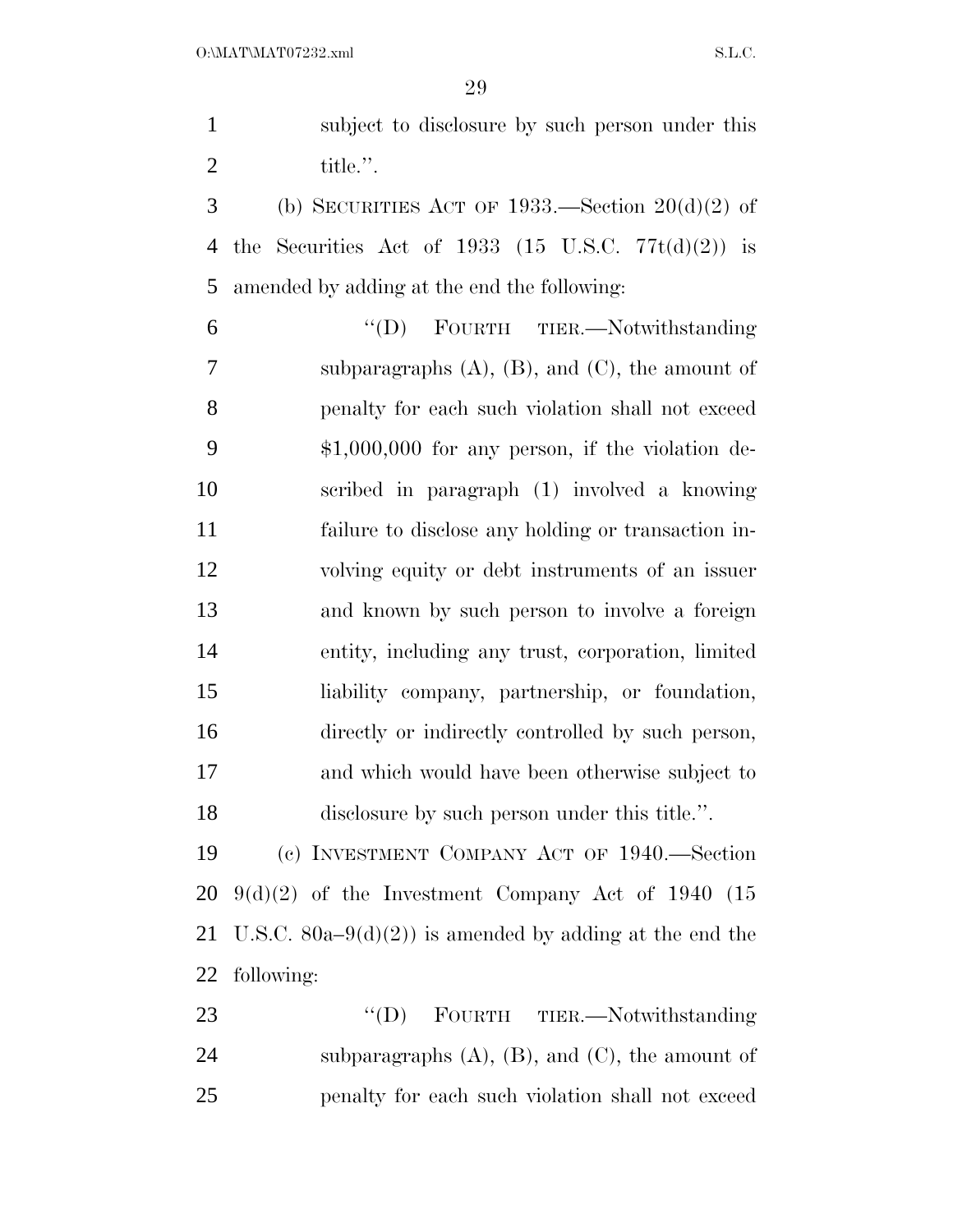| $\mathbf{1}$   | $$1,000,000$ for any person, if the violation de-       |
|----------------|---------------------------------------------------------|
| $\overline{2}$ | scribed in paragraph (1) involved a knowing             |
| $\mathfrak{Z}$ | failure to disclose any holding or transaction in-      |
| $\overline{4}$ | volving equity or debt instruments of an issuer         |
| 5              | and known by such person to involve a foreign           |
| 6              | entity, including any trust, corporation, limited       |
| $\tau$         | liability company, partnership, or foundation,          |
| 8              | directly or indirectly controlled by such person,       |
| 9              | and which would have been otherwise subject to          |
| 10             | disclosure by such person under this title.".           |
| 11             | (d) INVESTMENT ADVISERS ACT OF 1940.—Section            |
| 12             | $203(i)(2)$ of the Investment Advisers Act of 1940 (15  |
| 13             | U.S.C. 80b-3(i)(2)) is amended by adding at the end the |
| 14             | following:                                              |
| 15             | "(D) FOURTH TIER.—Notwithstanding                       |
| 16             | subparagraphs $(A)$ , $(B)$ , and $(C)$ , the amount of |
| 17             | penalty for each such violation shall not exceed        |
| 18             | $$1,000,000$ for any person, if the violation de-       |
| 19             | scribed in paragraph (1) involved a knowing             |
| 20             | failure to disclose any holding or transaction in-      |
| 21             | volving equity or debt instruments of an issuer         |
| 22             | and known by such person to involve a foreign           |
| 23             | entity, including any trust, corporation, limited       |
| 24             | liability company, partnership, or foundation,          |
| 25             | directly or indirectly controlled by such person,       |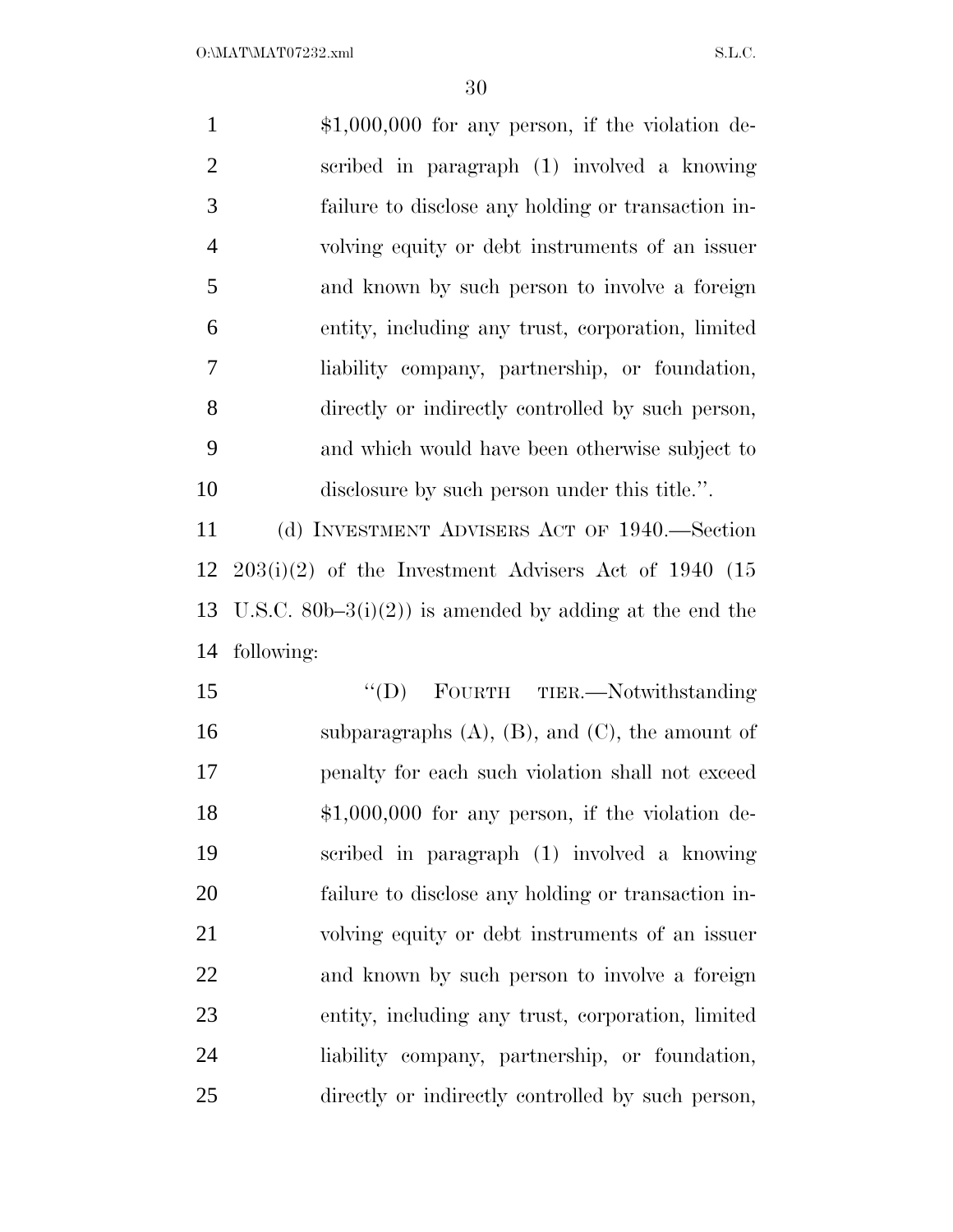and which would have been otherwise subject to disclosure by such person under this title.''. **SEC. 202. DEADLINE FOR ANTI-MONEY LAUNDERING RULE FOR HEDGE FUNDS AND PRIVATE EQUITY FUNDS.**  (a) IN GENERAL.—Not later than 180 days after the date of the enactment of this Act, the Secretary of the Treasury, in consultation with the Chairman of the Secu- rities and Exchange Commission and the Chairman of the Commodity Futures Trading Commission, shall publish a final rule in the Federal Register requiring unregistered investment companies, including hedge funds or private equity funds, to establish anti-money laundering programs and submit suspicious activity reports under subsections (g) and (h) of section 5318 of title 31, United States Code. (b) CONTENTS.—The final rule published under this section—

 (1) shall require, at a minimum, that to safe- guard against terrorist financing and money laun- dering, all unregistered investment companies shall—

 (A) use due diligence to identify and evalu- ate any foreign person (including the nominal and beneficial owner or beneficiary of a foreign corporation, partnership, trust, or other foreign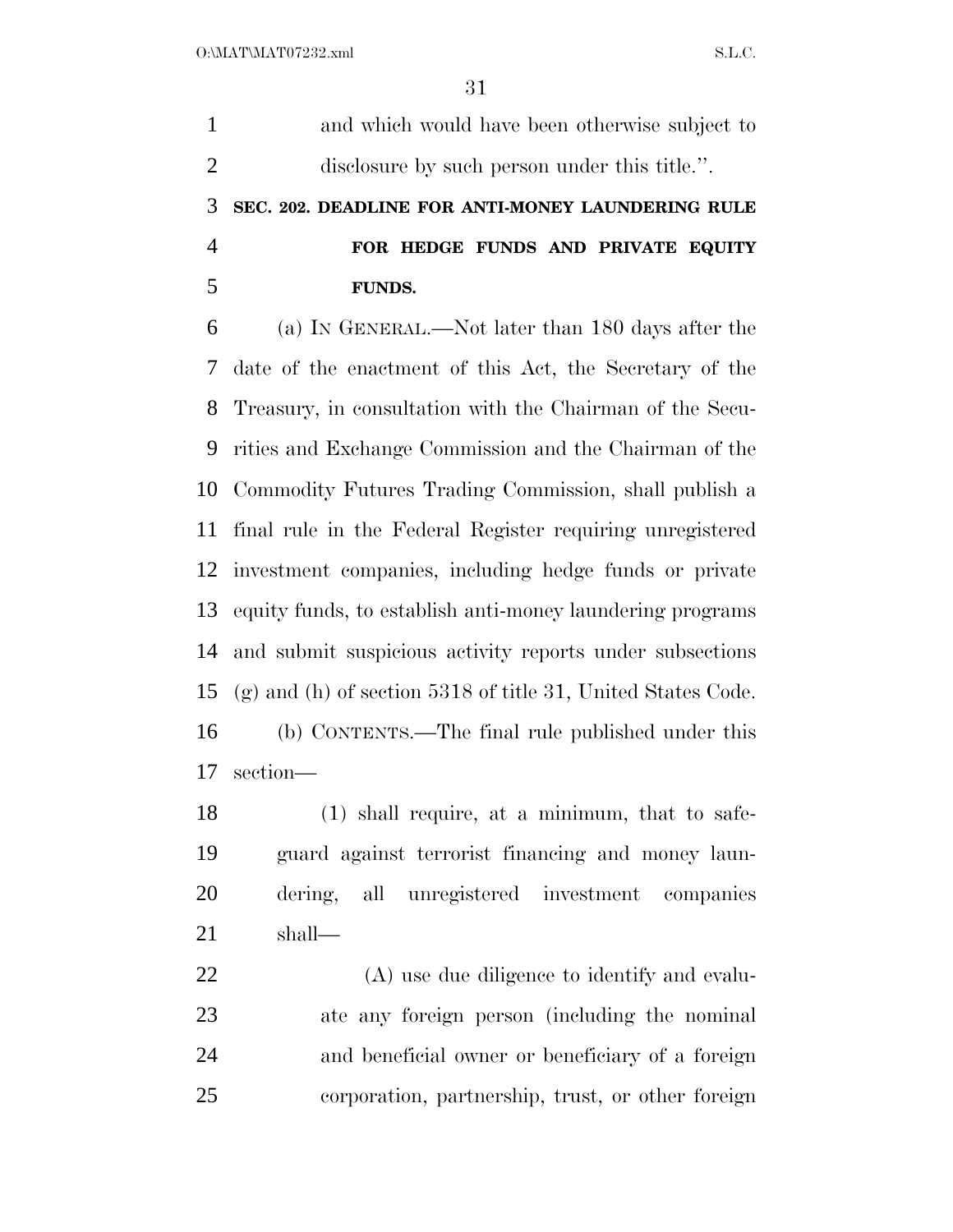| $\mathbf{1}$   | entity) planning to supply or supplying funds to     |
|----------------|------------------------------------------------------|
| $\overline{2}$ | be invested with the advice or assistance of that    |
| 3              | unregistered investment company; and                 |
| $\overline{4}$ | (B) be subject to section $5318(k)(2)$ of            |
| 5              | title 31, United States Code; and                    |
| 6              | (2) may incorporate aspects of the proposed          |
| 7              | rule for unregistered investment companies pub-      |
| 8              | lished in the Federal Register on September 26,      |
| 9              | $2002$ (67 Fed. Reg. 60617) (relating to anti-money  |
| 10             | laundering programs).                                |
| 11             | (c) DEFINITIONS.—In this section—                    |
| 12             | $(1)$ the terms "investment company" and             |
| 13             | "issuer" have the same meanings as in section 2 of   |
| 14             | the Investment Company Act of 1940 (15 U.S.C.        |
| 15             | $80a-2$ ; and                                        |
| 16             | $(2)$ the term "unregistered investment com-         |
| 17             | pany" means an issuer that would be an investment    |
| 18             | company, but for the exclusion under paragraph (1)   |
| 19             | or $(7)$ of section $3(c)$ of the Investment Company |
| 20             | Act of 1940 (15 U.S.C. 80a–3(c)).                    |
| 21             | SEC. 203. ANTI-MONEY LAUNDERING REQUIREMENTS FOR     |
| 22             | FORMATION AGENTS.                                    |
| 23             | (a) ANTI-MONEY LAUNDERING OBLIGATIONS FOR            |
| 24             | FORMATION AGENTS.—Section $5312(a)(2)$ of title 31,  |
| 25             | United States Code, is amended, by-                  |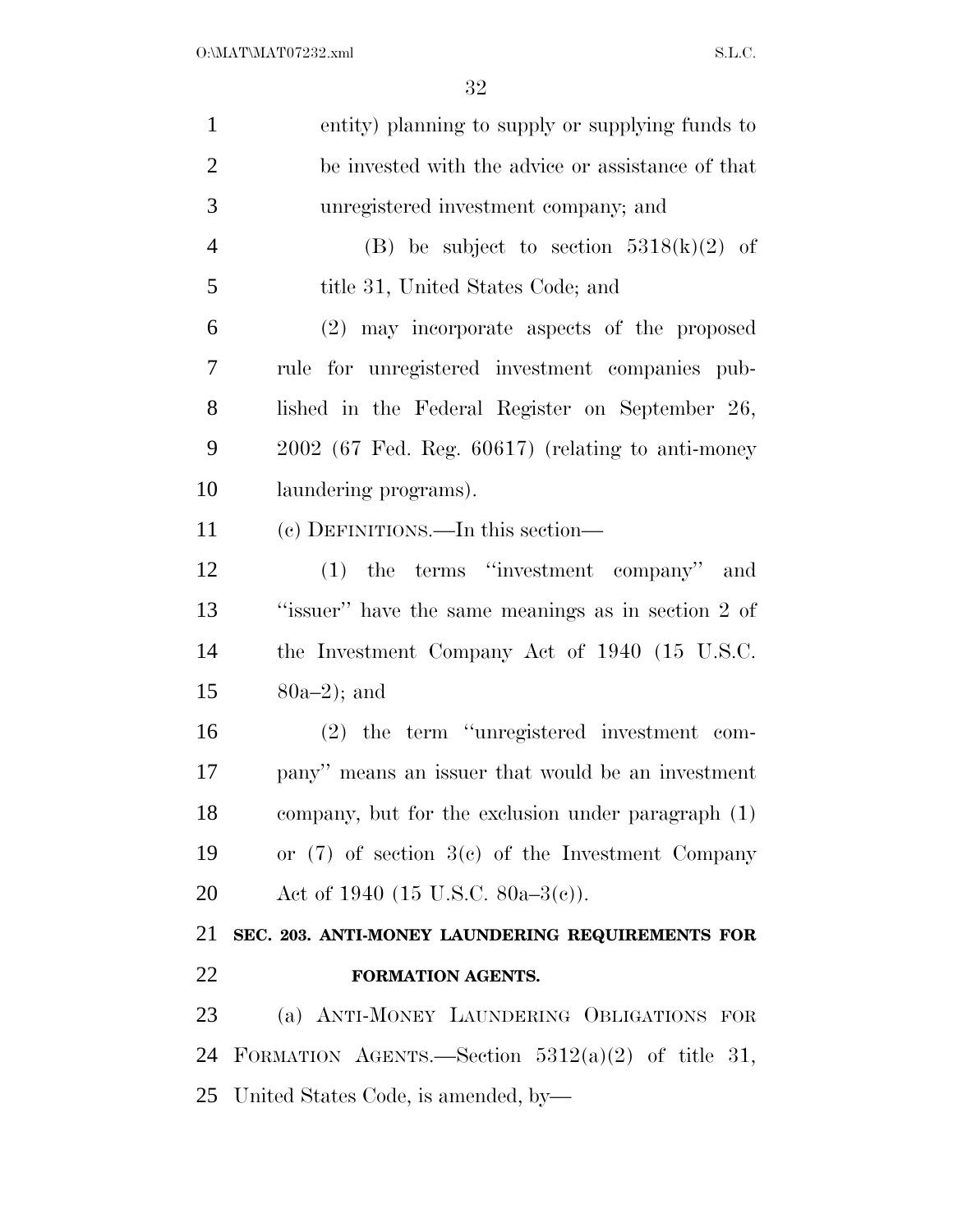| $\mathbf{1}$   | (1) in subparagraph $(Y)$ , by striking "or" at                |
|----------------|----------------------------------------------------------------|
| $\overline{2}$ | the end;                                                       |
| 3              | $(2)$ by redesignating subparagraph $(Z)$ as sub-              |
| $\overline{4}$ | paragraph (AA); and                                            |
| 5              | $(3)$ by inserting after subparagraph $(Y)$ the fol-           |
| 6              | lowing:                                                        |
| 7              | $\lq\lq$ persons involved in forming new cor-                  |
| 8              | porations, limited liability companies, partner-               |
| 9              | ships, trusts, or other legal entities; or".                   |
| 10             | FOR ANTI-MONEY LAUNDERING<br>(b)<br>DEADLINE                   |
| 11             | RULE FOR FORMATION AGENTS.—Not later than 90 days              |
| 12             | after the date of the enactment of this Act, after con-        |
| 13             | sulting with the Attorney General of the United States,        |
| 14             | the Commissioner of the Internal Revenue Service, and          |
| 15             | Chairman of the Securities and Exchange Commission,            |
| 16             | the Secretary of the Treasury shall publish a proposed rule    |
|                | 17 in the Federal Register requiring persons described in sec- |
|                | 18 tion $5312(a)(2)(Z)$ of title 31, United States Code, as    |
| 19             | added by this section, to establish anti-money laundering      |
| 20             | programs under subsection (h) of section 5318 of that          |
| 21             | title. The Secretary shall publish such rule in final form     |
| 22             | in the Federal Register not later than 180 days after the      |
| 23             | date of the enactment of this Act.                             |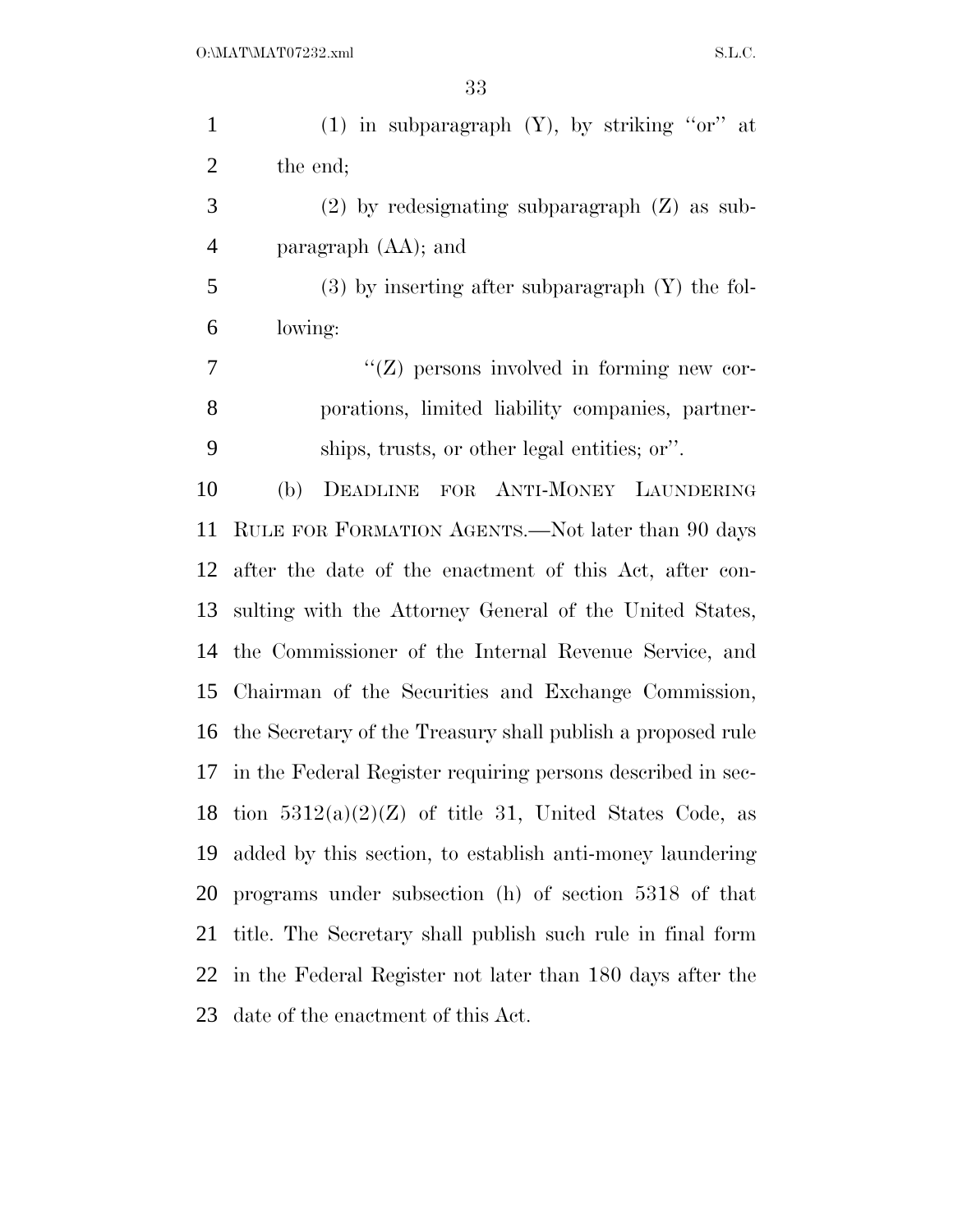| 1              | SEC. 204. STRENGTHENING SUMMONS IN CASES INVOLVING      |
|----------------|---------------------------------------------------------|
| $\overline{2}$ | OFFSHORE SECRECY JURISDICTIONS.                         |
| 3              | (a) IN GENERAL.—Subsection (f) of section $7609$ is     |
| $\overline{4}$ | amended to read as follows:                             |
| 5              | "(f) ADDITIONAL REQUIREMENT IN THE CASE OF A            |
| 6              | <b>JOHN DOE SUMMONS.—</b>                               |
| 7              | " $(1)$ GENERAL RULE.—Any summons described             |
| 8              | in subsection $(c)(1)$ which does not identify the per- |
| 9              | son with respect to whose liability the summons is      |
| 10             | issued may be served only after a court proceeding      |
| 11             | in which the Secretary establishes that—                |
| 12             | $\lq\lq$ the summons relates to the investiga-          |
| 13             | tion of a particular person or ascertainable            |
| 14             | group or class of persons,                              |
| 15             | $\lq\lq$ (B) there is a reasonable basis for believ-    |
| 16             | ing that such person or group or class of per-          |
| 17             | sons may fail or may have failed to comply with         |
| 18             | any provision of any internal revenue law, and          |
| 19             | $\lq\lq$ (C) the information sought to be obtained      |
| 20             | from the examination of the records or testi-           |
| 21             | mony (and the identity of the person or persons         |
| 22             | with respect to whose liability the summons is          |
| 23             | issued) is not readily available from other             |
| 24             | sources.                                                |
| 25             | "(2) EXCEPTION.—Paragraph $(1)$ shall<br>not            |
| 26             | apply to any summons which specifies that it is lim-    |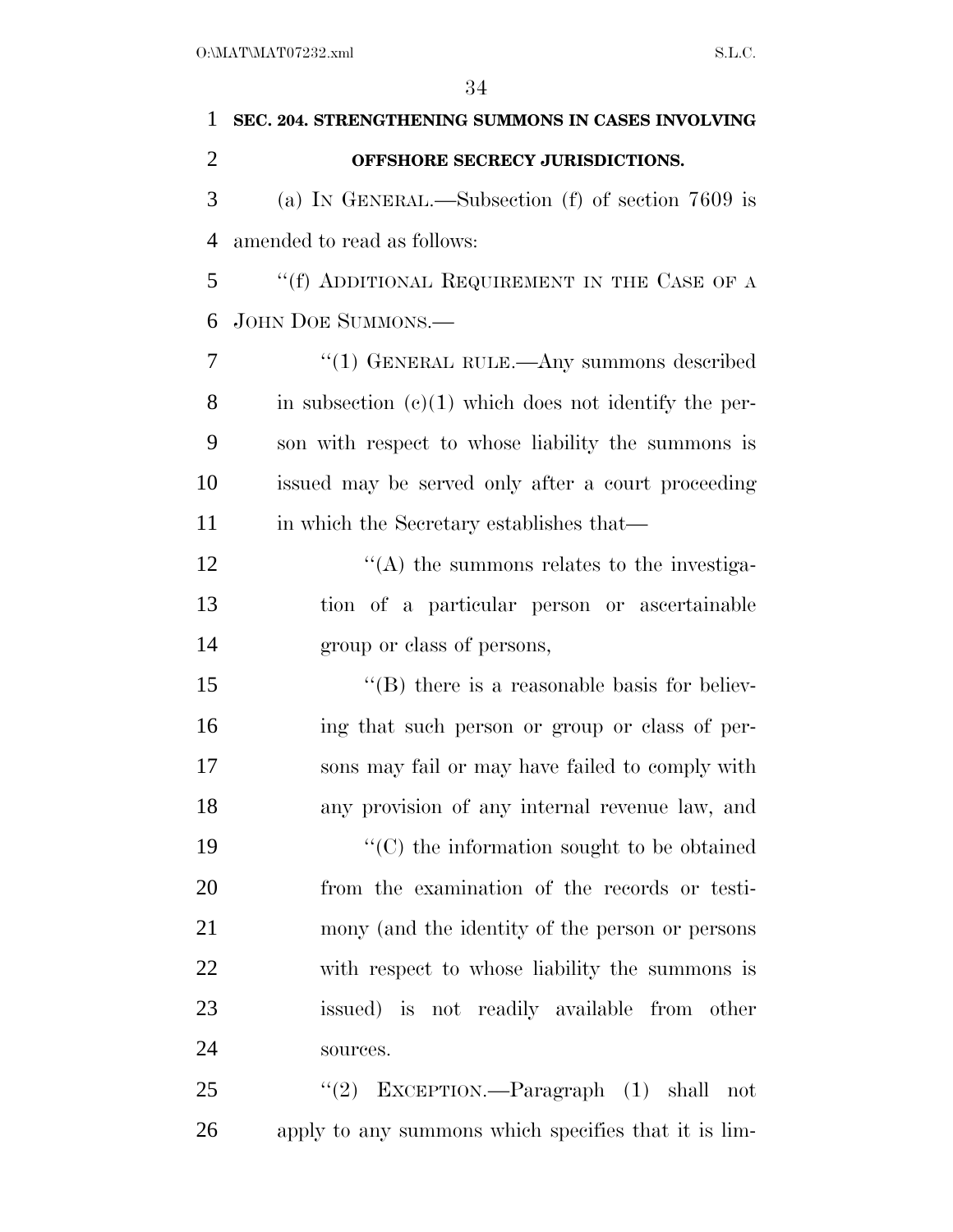$O:\text{MAT} \setminus \text{MAT} \setminus \text{SAT} \setminus \text{S.L.C.}$ 

 ited to information regarding a United States cor- respondent account (as defined in section 5318A(e)(1)(B) of title 31, United States Code) or a United States payable-through account (as defined 5 in section  $5318A(e)(1)(C)$  of such title) of a finan-cial institution in an offshore secrecy jurisdiction.

7 "(3) PRESUMPTION IN CASES INVOLVING OFF- SHORE SECRECY JURISDICTIONS.—For purposes of this section, in any case in which the particular per- son or ascertainable group or class of persons have financial accounts in or transactions related to off- shore secrecy jurisdictions, there shall be a presump- tion that there is a reasonable basis for believing that such person or group or class of persons may fail or may have failed to comply with provisions of internal revenue law.

17 <sup>"</sup>(4) PROJECT JOHN DOE SUMMONSES.—

18 "(A) In GENERAL.—Notwithstanding the requirements of paragraph (1), the Secretary may issue a summons described in paragraph 21 (1) if the summons—

22  $\frac{1}{1}$  relates to a project which is ap-23 proved under subparagraph (B),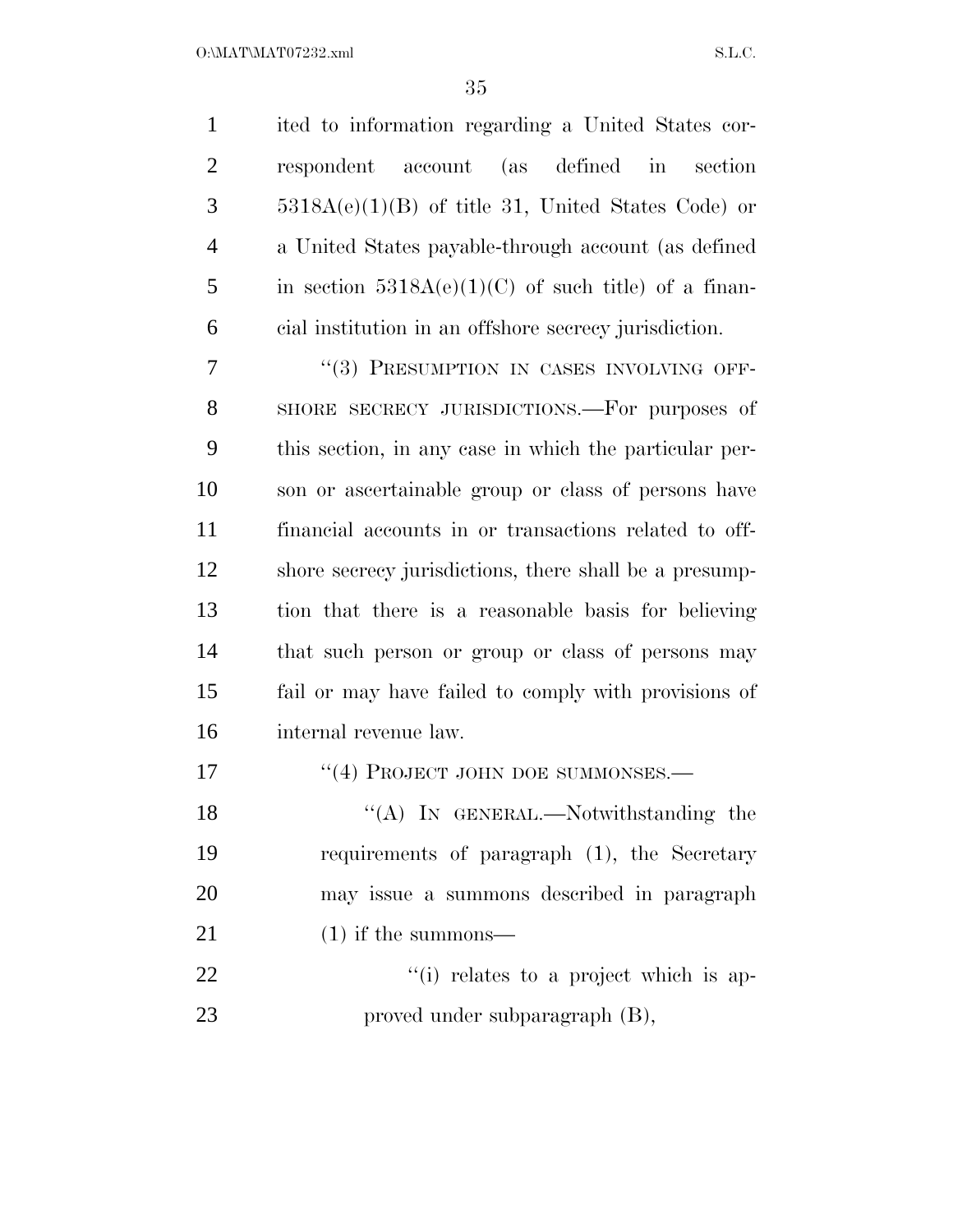| $\mathbf{1}$   | "(ii) is issued to a person who is a              |
|----------------|---------------------------------------------------|
| $\overline{2}$ | member of the group or class established          |
| 3              | under subparagraph $(B)(i)$ , and                 |
| $\overline{4}$ | "(iii) is issued within 3 years of the            |
| 5              | date on which such project was approved           |
| 6              | under subparagraph $(B)$ .                        |
| $\overline{7}$ | "(B) APPROVAL OF PROJECTS.—A project              |
| 8              | may only be approved under this subparagraph      |
| 9              | after a court proceeding in which the Secretary   |
| 10             | establishes that—                                 |
| 11             | "(i) any summons issues with respect              |
| 12             | to the project will be issued to a member         |
| 13             | of an ascertainable group or class of per-        |
| 14             | sons, and                                         |
| 15             | "(ii) any summons issued with respect             |
| 16             | to such project will meet the requirements        |
| 17             | of subparagraphs $(A)$ , $(B)$ , and $(C)$ of     |
| 18             | paragraph $(1)$ .                                 |
| 19             | "(C) EXTENSION.—Upon application of               |
| 20             | the Secretary, the court may extend the time      |
| 21             | for issuing such summonses under subpara-         |
| 22             | graph $(A)(i)$ for additional 3-year periods, but |
| 23             | only if the court continues to exercise oversight |
| 24             | of such project under subparagraph (D).           |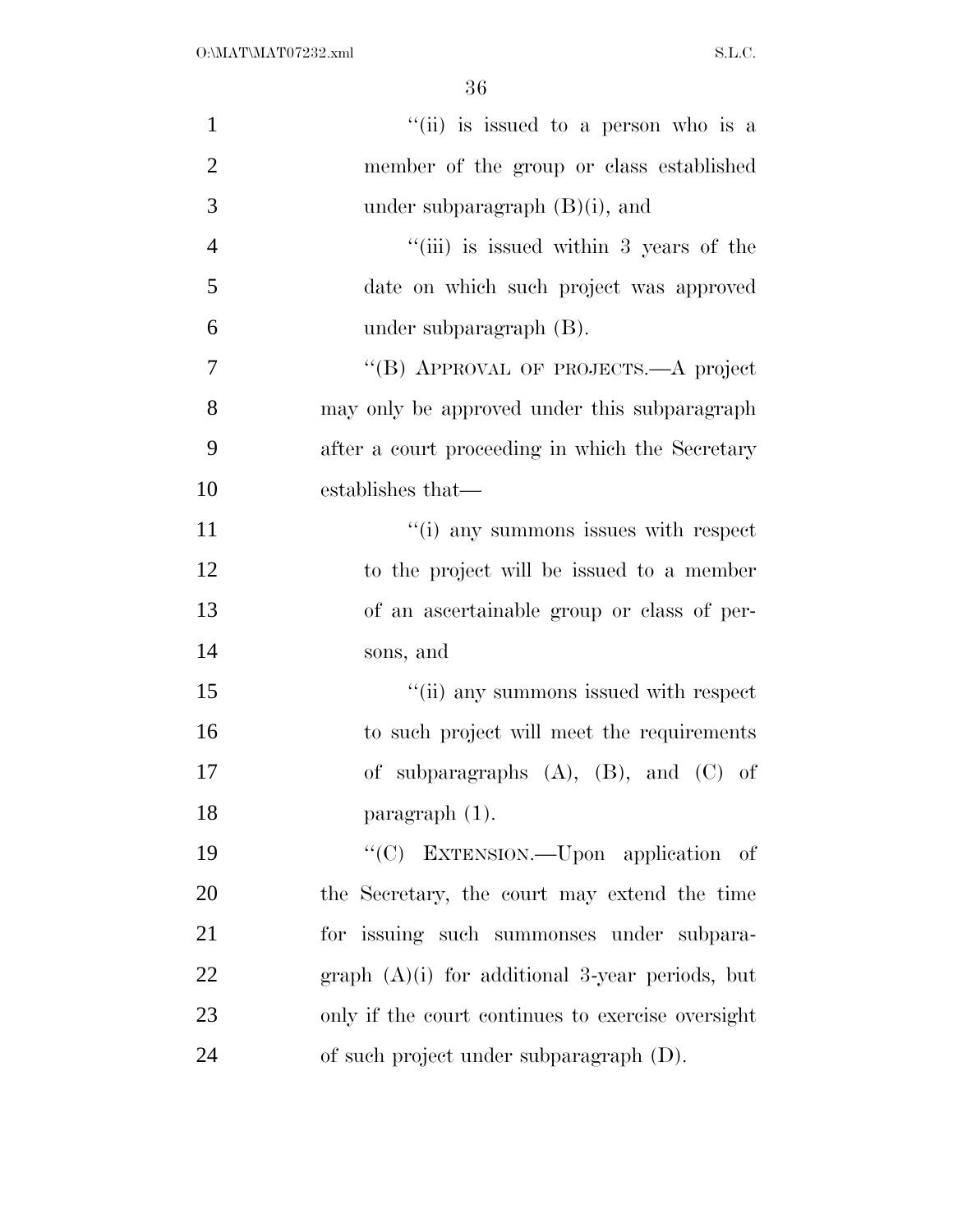| $\mathbf{1}$   | "(D) ONGOING COURT OVERSIGHT.-Dur-                     |
|----------------|--------------------------------------------------------|
| $\overline{2}$ | ing any period in which the Secretary is author-       |
| 3              | ized to issue summonses in relation to a project       |
| $\overline{4}$ | approved under subparagraph (B) (including             |
| 5              | during any extension under subparagraph $(C)$ ),       |
| 6              | the Secretary shall report annually to the court       |
| 7              | on the use of such authority, provide copies of        |
| 8              | all summonses with such report, and comply             |
| 9              | with the court's direction with respect to the         |
| 10             | issuance of any John Doe summons under such            |
| 11             | project.".                                             |
| 12             | (b) JURISDICTION OF COURT.—                            |
| 13             | $(1)$ IN GENERAL.—Paragraph $(1)$ of section           |
| 14             | $7609(h)$ is amended by inserting after the first sen- |
| 15             | tence the following new sentence: "Any United"         |
| 16             | States district court in which a member of the group   |
| 17             | or class to which a summons may be issued resides      |
| 18             | or is found shall have jurisdiction to hear and deter- |
| 19             | mine the approval of a project under subsection        |
| 20             | $(f)(4)(B)$ .".                                        |
| 21             | (2) CONFORMING AMENDMENT.—The first sen-               |
| 22             | tence of section $7609(h)(1)$ is amended by striking   |
|                |                                                        |

23  $\qquad$  "(f)" and inserting "(f)(1)".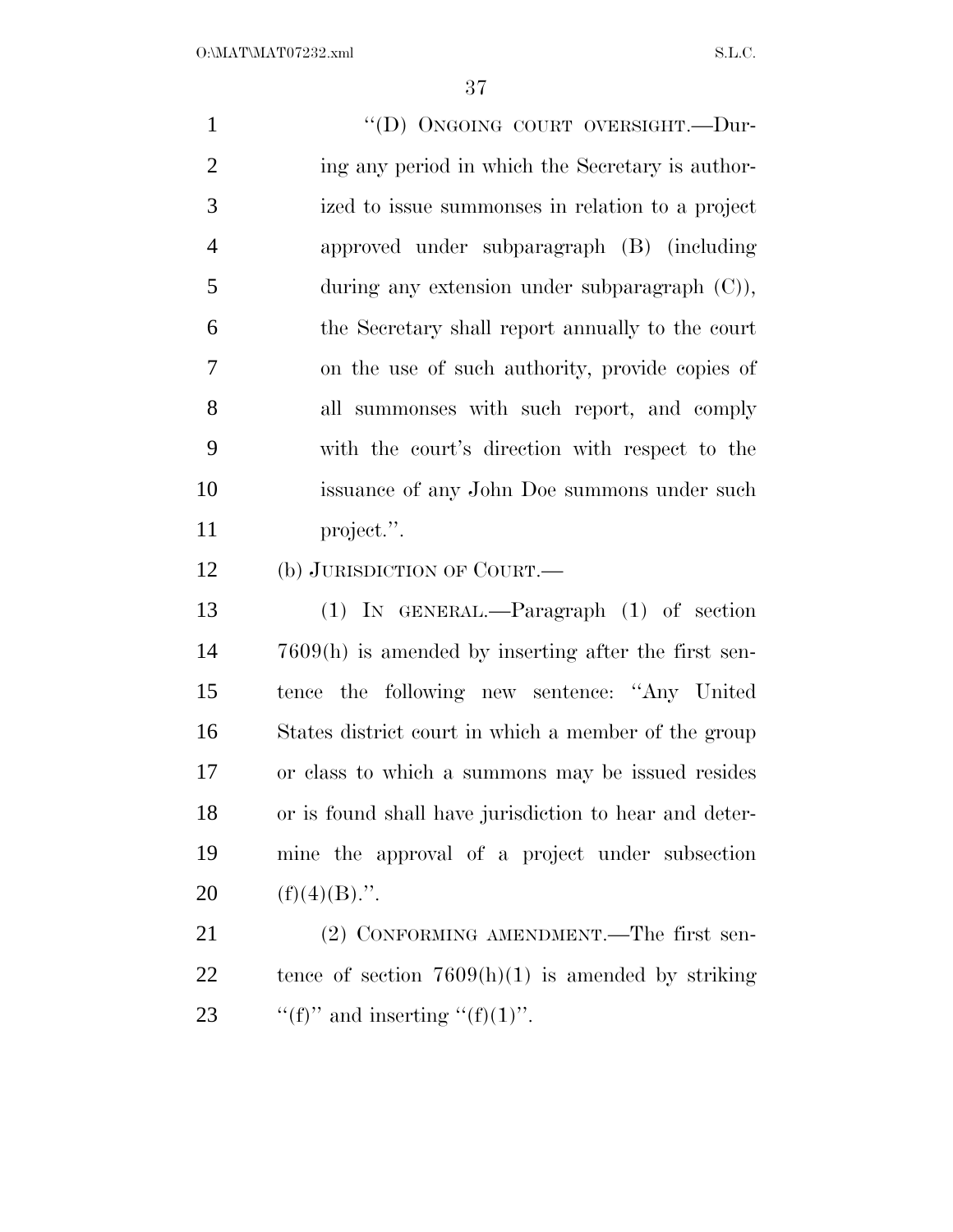(c) EFFECTIVE DATE.—The amendments made by this section shall apply to summonses issued after the date of the enactment of this Act.

 (d) GAO REPORT.—Not later than the date which is 5 years after the date of the enactment of this Act, the Comptroller General of the United States shall issue a report on the implementation of section 7609(f)(4) of the Internal Revenue Code of 1986, as added by this sec-tion.

### **SEC. 205. IMPROVING ENFORCEMENT OF FOREIGN FINAN-CIAL ACCOUNT REPORTING.**

 (a) CLARIFYING THE CONNECTION OF FOREIGN FI- NANCIAL ACCOUNT REPORTING TO TAX ADMINISTRA- TION.—Paragraph (4) of section 6103(b) (relating to tax administration) is amended by adding at the end the fol-lowing new sentence:

 ''For purposes of clause (i), section 5314 of title 31, United States Code, and sections 5321 and 5322 of such title (as such sections pertain to such section 5314), shall be considered to be an internal revenue law.''.

 (b) SIMPLIFYING THE CALCULATION OF FOREIGN FINANCIAL ACCOUNT REPORTING PENALTIES.—Section  $5321(a)(5)(D)(ii)$  of title 31, United States Code, is amended by striking ''the balance in the account at the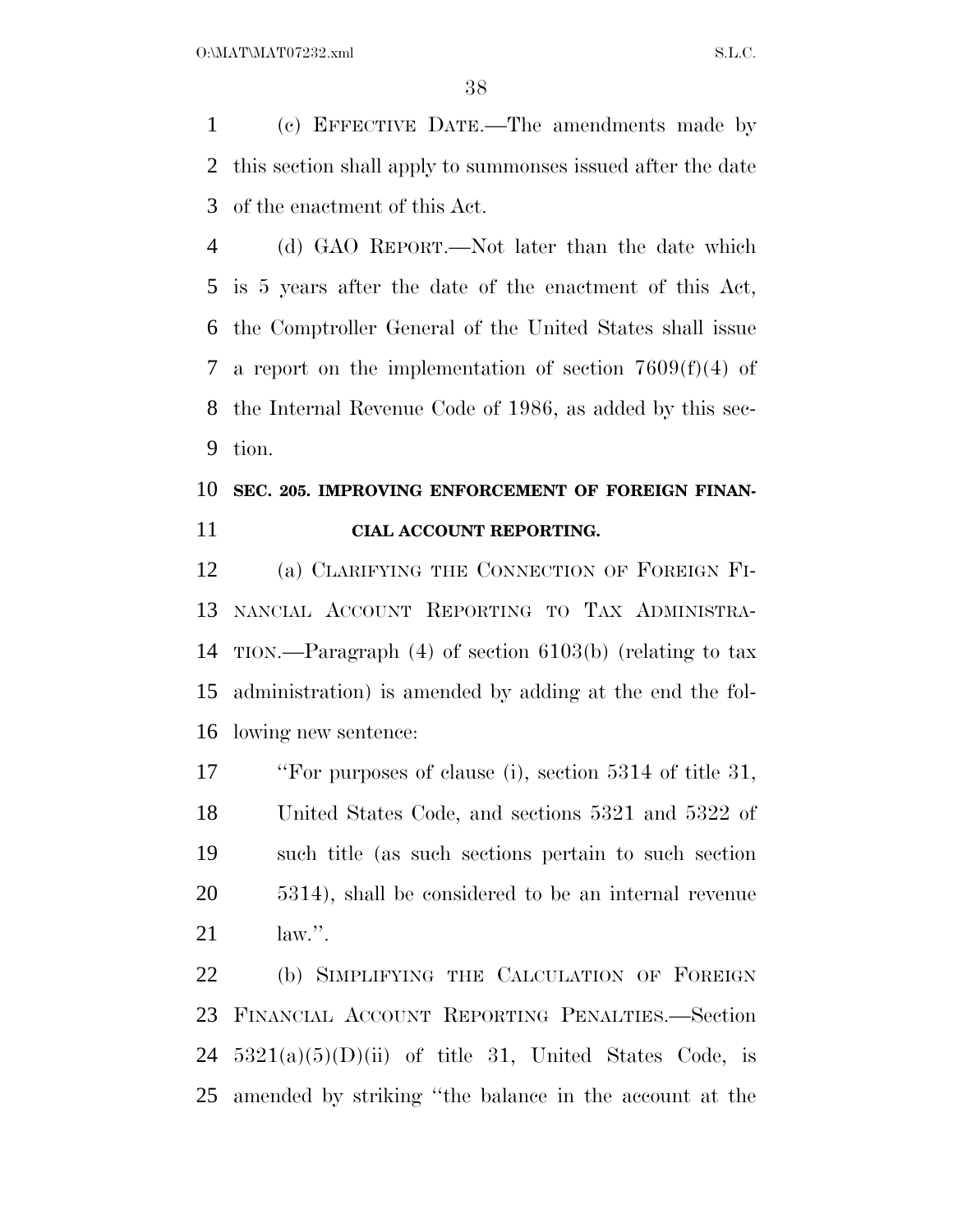time of the violation'' and inserting ''the highest balance in the account during the reporting period to which the violation relates''.

 (c) CLARIFYING THE USE OF SUSPICIOUS ACTIVITY REPORTS UNDER THE BANK SECRECY ACT FOR CIVIL TAX LAW ENFORCEMENT.—Section 5319 of title 31, United States Code, is amended by inserting ''the civil and criminal enforcement divisions of the Internal Revenue Service,'' after ''including''.

## **TITLE III—COMBATING TAX SHELTER PROMOTERS**

### **SEC. 301. PENALTY FOR PROMOTING ABUSIVE TAX SHEL-TERS.**

 (a) PENALTY FOR PROMOTING ABUSIVE TAX SHEL- TERS.—Section 6700 (relating to promoting abusive tax shelters, etc.) is amended—

 (1) by redesignating subsections (b) and (c) as subsections (d) and (e), respectively,

 (2) by striking ''a penalty'' and all that follows through the period in the first sentence of subsection (a) and inserting ''a penalty determined under sub-section (b)'', and

 (3) by inserting after subsection (a) the fol-lowing new subsections: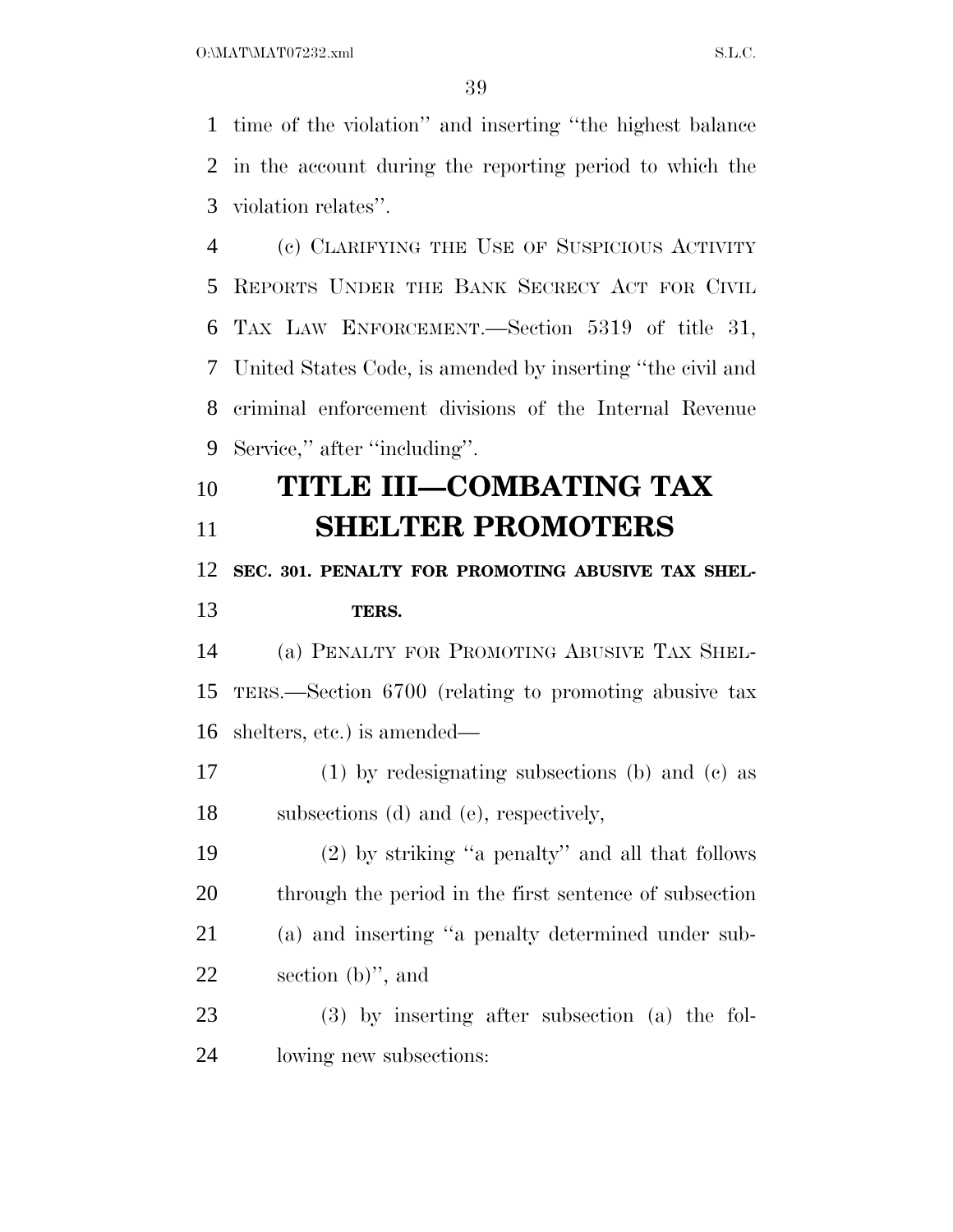''(b) AMOUNT OF PENALTY; CALCULATION OF PEN-ALTY; LIABILITY FOR PENALTY.—

3 "(1) AMOUNT OF PENALTY.—The amount of the penalty imposed by subsection (a) shall not ex- ceed 150 percent of the gross income derived (or to be derived) from such activity by the person or per-sons subject to such penalty.

8 "(2) CALCULATION OF PENALTY.—The penalty amount determined under paragraph (1) shall be calculated with respect to each instance of an activ- ity described in subsection (a), each instance in which income was derived by the person or persons subject to such penalty, and each person who par-ticipated in such an activity.

15 "(3) LIABILITY FOR PENALTY.—If more than 1 person is liable under subsection (a) with respect to such activity, all such persons shall be jointly and severally liable for the penalty under such sub-section.

20 "(c) PENALTY NOT DEDUCTIBLE.—The payment of any penalty imposed under this section or the payment of any amount to settle or avoid the imposition of such penalty shall not be considered an ordinary and necessary expense in carrying on a trade or business for purposes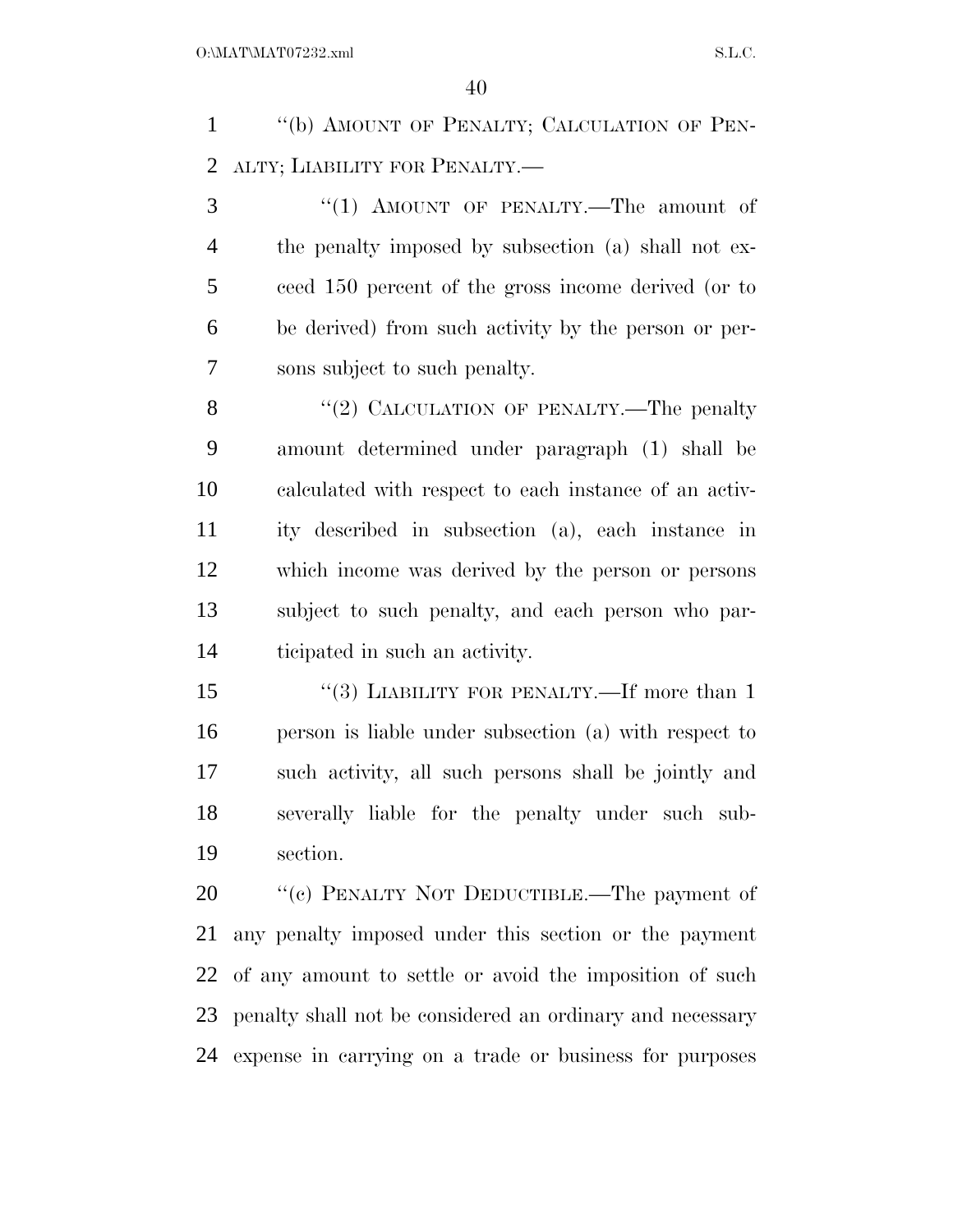$O:\text{MAT} \setminus \text{MAT} \setminus \text{SAT} \setminus \text{SAT} \setminus \text{SAT} \setminus \text{SAT} \setminus \text{SAT} \setminus \text{SAT} \setminus \text{SAT} \setminus \text{SAT} \setminus \text{SAT} \setminus \text{SAT} \setminus \text{SAT} \setminus \text{SAT} \setminus \text{SAT} \setminus \text{SAT} \setminus \text{SAT} \setminus \text{SAT} \setminus \text{SAT} \setminus \text{SAT} \setminus \text{SAT} \setminus \text{SAT} \setminus \text{SAT} \setminus \text{SAT} \setminus \text{SAT} \setminus \text{SAT} \setminus \text{SAT} \setminus \text{$ 

 of this title and shall not be deductible by the person who is subject to such penalty or who makes such payment.''. (b) CONFORMING AMENDMENT.—Section 6700(a) is amended by striking the last sentence. (c) EFFECTIVE DATE.—The amendments made by this section shall apply to activities after the date of the enactment of this Act. **SEC. 302. PENALTY FOR AIDING AND ABETTING THE UN- DERSTATEMENT OF TAX LIABILITY.**  (a) IN GENERAL.—Section 6701(a) (relating to impo- sition of penalty) is amended— (1) by inserting ''the tax liability or'' after ''re- spect to,'' in paragraph (1), (2) by inserting ''aid, assistance, procurement, or advice with respect to such'' before ''portion'' both places it appears in paragraphs (2) and (3), and (3) by inserting ''instance of aid, assistance, procurement, or advice or each such'' before ''docu- ment'' in the matter following paragraph (3). (b) AMOUNT OF PENALTY.—Subsection (b) of section 6701 (relating to penalties for aiding and abetting under- statement of tax liability) is amended to read as follows: ''(b) AMOUNT OF PENALTY; CALCULATION OF PEN-ALTY; LIABILITY FOR PENALTY.—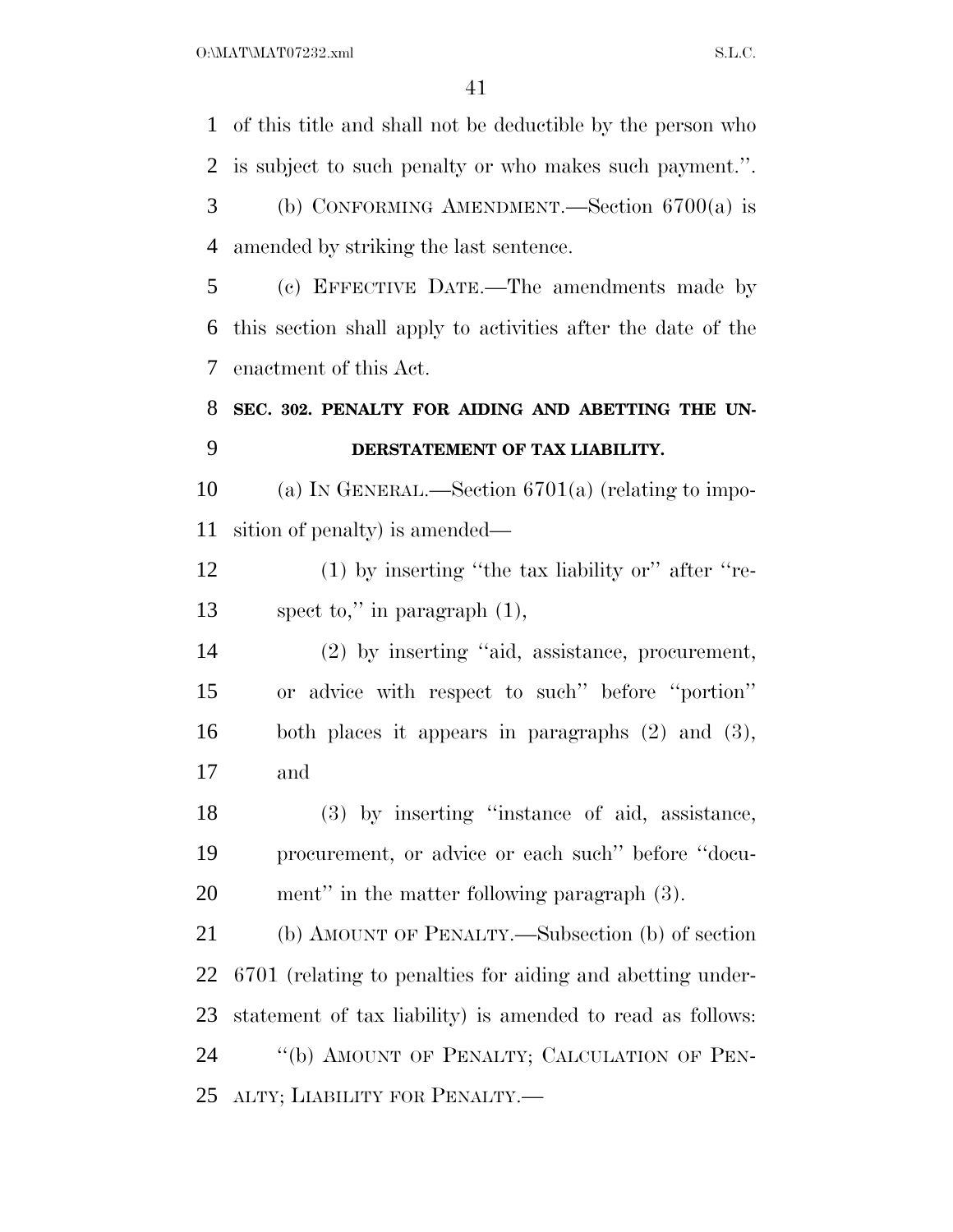1 "(1) AMOUNT OF PENALTY.—The amount of the penalty imposed by subsection (a) shall not ex- ceed 150 percent of the gross income derived (or to be derived) from such aid, assistance, procurement, or advice provided by the person or persons subject to such penalty.

7 "(2) CALCULATION OF PENALTY.—The penalty amount determined under paragraph (1) shall be calculated with respect to each instance of aid, as- sistance, procurement, or advice described in sub- section (a), each instance in which income was de- rived by the person or persons subject to such pen- alty, and each person who made such an understate-ment of the liability for tax.

15 "(3) LIABILITY FOR PENALTY.—If more than 1 person is liable under subsection (a) with respect to providing such aid, assistance, procurement, or ad- vice, all such persons shall be jointly and severally 19 liable for the penalty under such subsection.".

 (c) PENALTY NOT DEDUCTIBLE.—Section 6701 is amended by adding at the end the following new sub-section:

23 "(g) PENALTY NOT DEDUCTIBLE.—The payment of any penalty imposed under this section or the payment of any amount to settle or avoid the imposition of such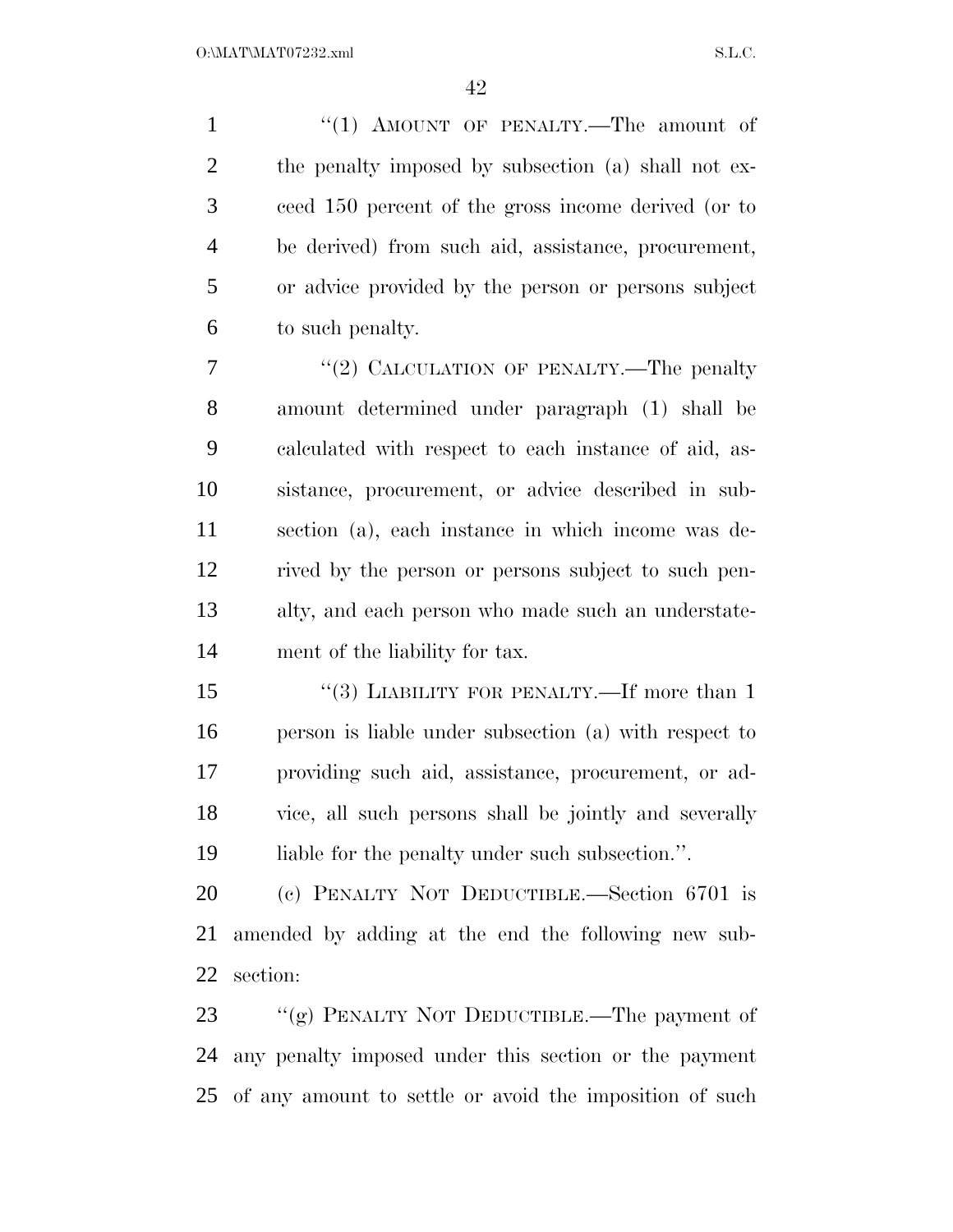$O:\text{MAT} \setminus \text{MAT} \setminus \text{ST}$ 

 penalty shall not be considered an ordinary and necessary expense in carrying on a trade or business for purposes of this title and shall not be deductible by the person who is subject to such penalty or who makes such payment.''.

 (d) EFFECTIVE DATE.—The amendments made by this section shall apply to activities after the date of the enactment of this Act.

#### **SEC. 303. PROHIBITION ON TAX SHELTER PATENTS.**

 (a) IN GENERAL.—Section 102 of title 35, United States Code, is amended—

 (1) by redesignating subsection (g) as sub-section (h); and

 (2) by inserting after subsection (f) the fol-lowing:

 ''(g) the invention is designed to minimize, avoid, defer, or otherwise affect the liability for Federal, State, local, or foreign tax, or''.

 (b) EFFECTIVE DATE AND APPLICATION.—The amendment made by this section shall take effect on the date of the enactment of this Act and apply to any applica- tion for a patent that has not been granted by that date. **SEC. 304. PROHIBITED FEE ARRANGEMENT.** 

 (a) IN GENERAL.—Section 6701, as amended by this Act, is amended—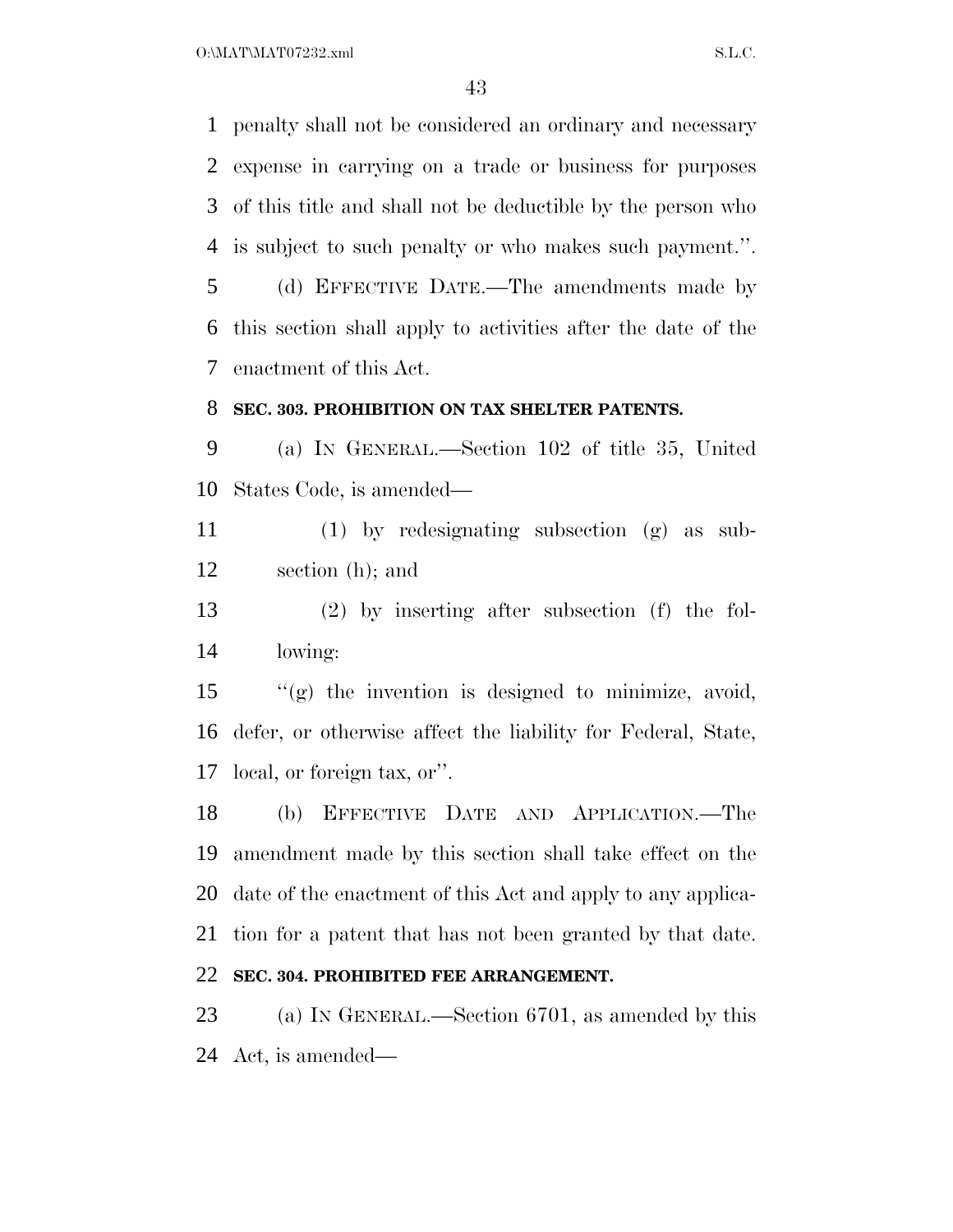| $\mathbf{1}$   | $(1)$ by redesignating subsections $(f)$ and $(g)$ as   |
|----------------|---------------------------------------------------------|
| $\overline{2}$ | subsections (g) and (h), respectively,                  |
| 3              | $(2)$ by striking "subsection $(a)$ ." in paragraphs    |
| $\overline{4}$ | $(2)$ and $(3)$ of subsection $(g)$ (as redesignated by |
| 5              | paragraph $(1)$ and inserting "subsection $(a)$ or      |
| 6              | $(f).$ ", and                                           |
| 7              | (3) by inserting after subsection (e) the fol-          |
| 8              | lowing new subsection:                                  |
| 9              | "(f) PROHIBITED FEE ARRANGEMENT.-                       |
| 10             | "(1) IN GENERAL.—Any person who makes an                |
| 11             | agreement for, charges, or collects a fee which is for  |
| 12             | services provided in connection with the internal rev-  |
| 13             | enue laws, and the amount of which is calculated ac-    |
| 14             | cording to, or is dependent upon, a projected or ac-    |
| 15             | tual amount of-                                         |
| 16             | $\lq\lq$ (A) tax savings or benefits, or                |
| 17             | $\lq\lq$ (B) losses which can be used to offset         |
| 18             | other taxable income,                                   |
| 19             | shall pay a penalty with respect to each such fee ac-   |
| <b>20</b>      | tivity in the amount determined under subsection        |
| 21             | (b).                                                    |
| 22             | "(2) RULES.—The Secretary may issue rules to            |
| 23             | carry out the purposes of this subsection and may       |
| 24             | provide exceptions for fee arrangements that are in     |
| 25             | the public interest.".                                  |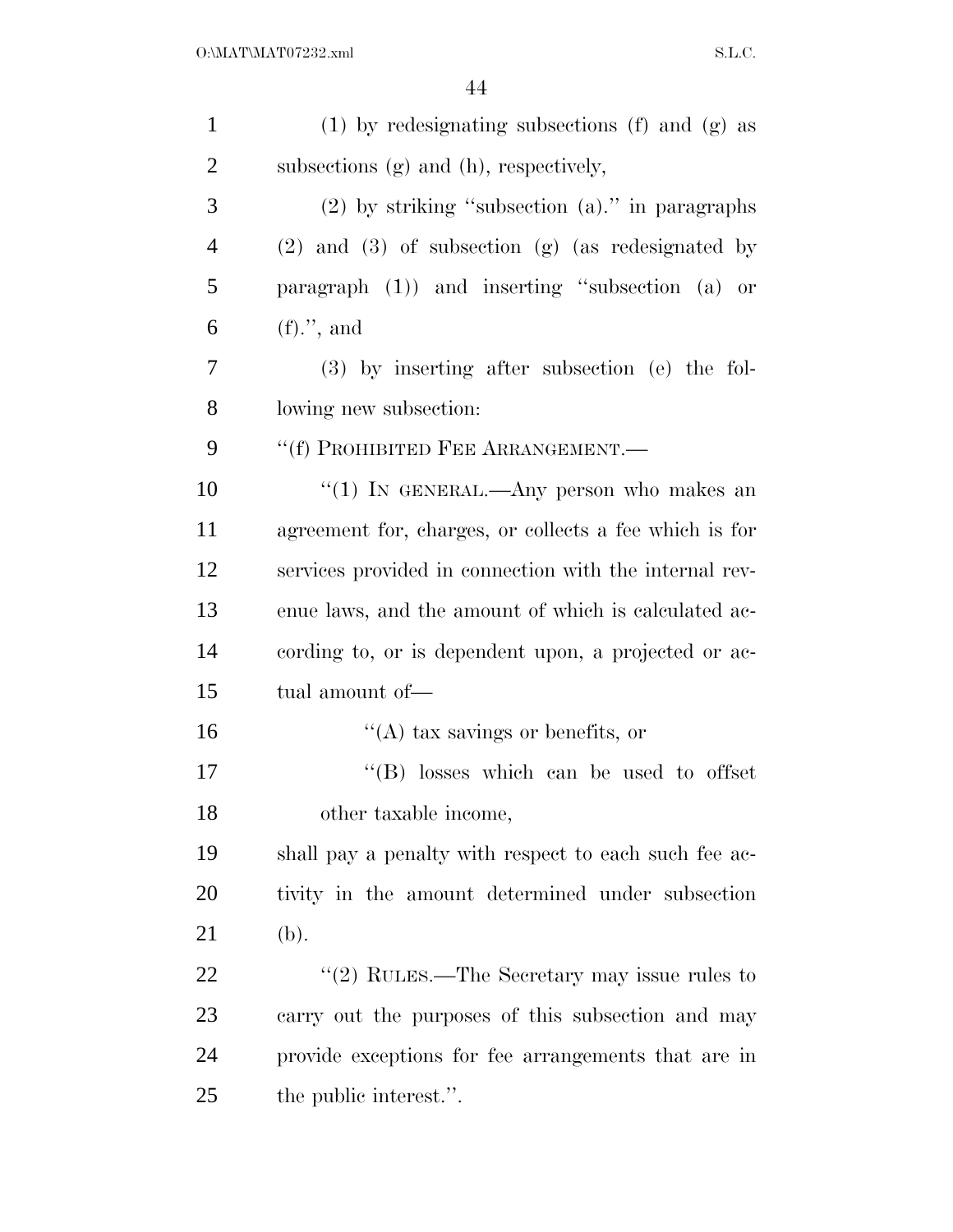(b) EFFECTIVE DATE.—The amendments made by this section shall apply to fee agreements, charges, and collections made after the date of the enactment of this Act.

 **SEC. 305. PREVENTING TAX SHELTER ACTIVITIES BY FI-NANCIAL INSTITUTIONS.** 

(a) EXAMINATIONS.—

8 (1) DEVELOPMENT OF EXAMINATION TECH- NIQUES.—Each of the Federal banking agencies and the Commission shall, in consultation with the Inter- nal Revenue Service, develop examination techniques to detect potential violations of section 6700 or 6701 of the Internal Revenue Code of 1986, by depository institutions, brokers, dealers, and investment advis-ers, as appropriate.

 (2) IMPLEMENTATION.—Each of the Federal banking agencies and the Commission shall imple- ment the examination techniques developed under paragraph (1) with respect to each of the depository institutions, brokers, dealers, or investment advisers subject to their enforcement authority. Such exam- ination shall, to the extent possible, be combined with any examination by such agency otherwise re-24 quired or authorized by Federal law.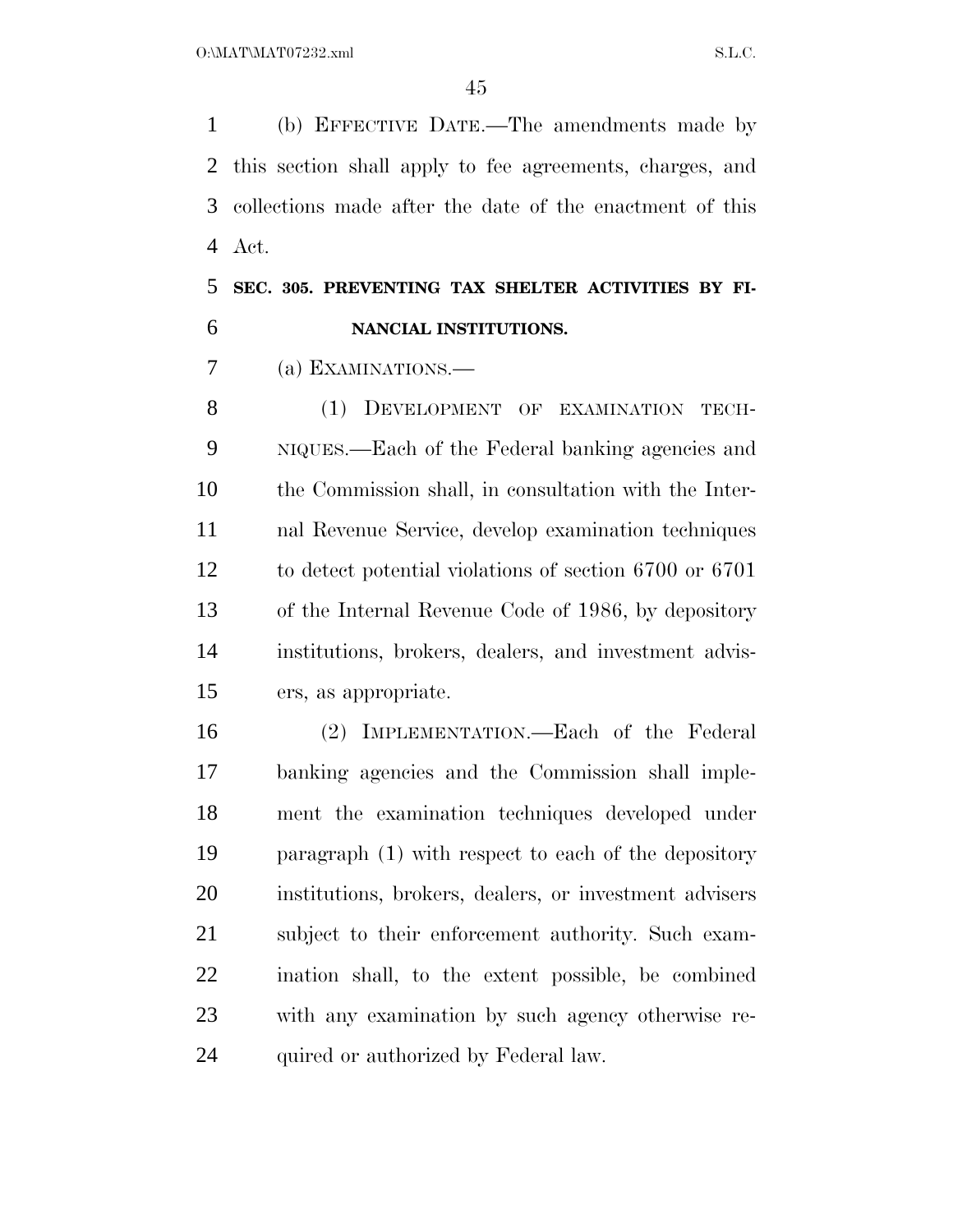(b) REPORT TO INTERNAL REVENUE SERVICE.—In any case in which an examination conducted under this section with respect to a financial institution or other enti- ty reveals a potential violation, such agency shall promptly notify the Internal Revenue Service of such potential viola- tion for investigation and enforcement by the Internal Revenue Service, in accordance with applicable provisions of law.

 (c) REPORT TO CONGRESS.—The Federal banking agencies and the Commission shall submit a joint written report to Congress in 2009 and 2012 on their progress in preventing violations of sections 6700 and 6701 of the Internal Revenue Code of 1986, by depository institutions, brokers, dealers, and investment advisers, as appropriate.

(d) DEFINITIONS.—For purposes of this section—

- (1) the terms ''broker'', ''dealer'', and ''invest- ment adviser'' have the same meanings as in section 18 3 of the Securities Exchange Act of 1934 (15 U.S.C. 78c);
- (2) the term ''Commission'' means the Securi-21 ties and Exchange Commission;
- (3) the term ''depository institution'' has the same meaning as in section 3(c) of the Federal De-posit Insurance Act (12 U.S.C. 1813(c));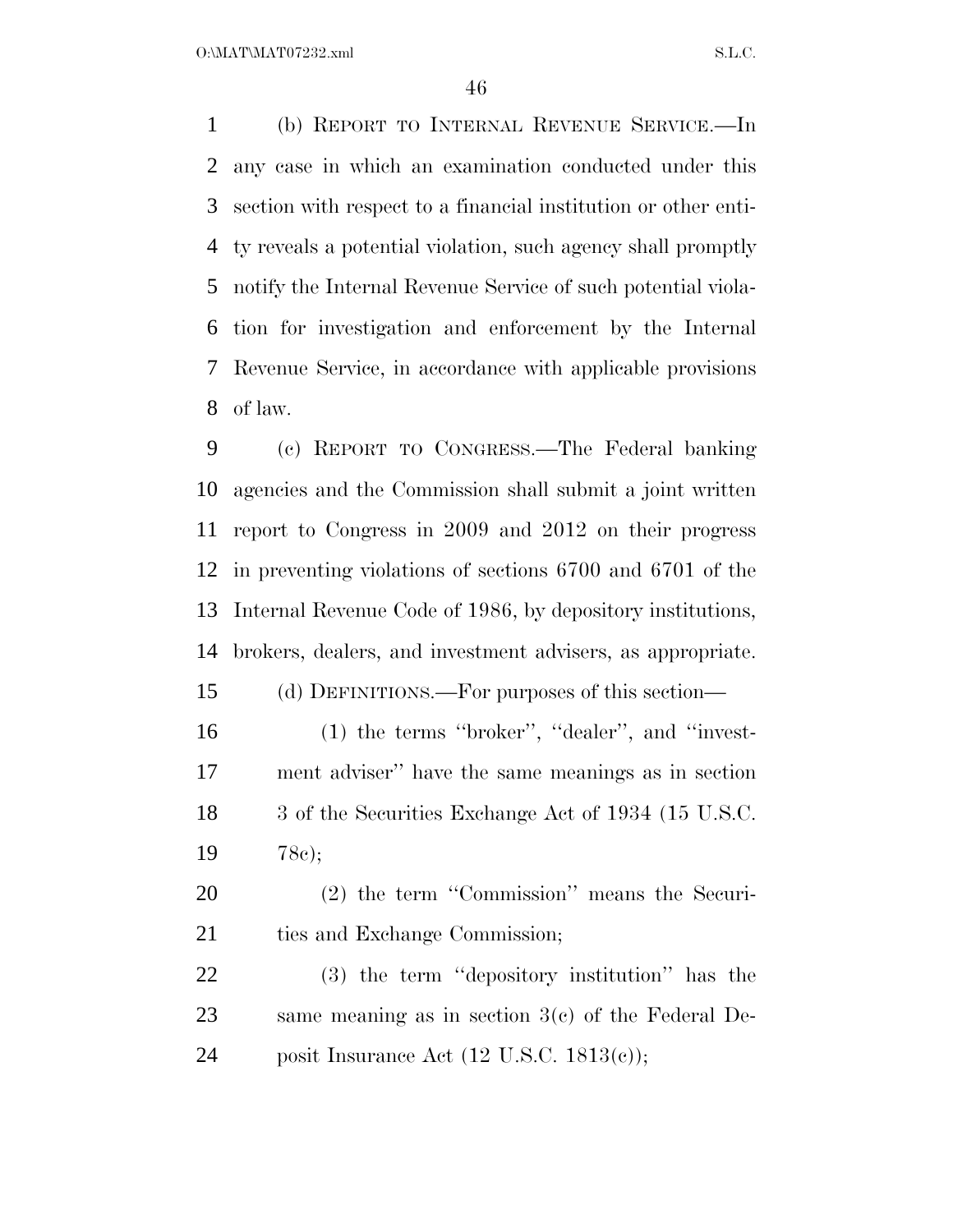(4) the term ''Federal banking agencies'' has 2 the same meaning as in section  $3(q)$  of the Federal 3 Deposit Insurance Act  $(12 \text{ U.S.C. } 1813(q))$ ; and (5) the term ''Secretary'' means the Secretary of the Treasury. **SEC. 306. INFORMATION SHARING FOR ENFORCEMENT PURPOSES.**  (a) PROMOTION OF PROHIBITED TAX SHELTERS OR TAX AVOIDANCE SCHEMES.—Section 6103(h) (relating to disclosure to certain Federal officers and employees for purposes of tax administration, etc.) is amended by adding at the end the following new paragraph: 13 "(7) DISCLOSURE OF RETURNS AND RETURN INFORMATION RELATED TO PROMOTION OF PROHIB- ITED TAX SHELTERS OR TAX AVOIDANCE SCHEMES.— 17 "(A) WRITTEN REQUEST.—Upon receipt by the Secretary of a written request which meets the requirements of subparagraph (B) from the head of the United States Securities and Exchange Commission, an appropriate Federal banking agency as defined under sec- tion 1813(q) of title 12, United States Code, or the Public Company Accounting Oversight Board, a return or return information shall be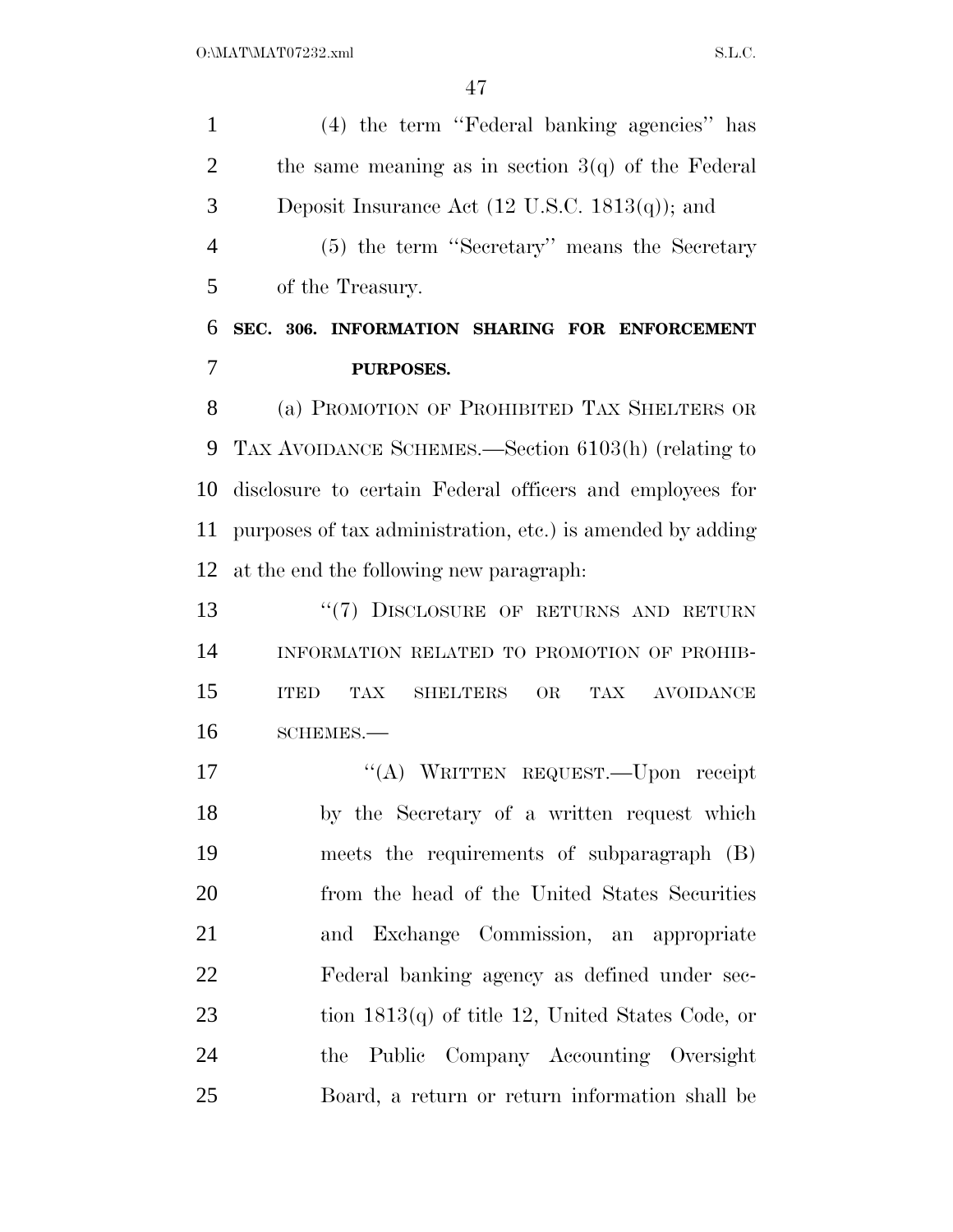disclosed to such requestor's officers and em- ployees who are personally and directly engaged in an investigation, examination, or proceeding by such requestor to evaluate, determine, penal- ize, or deter conduct by a financial institution, issuer, or public accounting firm, or associated person, in connection with a potential or actual violation of section 6700 (promotion of abusive tax shelters), 6701 (aiding and abetting under- statement of tax liability), or activities related to promoting or facilitating inappropriate tax avoidance or tax evasion. Such disclosure shall be solely for use by such officers and employees in such investigation, examination, or pro- ceeding. In the discretion of the Secretary, such disclosure may take the form of the participa- tion of Internal Revenue Service employees in a joint investigation, examination, or proceeding with the Securities Exchange Commission, Fed- eral banking agency, or Public Company Ac- counting Oversight Board. 22 "(B) REQUIREMENTS.—A request meets the requirements of this subparagraph if it sets

forth—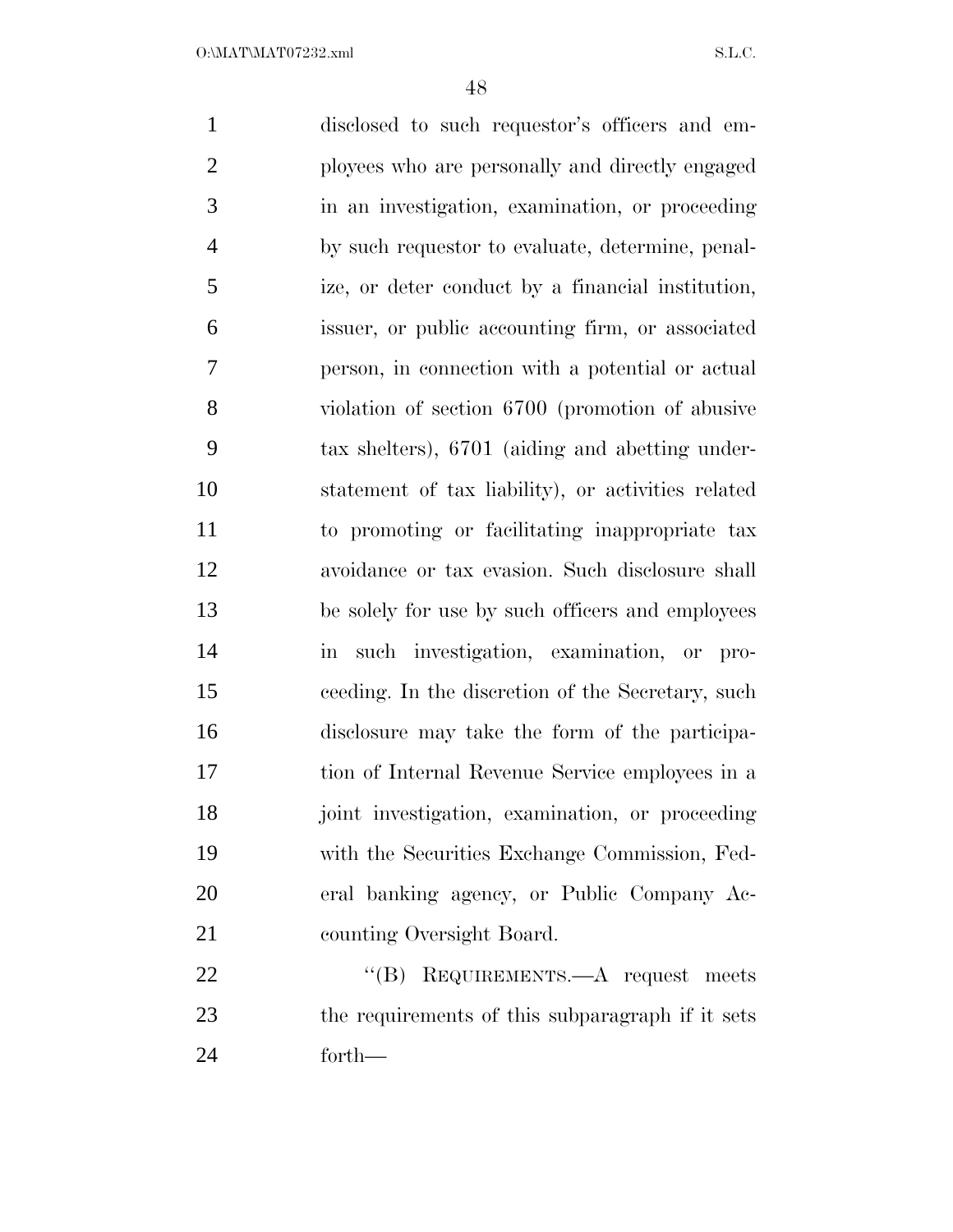| $\mathbf{1}$   | "(i) the nature of the investigation,             |
|----------------|---------------------------------------------------|
| $\overline{2}$ | examination, or proceeding,                       |
| 3              | "(ii) the statutory authority under               |
| $\overline{4}$ | which such investigation, examination, or         |
| 5              | proceeding is being conducted,                    |
| 6              | "(iii) the name or names of the finan-            |
| 7              | eial institution, issuer, or public accounting    |
| 8              | firm to which such return information re-         |
| 9              | lates,                                            |
| 10             | "(iv) the taxable period or periods to            |
| 11             | which such return information relates, and        |
| 12             | $f'(v)$ the specific reason or reasons            |
| 13             | why such disclosure is, or may be, relevant       |
| 14             | to such investigation, examination or pro-        |
| 15             | ceeding.                                          |
| 16             | "(C) FINANCIAL INSTITUTION.—For the               |
| 17             | purposes of this paragraph, the term 'financial   |
| 18             | institution' means a depository institution, for- |
| 19             | eign bank, insured institution, industrial loan   |
| 20             | company, broker, dealer, investment company,      |
| 21             | investment advisor, or other entity subject to    |
| 22             | regulation or oversight by the United States Se-  |
| 23             | curities and Exchange Commission or an appro-     |
| 24             | priate Federal banking agency.".                  |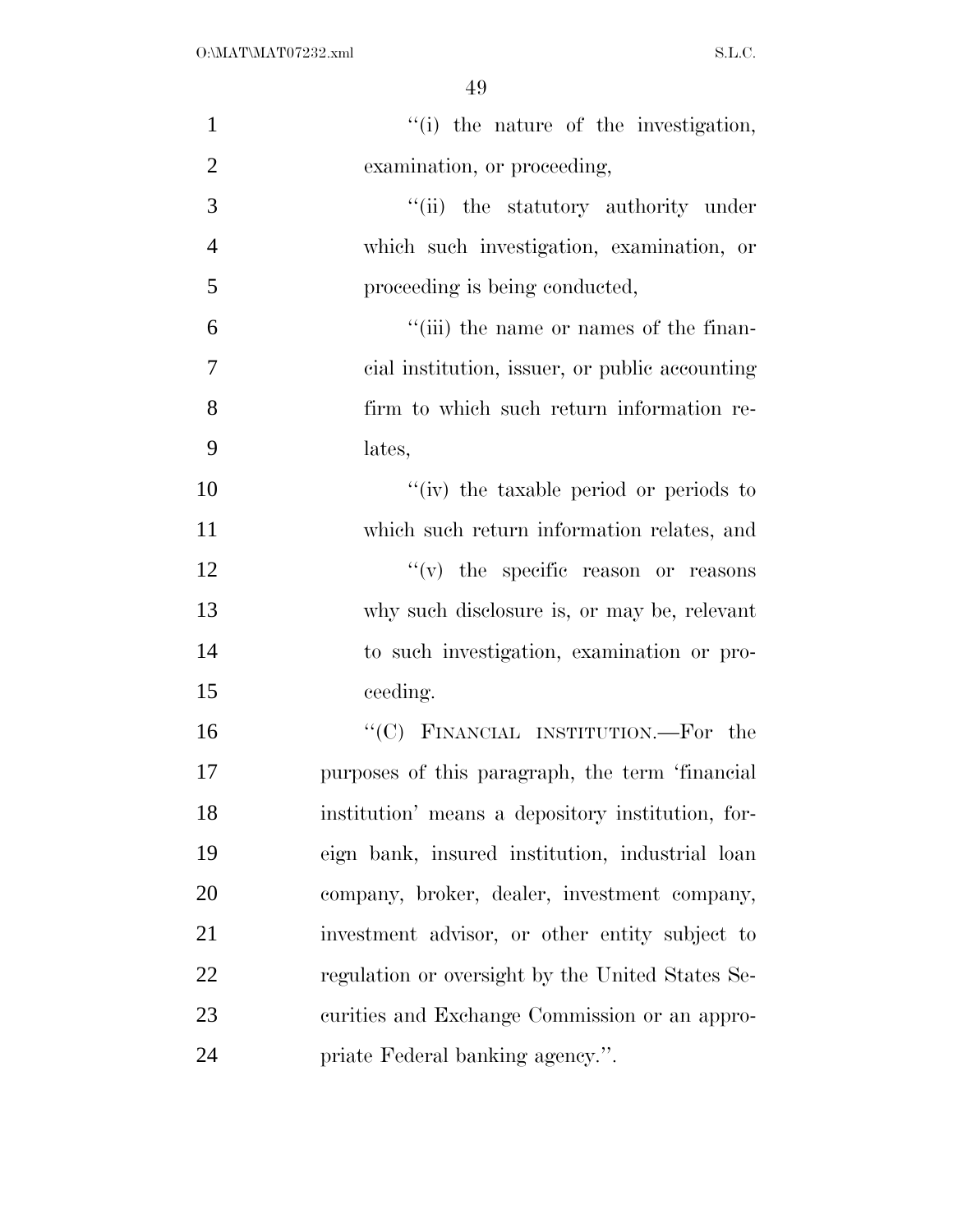(b) FINANCIAL AND ACCOUNTING FRAUD INVESTIGA- TIONS.—Section 6103(i) (relating to disclosure to Federal officers or employees for administration of Federal laws not relating to tax administration) is amended by adding at the end the following new paragraph:

 ''(9) DISCLOSURE OF RETURNS AND RETURN INFORMATION FOR USE IN FINANCIAL AND AC-8 COUNTING FRAUD INVESTIGATIONS.

 ''(A) WRITTEN REQUEST.—Upon receipt by the Secretary of a written request which meets the requirements of subparagraph (B) from the head of the United States Securities and Exchange Commission or the Public Com- pany Accounting Oversight Board, a return or return information shall be disclosed to such re- questor's officers and employees who are per- sonally and directly engaged in an investigation, examination, or proceeding by such requester to evaluate the accuracy of a financial statement or report, or to determine whether to require a restatement, penalize, or deter conduct by an issuer, investment company, or public account- ing firm, or associated person, in connection with a potential or actual violation of auditing standards or prohibitions against false or mis-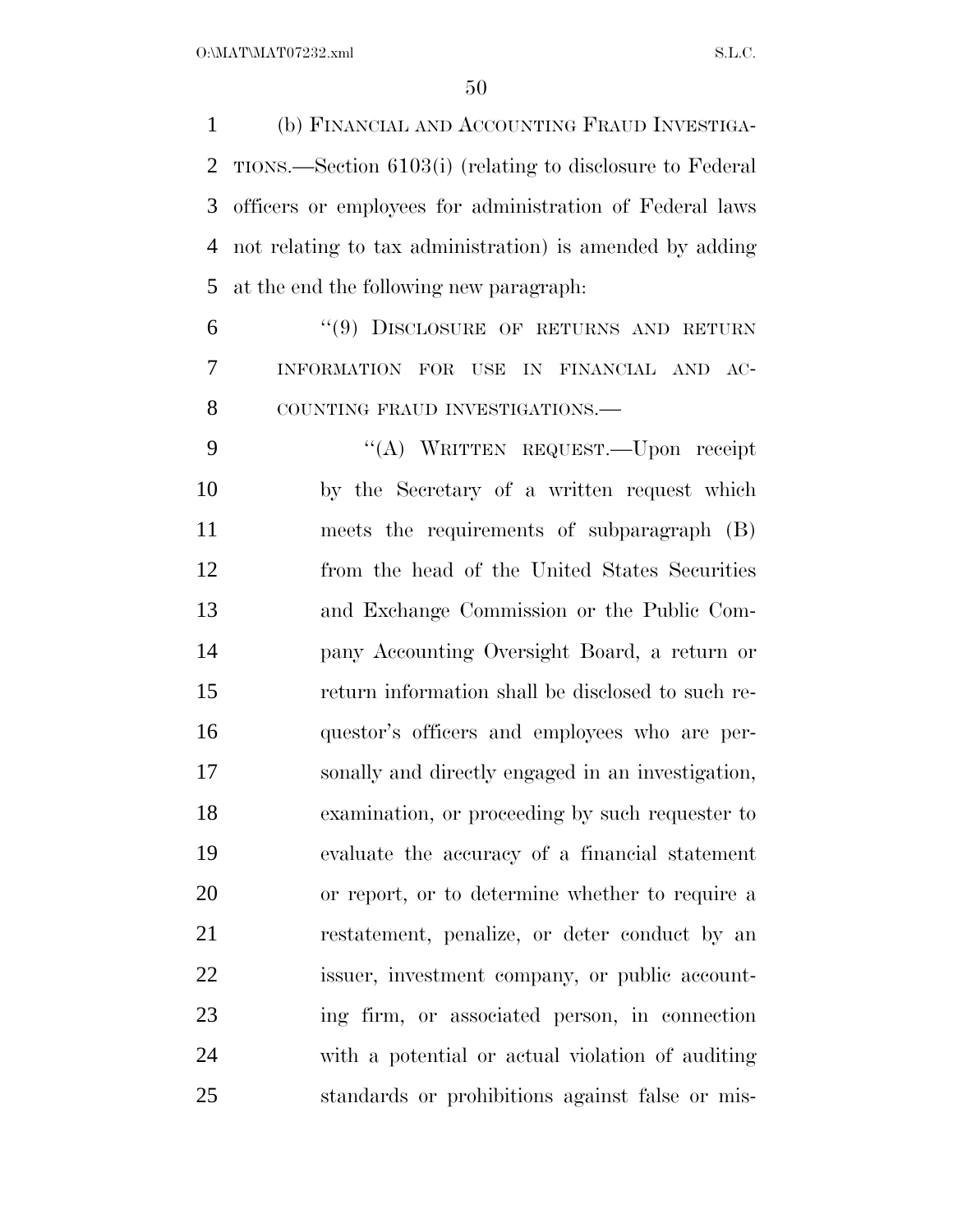| $\mathbf{1}$   | leading statements or omissions in financial               |
|----------------|------------------------------------------------------------|
| $\overline{2}$ | statements or reports. Such disclosure shall be            |
| 3              | solely for use by such officers and employees in           |
| $\overline{4}$ | such investigation, examination, or proceeding.            |
| 5              | "(B) REQUIREMENTS.— $A$ request meets                      |
| 6              | the requirements of this subparagraph if it sets           |
| 7              | $forth-$                                                   |
| 8              | "(i) the nature of the investigation,                      |
| 9              | examination, or proceeding,                                |
| 10             | "(ii) the statutory authority under                        |
| 11             | which such investigation, examination, or                  |
| 12             | proceeding is being conducted,                             |
| 13             | "(iii) the name or names of the issuer,                    |
| 14             | investment company, or public accounting                   |
| 15             | firm to which such return information re-                  |
| 16             | lates,                                                     |
| 17             | "(iv) the taxable period or periods to                     |
| 18             | which such return information relates, and                 |
| 19             | $f'(v)$ the specific reason or reasons                     |
| 20             | why such disclosure is, or may be, relevant                |
| 21             | to such investigation, examination or pro-                 |
| 22             | ceeding.".                                                 |
| 23             | (c) EFFECTIVE DATE.—The amendments made by                 |
| 24             | this section shall apply to disclosures and to information |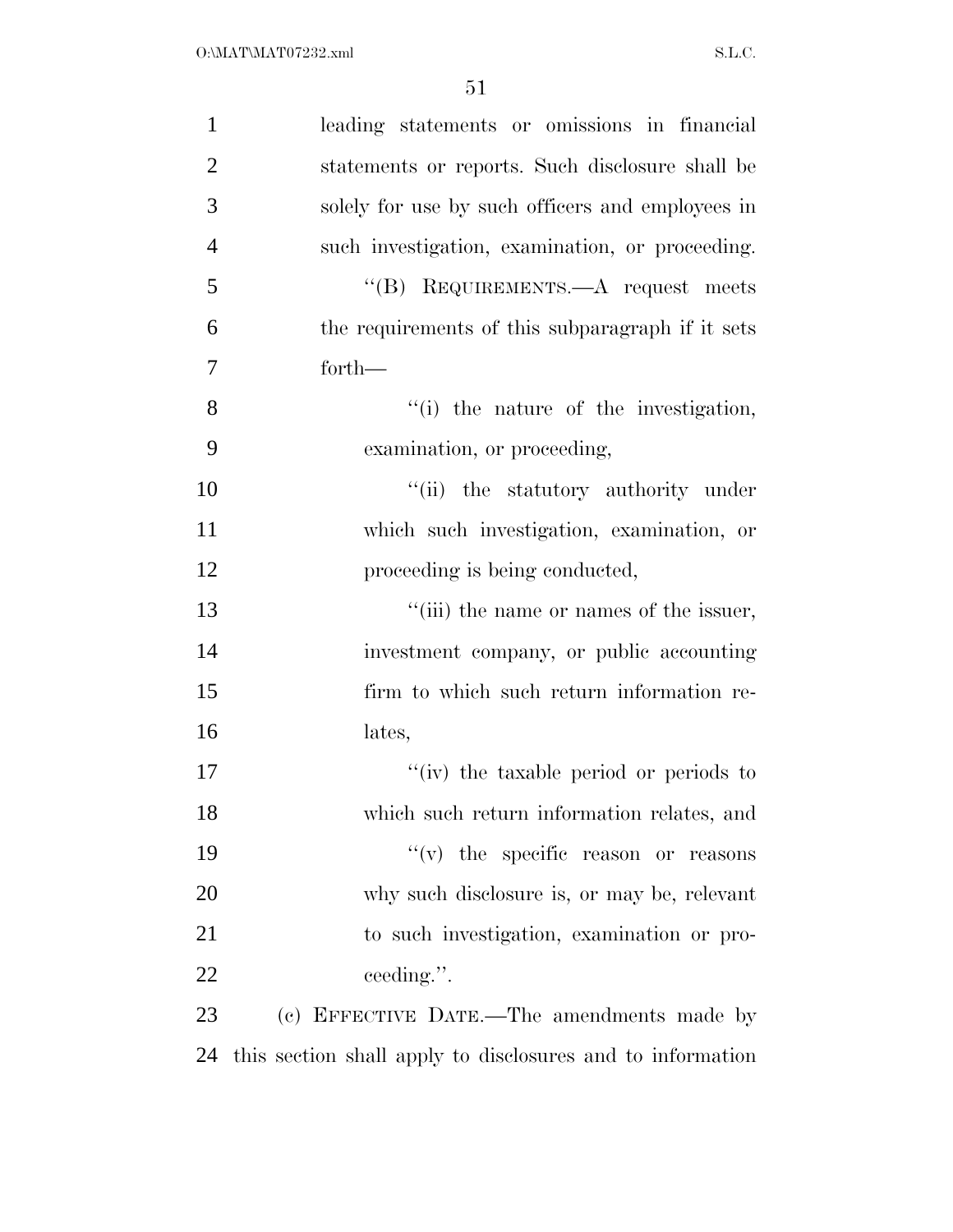| $\mathbf{1}$   | and document requests made after the date of the enact- |
|----------------|---------------------------------------------------------|
| $\overline{2}$ | ment of this Act.                                       |
| 3              | SEC. 307. DISCLOSURE OF INFORMATION TO CONGRESS.        |
| $\overline{4}$ | (a) DISCLOSURE BY TAX RETURN PREPARER.—                 |
| 5              | $(1)$ IN GENERAL.—Subparagraph $(B)$ of section         |
| 6              | $7216(b)(1)$ (relating to disclosures) is amended to    |
| 7              | read as follows:                                        |
| 8              | "(B) pursuant to any 1 of the following                 |
| 9              | documents, if clearly identified:                       |
| 10             | "(i) The order of any Federal, State,                   |
| 11             | or local court of record.                               |
| 12             | "(ii) A subpoena issued by a Federal                    |
| 13             | or State grand jury.                                    |
| 14             | "(iii) An administrative order, sum-                    |
| 15             | mons, or subpoena which is issued in the                |
| 16             | performance of its duties by—                           |
| 17             | "(I) any Federal agency, includ-                        |
| 18             | ing Congress or any committee or                        |
| 19             | subcommittee thereof, or                                |
| 20             | "(II) any State agency, body, or                        |
| 21             | commission charged under the laws of                    |
| 22             | the State or a political subdivision of                 |
| 23             | the State with the licensing, registra-                 |
| 24             | tion, or regulation of tax return pre-                  |
|                |                                                         |

parers.''.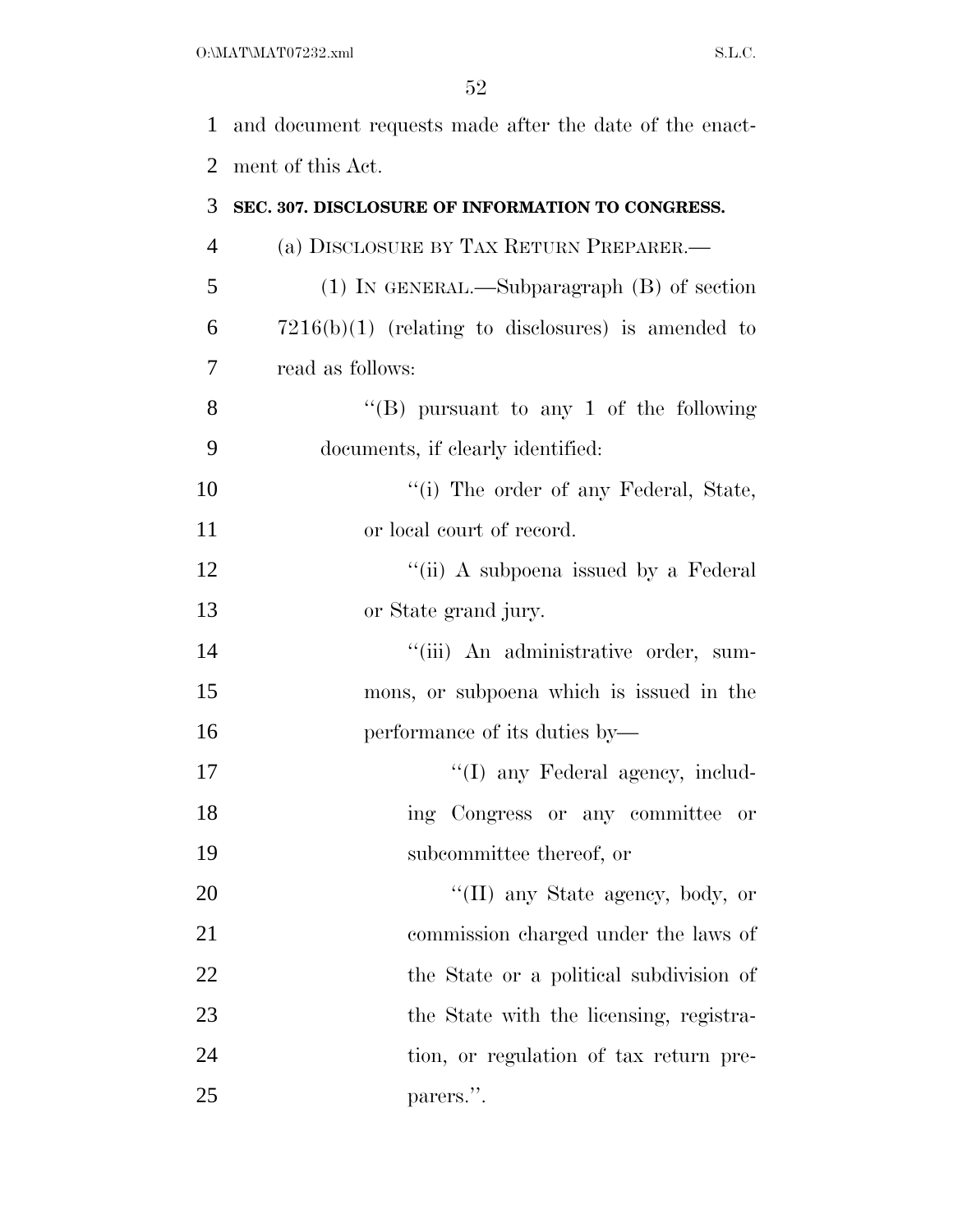| $\mathbf{1}$   | (2) EFFECTIVE DATE.—The amendment made                        |
|----------------|---------------------------------------------------------------|
| $\overline{c}$ | by this subsection shall apply to disclosures made            |
| 3              | after the date of the enactment of this Act pursuant          |
| $\overline{4}$ | to any document in effect on or after such date.              |
| 5              | (b) DISCLOSURE BY SECRETARY.—Paragraph (2) of                 |
| 6              | section $6104(a)$ (relating to inspection of applications for |
| 7              | tax exemption or notice of status) is amended to read as      |
| 8              | follows:                                                      |
| 9              | $``(2)$ INSPECTION BY CONGRESS.—                              |
| 10             | "(A) IN GENERAL.—Upon receipt of a                            |
| 11             | written request from a committee or sub-                      |
| 12             | committee of Congress, copies of documents re-                |
| 13             | lated to a determination by the Secretary to                  |
| 14             | grant, deny, revoke, or restore an organization's             |
| 15             | exemption from taxation under section 501                     |
| 16             | shall be provided to such committee or sub-                   |
| 17             | committee, including any application, notice of               |
| 18             | status, or supporting information provided by                 |
| 19             | such organization to the Internal Revenue Serv-               |
| 20             | ice; any letter, analysis, or other document pro-             |
| 21             | duced by or for the Internal Revenue Service                  |
| 22             | evaluating, determining, explaining, or relating              |
| 23             | to the tax exempt status of such organization                 |
| 24             | (other than returns, unless such returns are                  |
| 25             | available to the public under this section or sec-            |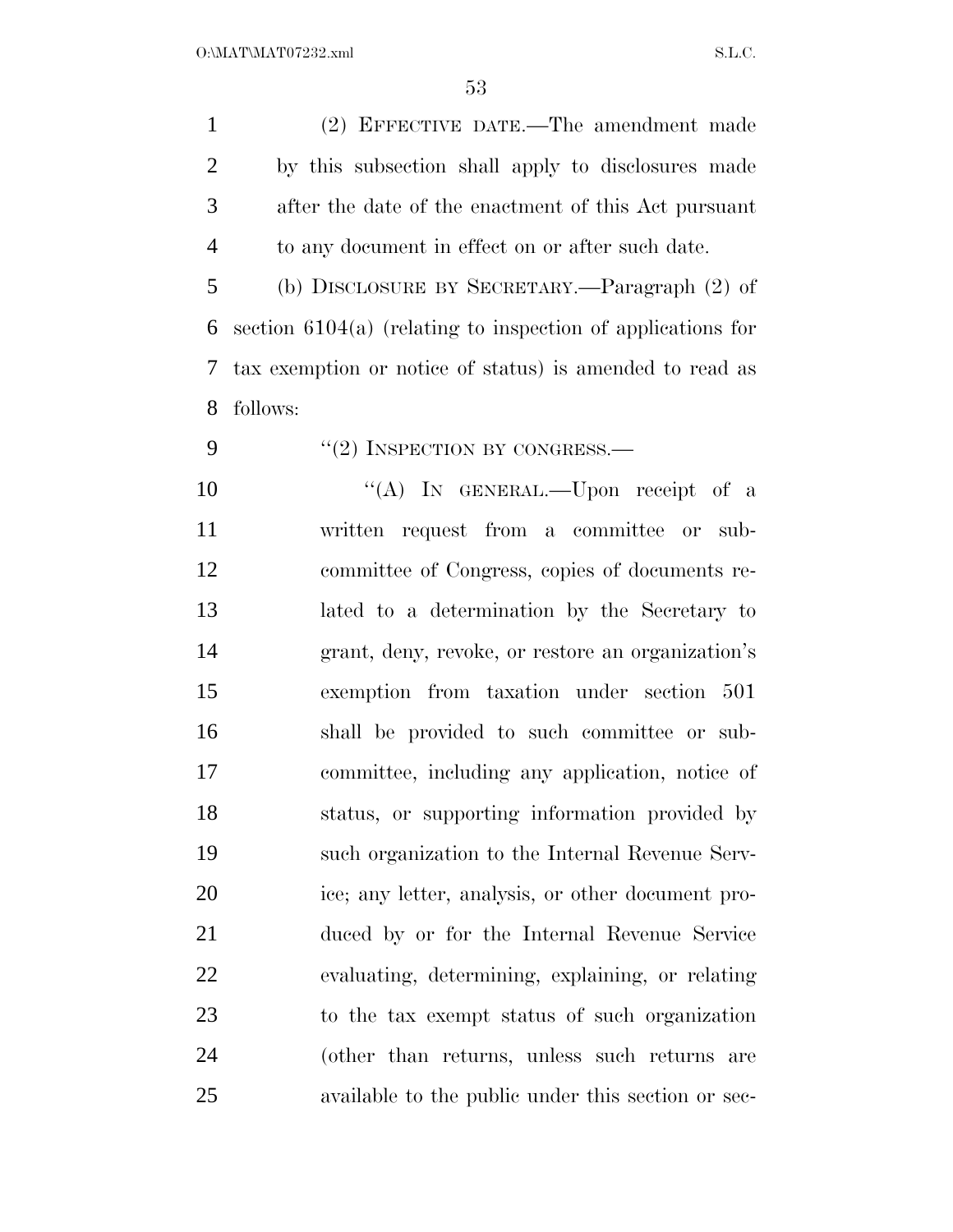| $\mathbf{1}$   | tion $6103$ or $6110$ ); and any communication be-         |
|----------------|------------------------------------------------------------|
| $\overline{2}$ | tween the Internal Revenue Service and any                 |
| 3              | other party relating to the tax exempt status of           |
| $\overline{4}$ | such organization.                                         |
| 5              | "(B) ADDITIONAL INFORMATION.—Section                       |
| 6              | $6103(f)$ shall apply with respect to-                     |
| 7              | "(i) the application for exemption of                      |
| 8              | any organization described in subsection                   |
| 9              | $(e)$ or $(d)$ of section 501 which is exempt              |
| 10             | from taxation under section $501(a)$ for any               |
| 11             | taxable year and any application referred                  |
| 12             | to in subparagraph (B) of subsection                       |
| 13             | $(a)(1)$ of this section, and                              |
| 14             | "(ii) any other papers which are in                        |
| 15             | the possession of the Secretary and which                  |
| 16             | relate to such application,                                |
| 17             | as if such papers constituted returns.".                   |
| 18             | (c) EFFECTIVE DATE.—The amendments made by                 |
| 19             | this section shall apply to disclosures and to information |
| 20             | and document requests made after the date of the enact-    |
| 21             | ment of this Act.                                          |
| 22             | SEC. 308. TAX OPINION STANDARDS FOR TAX PRACTI-            |
| 23             | <b>TIONERS.</b>                                            |
| 24             | Section 330(d) of title 31, United States Code, is         |
| 25             | amended to read as follows:                                |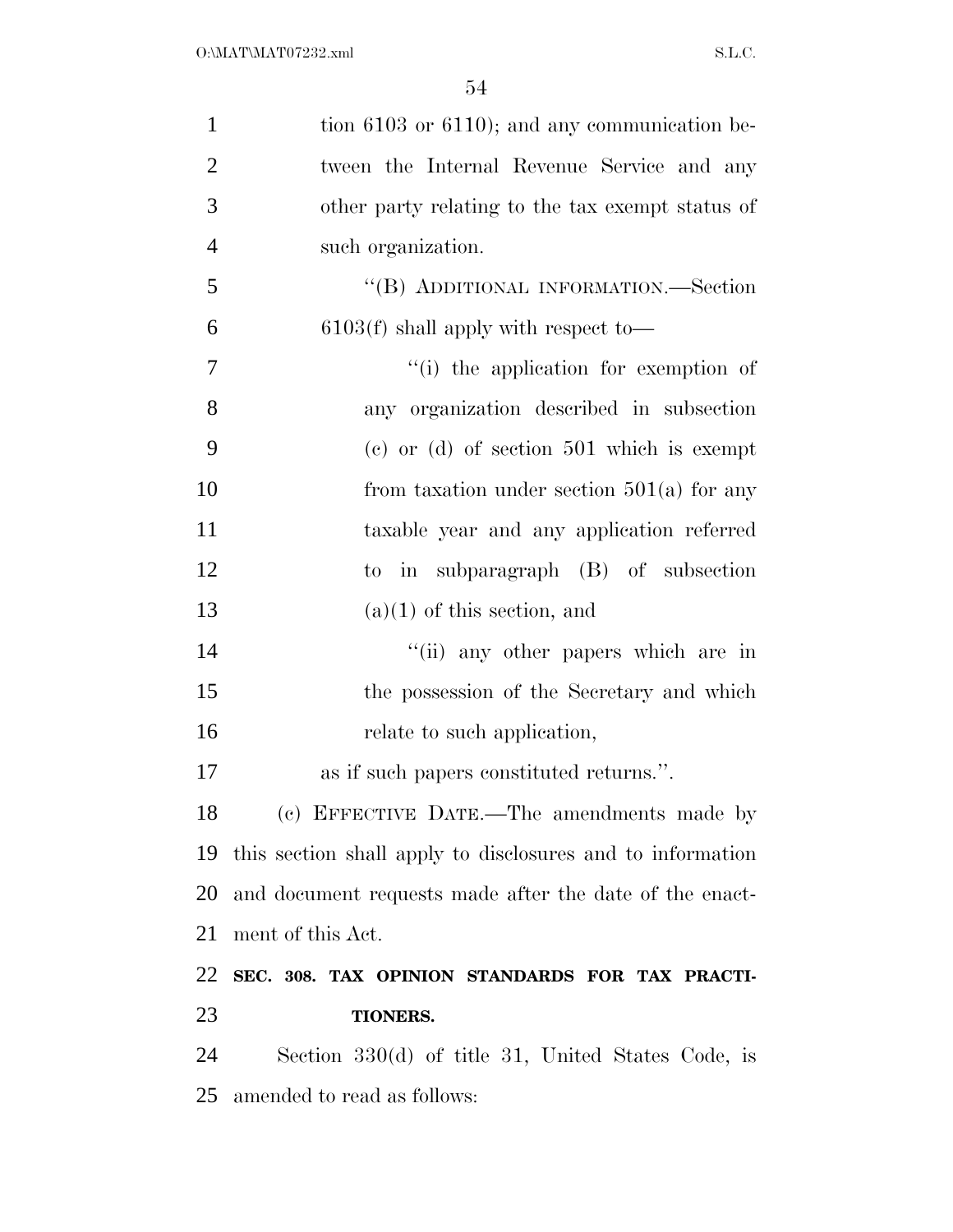''(d) The Secretary of the Treasury shall impose standards applicable to the rendering of written advice with respect to any listed transaction or any entity, plan, arrangement, or other transaction which has a potential for tax avoidance or evasion. Such standards shall ad- dress, but not be limited to, the following issues:  $\frac{1}{1}$  Independence of the practitioner issuing such written advice from persons promoting, mar- keting, or recommending the subject of the advice.  $\frac{1}{2}$  Collaboration among practitioners, or be- tween a practitioner and other party, which could re- sult in such collaborating parties having a joint fi- nancial interest in the subject of the advice. 14 ''(3) Avoidance of conflicts of interest which would impair auditor independence. 16 ''(4) For written advice issued by a firm, stand- ards for reviewing the advice and ensuring the con- sensus support of the firm for positions taken. ''(5) Reliance on reasonable factual representa-20 tions by the taxpayer and other parties. 21 ''(6) Appropriateness of the fees charged by the practitioner for the written advice.  $\frac{1}{2}$  Preventing practitioners and firms from aiding or abetting the understatement of tax liability by clients.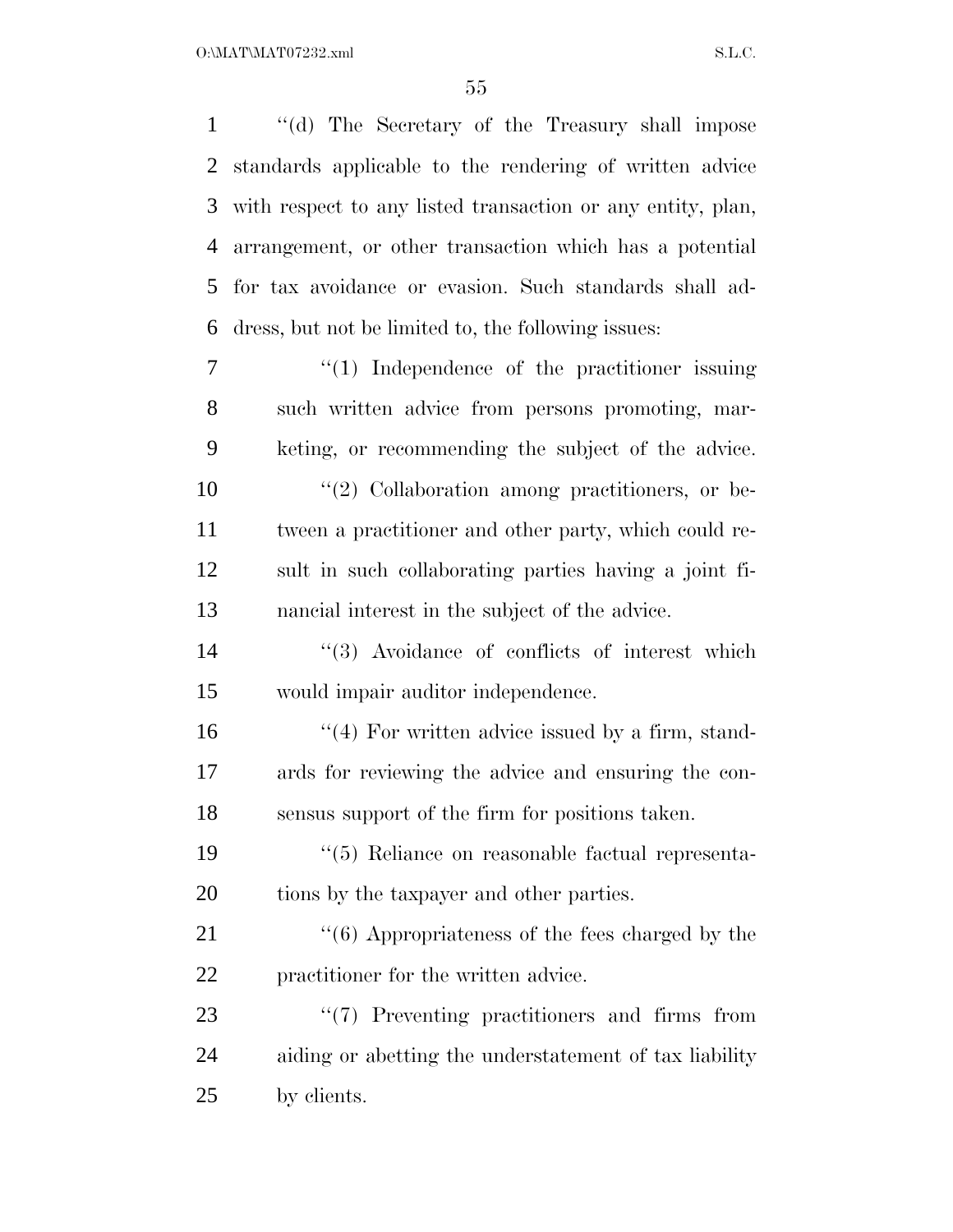| $\mathbf{1}$   | "(8) Banning the promotion of potentially abu-           |
|----------------|----------------------------------------------------------|
| $\overline{2}$ | sive or illegal tax shelters.".                          |
| 3              | SEC. 309. DENIAL OF DEDUCTION FOR CERTAIN FINES,         |
| $\overline{4}$ | PENALTIES, AND OTHER AMOUNTS.                            |
| 5              | (a) IN GENERAL.—Subsection $(f)$ of section 162 (re-     |
| 6              | lating to trade or business expenses) is amended to read |
| 7              | as follows:                                              |
| 8              | "(f) FINES, PENALTIES, AND OTHER AMOUNTS.-               |
| 9              | "(1) IN GENERAL.—Except as provided in para-             |
| 10             | $graph (2)$ , no deduction otherwise allowable shall be  |
| 11             | allowed under this chapter for any amount paid or        |
| 12             | incurred (whether by suit, agreement, or otherwise)      |
| 13             | to, or at the direction of, a government or entity de-   |
| 14             | scribed in paragraph (4) in relation to the violation    |
| 15             | of any law or the investigation or inquiry by such       |
| 16             | government or entity into the potential violation of     |
| 17             | any law.                                                 |
| 18             | "(2) EXCEPTION FOR AMOUNTS CONSTITUTING                  |
| 19             | RESTITUTION.— $\Gamma$ aragraph (1) shall not apply to   |
| 20             | any amount which—                                        |
| 21             | $\lq\lq$ the taxpayer establishes constitutes            |
| 22             | restitution (including remediation of property)          |
| 23             | for damage or harm caused by or which may be             |
| 24             | caused by the violation of any law or the poten-         |
| 25             | tial violation of any law, and                           |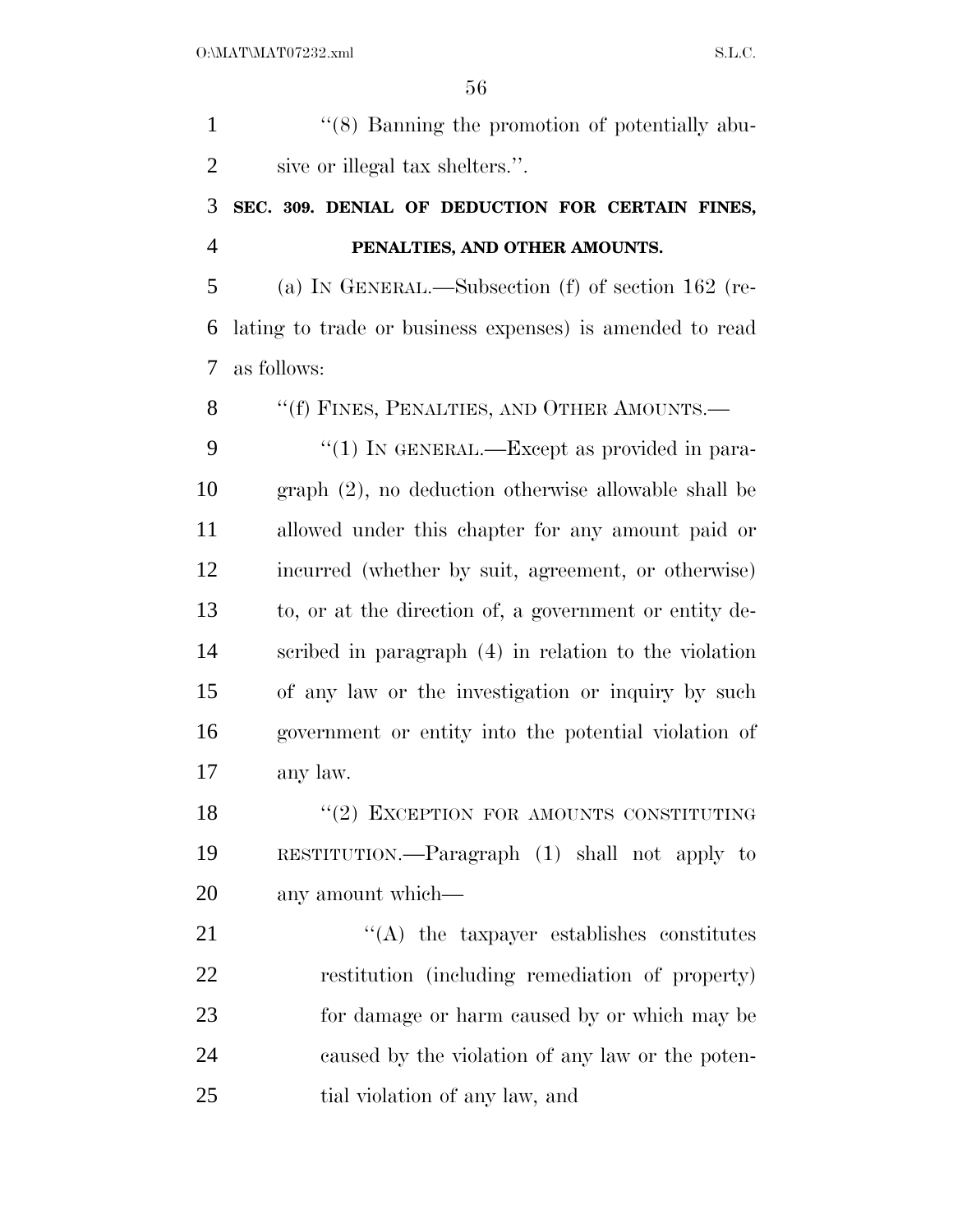''(B) is identified as restitution in the court order or settlement agreement. Identification pursuant to subparagraph (B) alone shall not satisfy the requirement under subpara- graph (A). This paragraph shall not apply to any amount paid or incurred as reimbursement to the government or entity for the costs of any investiga- tion or litigation. 9 "(3) EXCEPTION FOR AMOUNTS PAID OR IN- CURRED AS THE RESULT OF CERTAIN COURT OR- DERS.—Paragraph (1) shall not apply to any amount paid or incurred by order of a court in a suit in which no government or entity described in paragraph (4) is a party. 15 "(4) CERTAIN NONGOVERNMENTAL REGU- LATORY ENTITIES.—An entity is described in this paragraph if it is— ''(A) a nongovernmental entity which exer- cises self-regulatory powers (including imposing sanctions) in connection with a qualified board 21 or exchange (as defined in section  $1256(g)(7)$ ), or  $\bullet$  '(B) to the extent provided in regulations, a nongovernmental entity which exercises self-regulatory powers (including imposing sanc-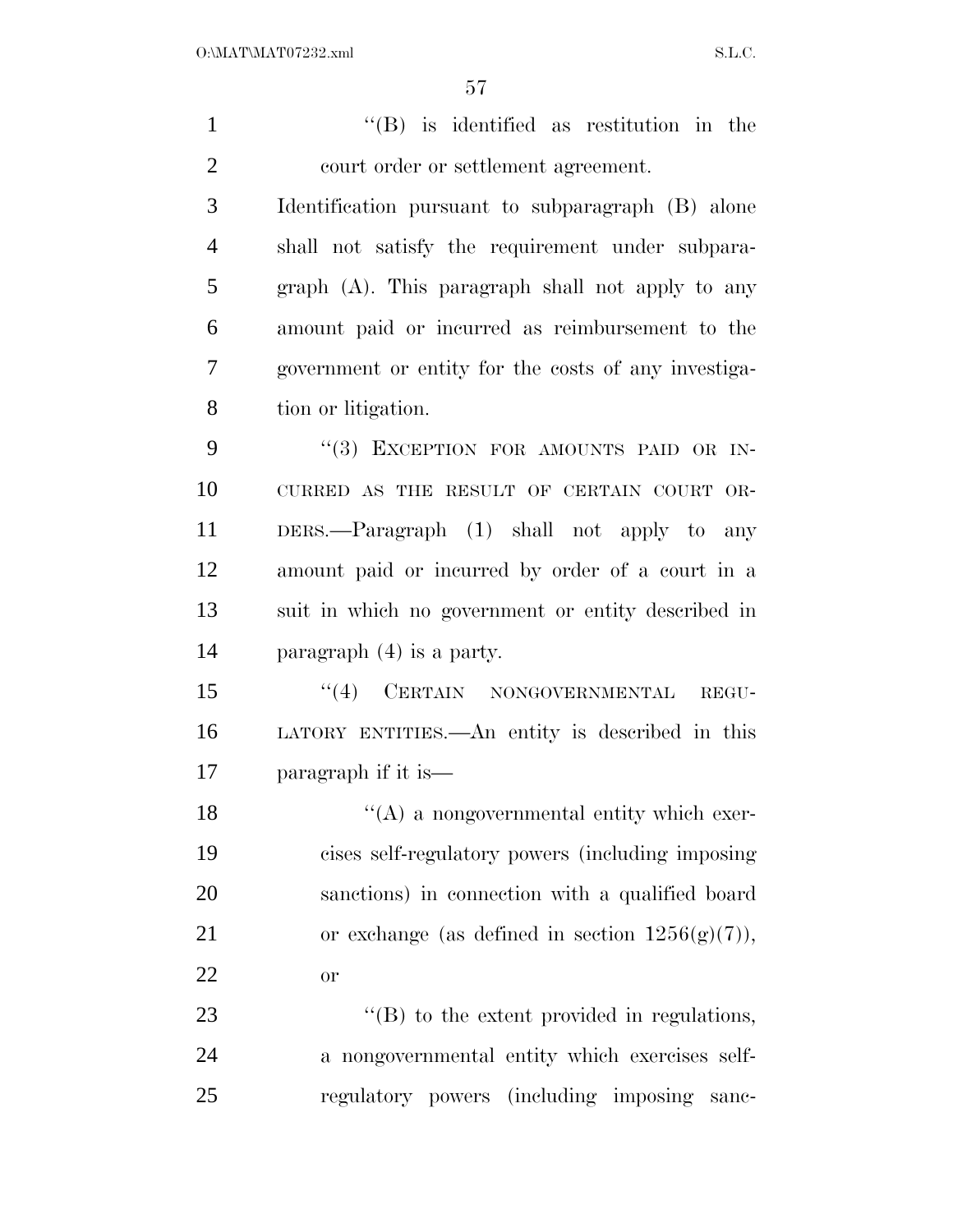tions) as part of performing an essential gov-ernmental function.

3 "(5) EXCEPTION FOR TAXES DUE.—Paragraph (1) shall not apply to any amount paid or incurred as taxes due.''.

 (b) EFFECTIVE DATE.—The amendment made by this section shall apply to amounts paid or incurred on or after the date of the enactment of this Act, except that such amendment shall not apply to amounts paid or in- curred under any binding order or agreement entered into before such date. Such exception shall not apply to an order or agreement requiring court approval unless the ap-proval was obtained before such date.

# **TITLE IV—REQUIRING**

## **ECONOMIC SUBSTANCE**

### **SEC. 401. CLARIFICATION OF ECONOMIC SUBSTANCE DOC-**

**TRINE.** 

 (a) IN GENERAL.—Section 7701 is amended by re- designating subsection (p) as subsection (q) and by insert-ing after subsection (o) the following new subsection:

 ''(p) CLARIFICATION OF ECONOMIC SUBSTANCE DOCTRINE; ETC.—

23 "(1) GENERAL RULES.—

24 "(A) IN GENERAL.—In any case in which a court determines that the economic substance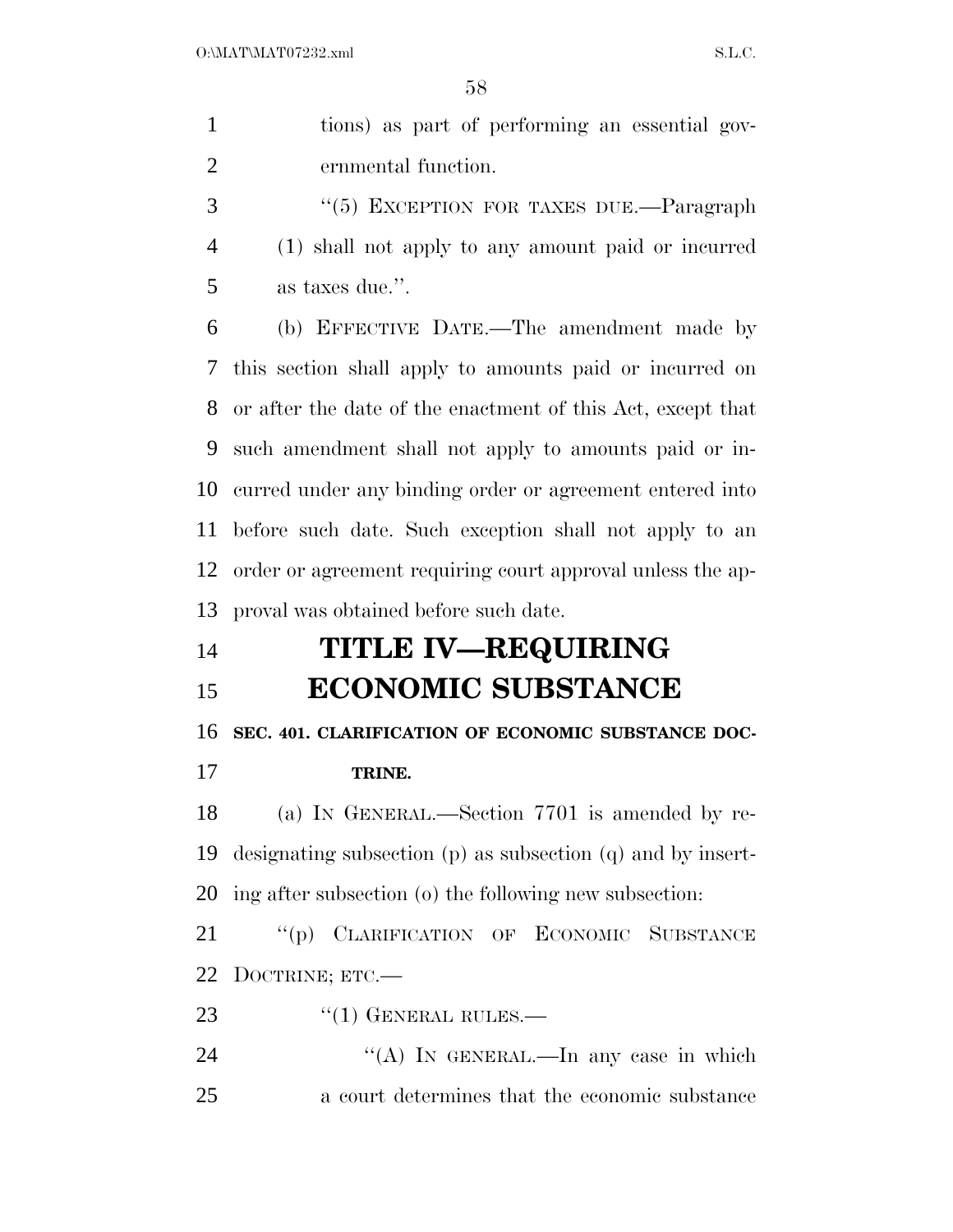| $\mathbf{1}$   | doctrine is relevant for purposes of this title to      |
|----------------|---------------------------------------------------------|
| $\overline{2}$ | a transaction (or series of transactions), such         |
| 3              | transaction (or series of transactions) shall have      |
| $\overline{4}$ | economic substance only if the requirements of          |
| 5              | this paragraph are met.                                 |
| 6              | "(B) DEFINITION OF ECONOMIC<br>SUB-                     |
| $\overline{7}$ | $STANCE$ . For purposes of subparagraph $(A)$ —         |
| 8              | "(i) IN GENERAL.—A transaction has                      |
| 9              | economic substance only if—                             |
| 10             | $\lq\lq$ (I) the transaction changes in a               |
| 11             | meaningful way (apart from Federal                      |
| 12             | tax effects) the taxpayer's economic                    |
| 13             | position, and                                           |
| 14             | "(II) the taxpayer has a substan-                       |
| 15             | tial nontax purpose for entering into                   |
| 16             | such transaction and the transaction                    |
| 17             | reasonable means of accom-<br><i>is</i><br>$\mathbf{a}$ |
| 18             | plishing such purpose.                                  |
| 19             | In applying subclause (II), a purpose of                |
| 20             | achieving a financial accounting benefit                |
| 21             | shall not be taken into account in deter-               |
| 22             | mining whether a transaction has a sub-                 |
| 23             | stantial nontax purpose if the origin of                |
| 24             | such financial accounting benefit is a re-              |
| 25             | duction of income tax.                                  |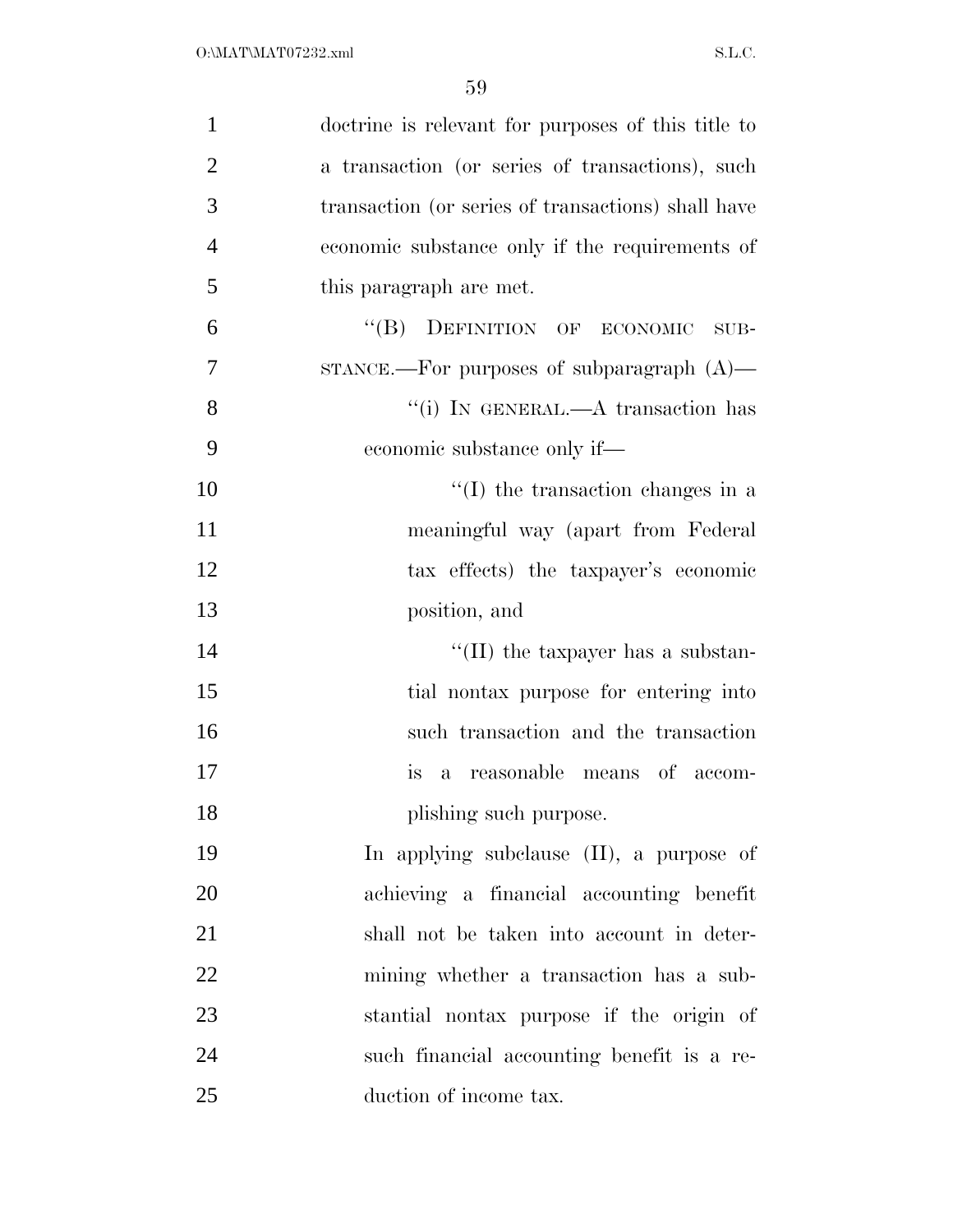| $\mathbf{1}$   | "(ii) SPECIAL RULE WHERE TAX-                    |
|----------------|--------------------------------------------------|
| $\overline{2}$ | PAYER RELIES ON PROFIT POTENTIAL.—A              |
| 3              | transaction shall not be treated as having       |
| $\overline{4}$ | economic substance by reason of having a         |
| 5              | potential for profit unless—                     |
| 6              | $\lq\lq$ (I) the present value of the rea-       |
| 7              | sonably expected pre-tax profit from             |
| 8              | the transaction is substantial in rela-          |
| 9              | tion to the present value of the ex-             |
| 10             | pected net tax benefits that would be            |
| 11             | allowed if the transaction were re-              |
| 12             | spected, and                                     |
| 13             | "(II) the reasonably expected                    |
| 14             | pre-tax profit from the transaction ex-          |
| 15             | ceeds a risk-free rate of return.                |
| 16             | "(C) TREATMENT OF FEES AND FOREIGN               |
| 17             | TAXES.—Fees and other transaction expenses       |
| 18             | and foreign taxes shall be taken into account as |
| 19             | expenses in determining pre-tax profit under     |
| 20             | subparagraph $(B)(ii)$ .                         |
| 21             | "(2) SPECIAL RULES FOR TRANSACTIONS WITH         |
| 22             | TAX-INDIFFERENT PARTIES.-                        |
| 23             | "(A) SPECIAL RULES FOR FINANCING                 |
| 24             | TRANSACTIONS.—The form of a transaction          |
| 25             | which is in substance the borrowing of money     |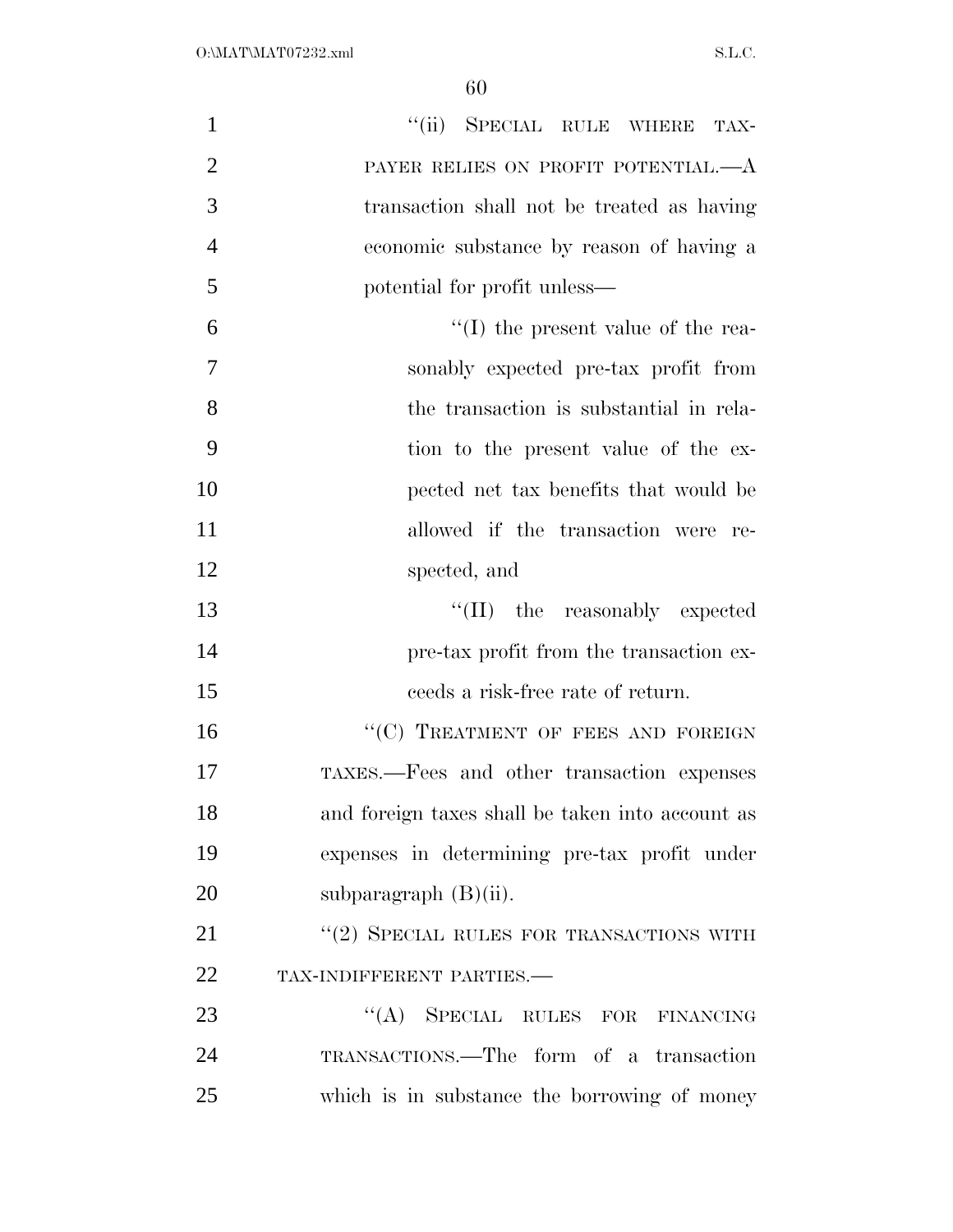| $\mathbf{1}$   | or the acquisition of financial capital directly or |
|----------------|-----------------------------------------------------|
| $\overline{2}$ | indirectly from a tax-indifferent party shall not   |
| 3              | be respected if the present value of the deduc-     |
| $\overline{4}$ | tions to be claimed with respect to the trans-      |
| 5              | action is substantially in excess of the present    |
| 6              | value of the anticipated economic returns of the    |
| 7              | person lending the money or providing the fi-       |
| 8              | nancial capital. A public offering shall be treat-  |
| 9              | ed as a borrowing, or an acquisition of financial   |
| 10             | capital, from a tax-indifferent party if it is rea- |
| 11             | sonably expected that at least 50 percent of the    |
| 12             | offering will be placed with tax-indifferent par-   |
| 13             | ties.                                               |
| 14             | "(B) ARTIFICIAL INCOME SHIFTING AND                 |
| 15             | BASIS ADJUSTMENTS.—The form of a trans-             |
| 16             | action with a tax-indifferent party shall not be    |
| 17             | respected if—                                       |
| 18             | "(i) it results in an allocation of in-             |
| 19             | come or gain to the tax-indifferent party in        |
| 20             | excess of such party's economic income or           |
| 21             | gain, or                                            |
| 22             | "(ii) it results in a basis adjustment              |
| 23             | or shifting of basis on account of over-            |
| 24             | stating the income or gain of the tax-indif-        |
| 25             | ferent party.                                       |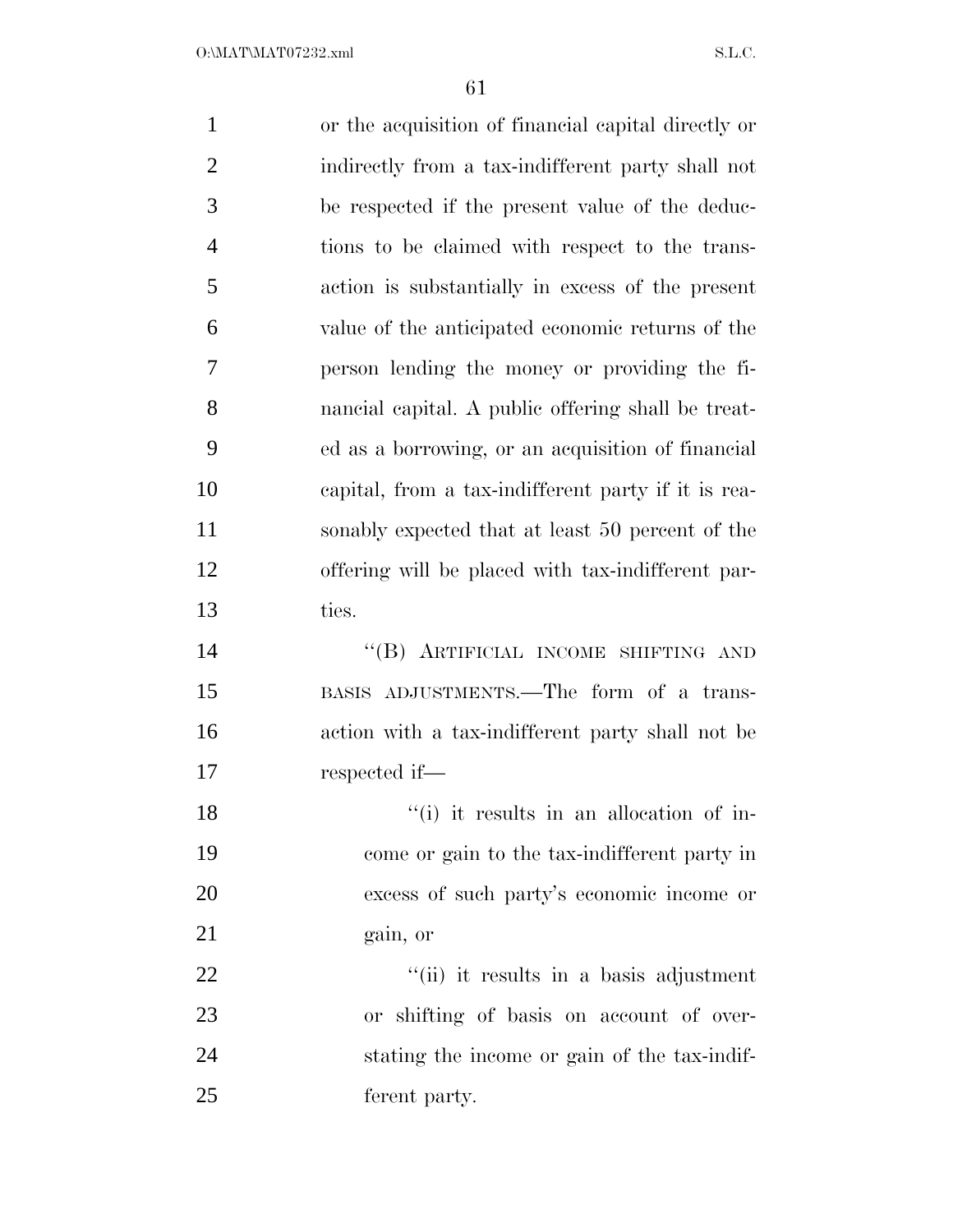| $\mathbf{1}$   | "(3) DEFINITIONS AND SPECIAL RULES.-For           |
|----------------|---------------------------------------------------|
| $\overline{2}$ | purposes of this subsection—                      |
| 3              | "(A) ECONOMIC SUBSTANCE DOCTRINE.-                |
| $\overline{4}$ | The term 'economic substance doctrine' means      |
| 5              | the common law doctrine under which tax bene-     |
| 6              | fits under subtitle A with respect to a trans-    |
| 7              | action are not allowable if the transaction does  |
| 8              | not have economic substance or lacks a business   |
| 9              | purpose.                                          |
| 10             | "(B) TAX-INDIFFERENT PARTY.—The                   |
| 11             | term 'tax-indifferent party' means any person     |
| 12             | or entity not subject to tax imposed by subtitle  |
| 13             | A. A person shall be treated as a tax-indifferent |
| 14             | party with respect to a transaction if the items  |
| 15             | taken into account with respect to the trans-     |
| 16             | action have no substantial impact on such per-    |
| 17             | son's liability under subtitle A.                 |
| 18             | "(C) EXCEPTION FOR PERSONAL TRANS-                |
| 19             | ACTIONS OF INDIVIDUALS.—In the case of an         |
| 20             | individual, this subsection shall apply only to   |
| 21             | transactions entered into in connection with a    |
| 22             | trade or business or an activity engaged in for   |
| 23             | the production of income.                         |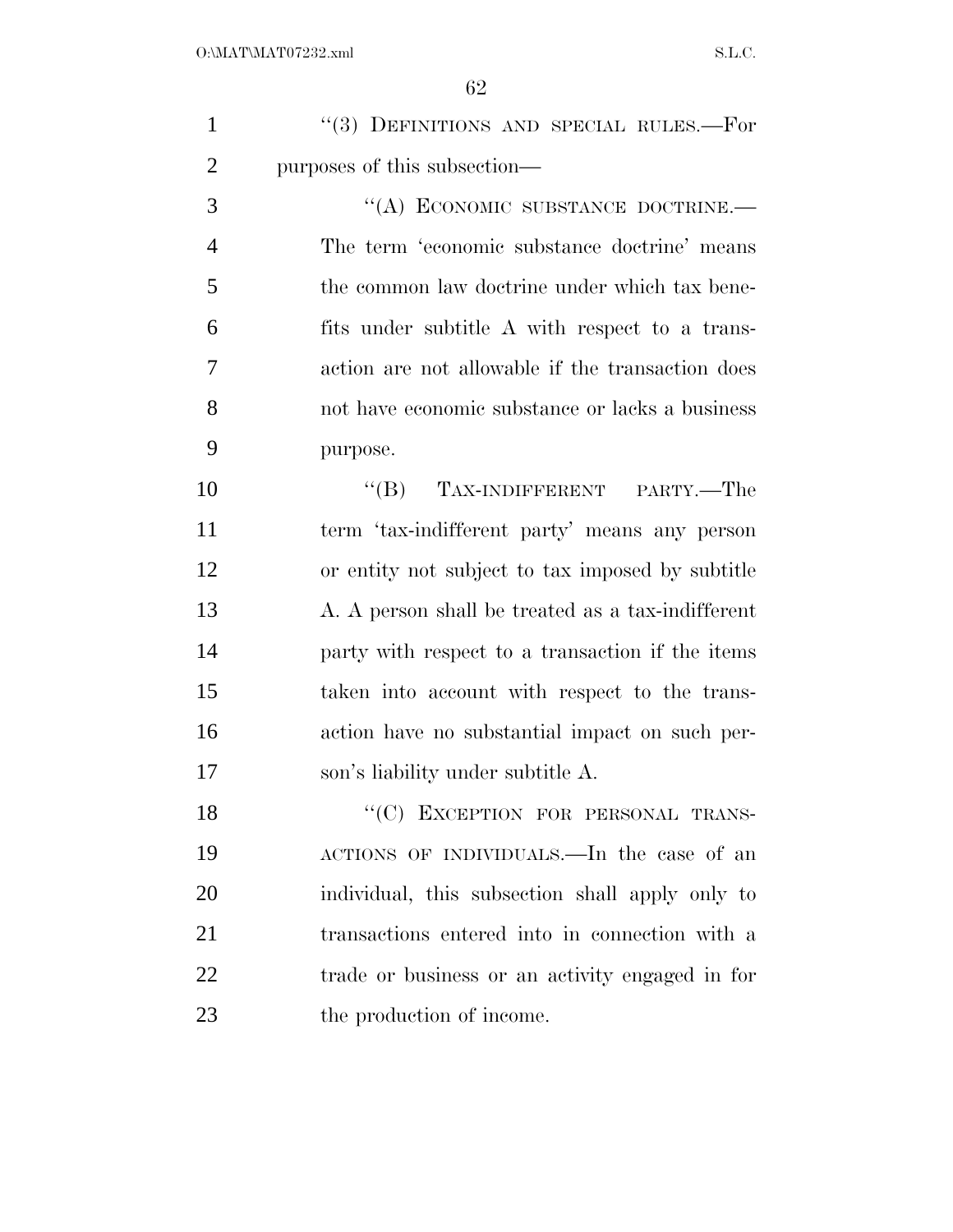| $\mathbf{1}$   | "(D) TREATMENT OF LESSORS.—In apply-                    |
|----------------|---------------------------------------------------------|
| $\overline{2}$ | ing paragraph $(1)(B)(ii)$ to the lessor of tan-        |
| 3              | gible property subject to a lease—                      |
| $\overline{4}$ | $``(i)$ the expected net tax benefits with              |
| 5              | respect to the leased property shall not in-            |
| 6              | clude the benefits of—                                  |
| 7              | $\lq\lq$ (I) depreciation,                              |
| 8              | "(II) any tax credit, or                                |
| 9              | "(III) any other deduction as                           |
| 10             | provided in guidance by the Secretary,                  |
| 11             | and                                                     |
| 12             | "(ii) subclause $(II)$ of paragraph                     |
| 13             | $(1)(B)(ii)$ shall be disregarded in deter-             |
| 14             | mining whether any of such benefits are al-             |
| 15             | lowable.                                                |
| 16             | $``(4)$ OTHER COMMON LAW DOCTRINES NOT AF-              |
| 17             | FECTED.—Except as specifically provided in this         |
| 18             | subsection, the provisions of this subsection shall not |
| 19             | be construed as altering or supplanting any other       |
| 20             | rule of law, and the requirements of this subsection    |
| 21             | shall be construed as being in addition to any such     |
| 22             | other rule of law.                                      |
| 23             | "(5) REGULATIONS.—The Secretary shall pre-              |
| 24             | scribe such regulations as may be necessary or ap-      |
| 25             | propriate to carry out the purposes of this sub-        |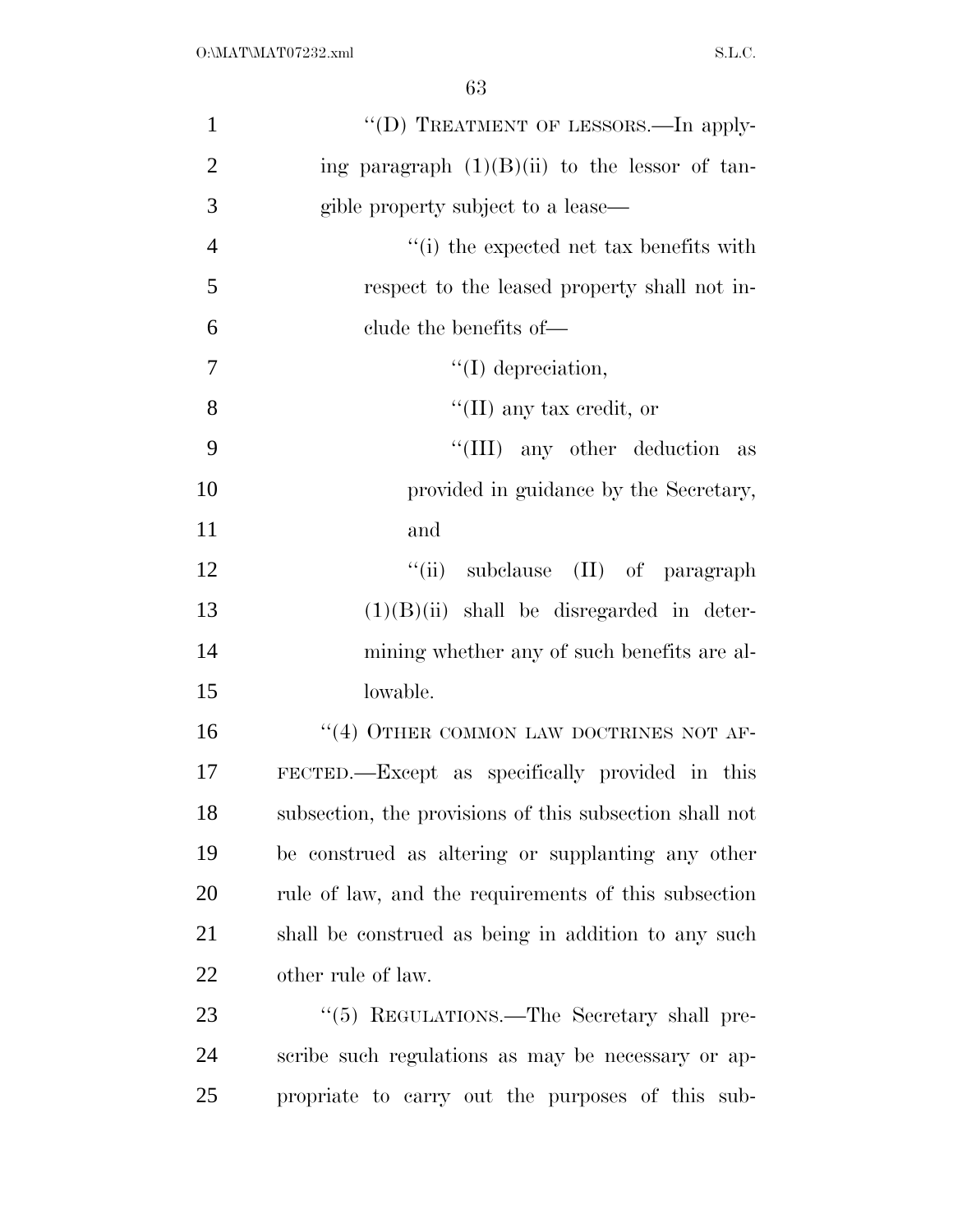$O:\text{MAT} \setminus \text{MAT} \setminus \text{SAT} \setminus \text{SAT} \setminus \text{SAT} \setminus \text{SAT} \setminus \text{SAT} \setminus \text{SAT} \setminus \text{SAT} \setminus \text{SAT} \setminus \text{SAT} \setminus \text{SAT} \setminus \text{SAT} \setminus \text{SAT} \setminus \text{SAT} \setminus \text{SAT} \setminus \text{SAT} \setminus \text{SAT} \setminus \text{SAT} \setminus \text{SAT} \setminus \text{SAT} \setminus \text{SAT} \setminus \text{SAT} \setminus \text{SAT} \setminus \text{SAT} \setminus \text{SAT} \setminus \text{SAT} \setminus \text{$ 

 section. Such regulations may include exemptions from the application of this subsection.''. (b) EFFECTIVE DATE.—The amendments made by this section shall apply to transactions entered into after the date of the enactment of this Act. **SEC. 402. PENALTY FOR UNDERSTATEMENTS ATTRIB- UTABLE TO TRANSACTIONS LACKING ECO-NOMIC SUBSTANCE, ETC.**  (a) IN GENERAL.—Subchapter A of chapter 68 is amended by inserting after section 6662A the following new section: **''SEC. 6662B. PENALTY FOR UNDERSTATEMENTS ATTRIB- UTABLE TO TRANSACTIONS LACKING ECO- NOMIC SUBSTANCE, ETC.**  ''(a) IMPOSITION OF PENALTY.—If a taxpayer has a noneconomic substance transaction understatement for any taxable year, there shall be added to the tax an amount equal to 40 percent of the amount of such under- statement. ''(b) REDUCTION OF PENALTY FOR DISCLOSED TRANSACTIONS.—Subsection (a) shall be applied by sub- stituting '20 percent' for '40 percent' with respect to the portion of any noneconomic substance transaction under-statement with respect to which the relevant facts affect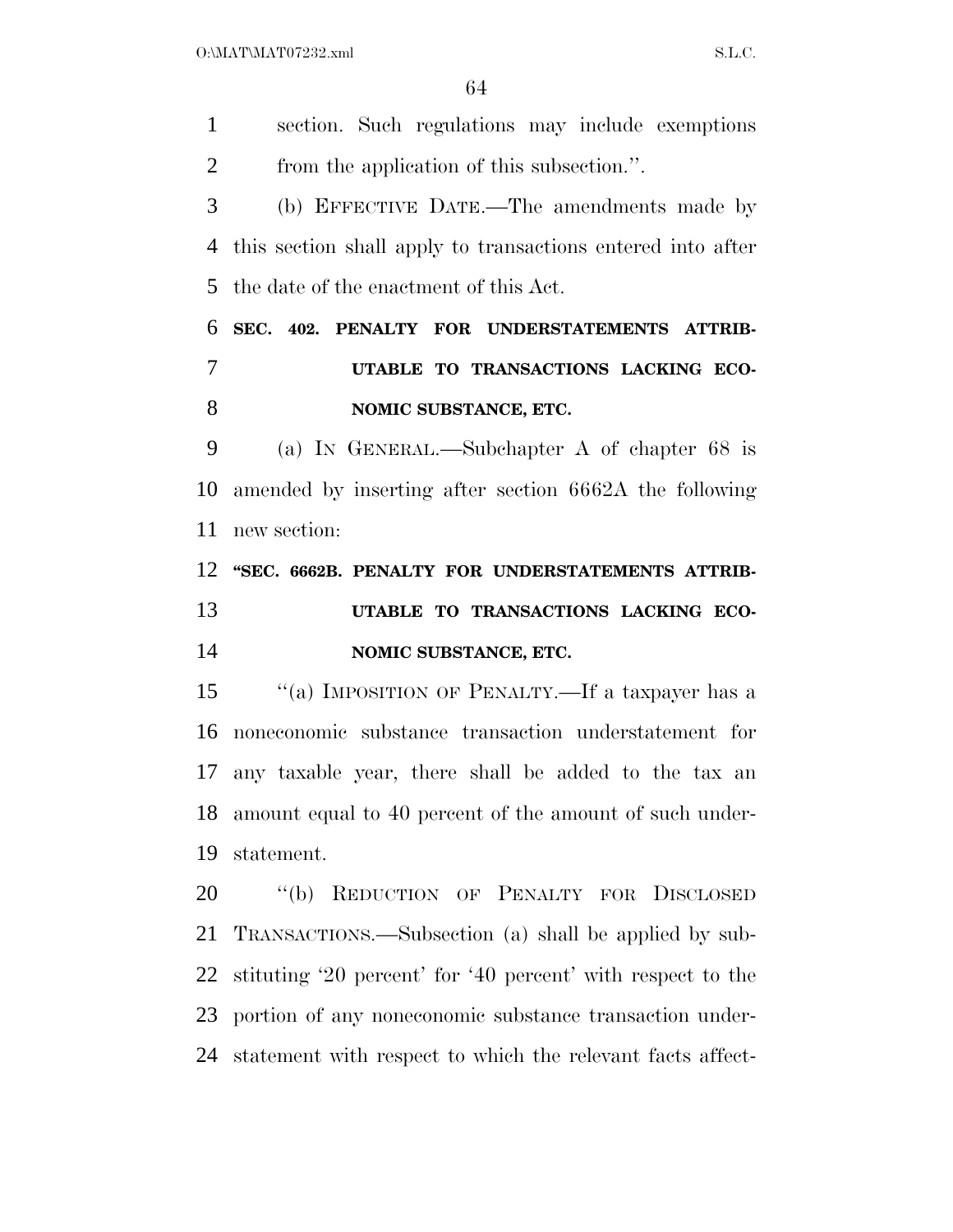$O:\text{MAT} \setminus \text{MAT} \setminus \text{SAT} \setminus \text{SAT} \setminus \text{SAT} \setminus \text{SAT} \setminus \text{SAT} \setminus \text{SAT} \setminus \text{SAT} \setminus \text{SAT} \setminus \text{SAT} \setminus \text{SAT} \setminus \text{SAT} \setminus \text{SAT} \setminus \text{SAT} \setminus \text{SAT} \setminus \text{SAT} \setminus \text{SAT} \setminus \text{SAT} \setminus \text{SAT} \setminus \text{SAT} \setminus \text{SAT} \setminus \text{SAT} \setminus \text{SAT} \setminus \text{SAT} \setminus \text{SAT} \setminus \text{SAT} \setminus \text{$ 

 ing the tax treatment of the item are adequately disclosed in the return or a statement attached to the return.

 ''(c) NONECONOMIC SUBSTANCE TRANSACTION UN-DERSTATEMENT.—For purposes of this section—

 ''(1) IN GENERAL.—The term 'noneconomic substance transaction understatement' means any amount which would be an understatement under section 6662A(b)(1) if section 6662A were applied by taking into account items attributable to non- economic substance transactions rather than items to which section 6662A would apply without regard to this paragraph.

13 "(2) NONECONOMIC SUBSTANCE TRANS- ACTION.—The term 'noneconomic substance trans-action' means any transaction if—

16  $"$ (A) there is a lack of economic substance 17 (within the meaning of section  $7701(p)(1)$ ) for the transaction giving rise to the claimed ben- efit or the transaction was not respected under 20 section  $7701(p)(2)$ , or

21 ''(B) the transaction fails to meet the re-22 quirements of any similar rule of law.

23 "(d) RULES APPLICABLE TO COMPROMISE OF PEN-ALTY.—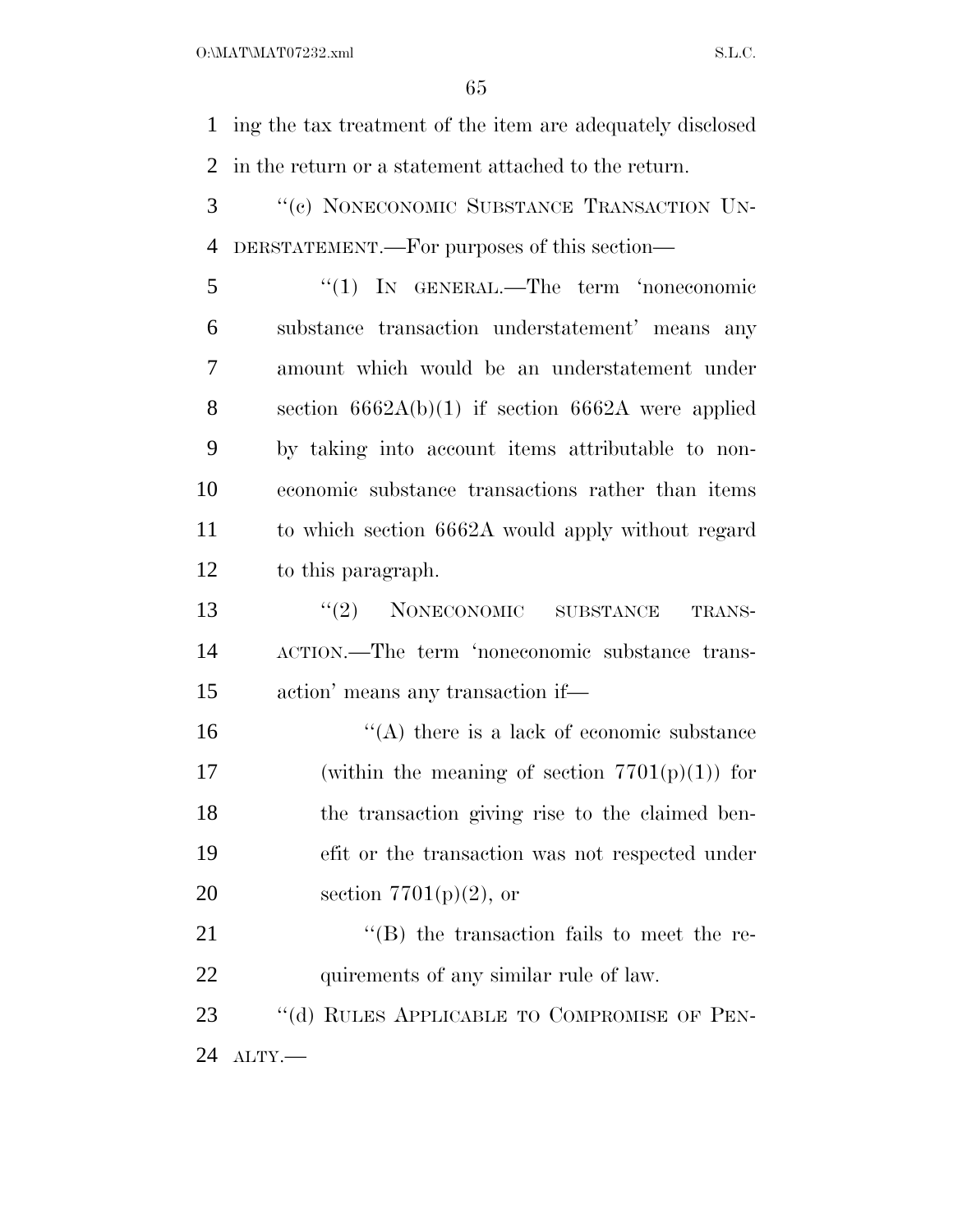| $\mathbf{1}$   | "(1) IN GENERAL.—If the first letter of pro-                                                                                                                                                                                                                               |
|----------------|----------------------------------------------------------------------------------------------------------------------------------------------------------------------------------------------------------------------------------------------------------------------------|
| $\overline{2}$ | posed deficiency which allows the taxpayer an oppor-                                                                                                                                                                                                                       |
| 3              | tunity for administrative review in the Internal Rev-                                                                                                                                                                                                                      |
| 4              | enue Service Office of Appeals has been sent with                                                                                                                                                                                                                          |
| 5              | respect to a penalty to which this section applies,                                                                                                                                                                                                                        |
| 6              | only the Commissioner of Internal Revenue may                                                                                                                                                                                                                              |
| 7              | compromise all or any portion of such penalty.                                                                                                                                                                                                                             |
| 8              | "(2) APPLICABLE RULES.—The rules of para-                                                                                                                                                                                                                                  |
| 9              | graphs $(2)$ and $(3)$ of section $6707A(d)$ shall apply                                                                                                                                                                                                                   |
| 10             | for purposes of paragraph $(1)$ .                                                                                                                                                                                                                                          |
| 11             | "(e) COORDINATION WITH OTHER PENALTIES.—Ex-                                                                                                                                                                                                                                |
| 12             | cept as otherwise provided in this part, the penalty im-                                                                                                                                                                                                                   |
| 13             | posed by this section shall be in addition to any other pen-                                                                                                                                                                                                               |
| 14             | alty imposed by this title.                                                                                                                                                                                                                                                |
| 15             | "(f) CROSS REFERENCES.—                                                                                                                                                                                                                                                    |
|                | "(1) For coordination of penalty with understatements<br>under section 6662 and other special rules, see section<br>$6662A(e)$ .<br>$"(2)$ For reporting of penalty imposed under this section<br>to the Securities and Exchange Commission, see section<br>$6707A(e)$ .". |
| 16             | (b) COORDINATION WITH OTHER UNDERSTATE-                                                                                                                                                                                                                                    |
| 17             | MENTS AND PENALTIES.-                                                                                                                                                                                                                                                      |
| 18             | (1)<br>The<br>second<br>sentence of<br>section                                                                                                                                                                                                                             |
| 19             | $6662(d)(2)(A)$ is amended by inserting "and without                                                                                                                                                                                                                       |
| 20             | regard to items with respect to which a penalty is                                                                                                                                                                                                                         |
| 21             | imposed by section 6662B" before the period at the                                                                                                                                                                                                                         |
| 22             | end.                                                                                                                                                                                                                                                                       |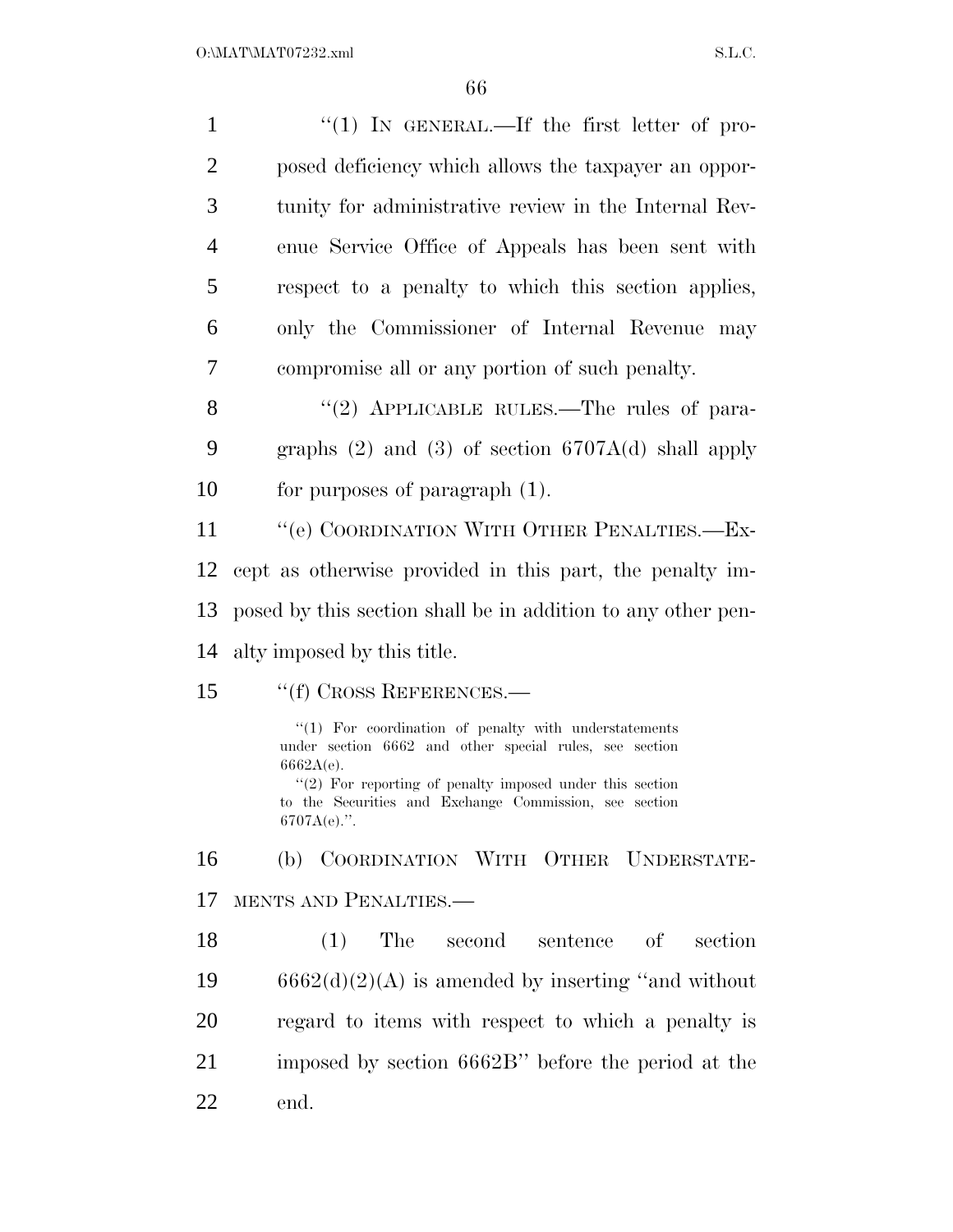| $\mathbf{1}$   | $(2)$ Subsection (e) of section 6662A is amend-     |
|----------------|-----------------------------------------------------|
| $\overline{2}$ | $ed$ —                                              |
| 3              | $(A)$ in paragraph $(1)$ , by inserting "and        |
| $\overline{4}$ | noneconomic substance transaction understate-       |
| 5              | ments" after "reportable transaction under-         |
| 6              | statements" both places it appears,                 |
| 7              | (B) in paragraph $(2)(A)$ , by inserting "and       |
| 8              | a noneconomic substance transaction under-          |
| 9              | statement" after "reportable transaction under-     |
| 10             | statement",                                         |
| 11             | (C) in paragraph $(2)(B)$ , by inserting            |
| 12             | "6662B or" before "6663",                           |
| 13             | (D) in paragraph $(2)(C)(i)$ , by inserting         |
| 14             | "or section 6662B" before the period at the         |
| 15             | end,                                                |
| 16             | (E) in paragraph $(2)(C)(ii)$ , by inserting        |
| 17             | "and section 6662B" after "This section",           |
| 18             | $(F)$ in paragraph $(3)$ , by inserting "or non-    |
| 19             | economic<br>substance<br>transaction<br>understate- |
| 20             | ment" after "reportable transaction understate-     |
| 21             | ment", and                                          |
| 22             | (G) by adding at the end the following new          |
| 23             | paragraph:                                          |
| 24             | "(4) NONECONOMIC SUBSTANCE TRANSACTION              |
| 25             | UNDERSTATEMENT.—For purposes of this<br>sub-        |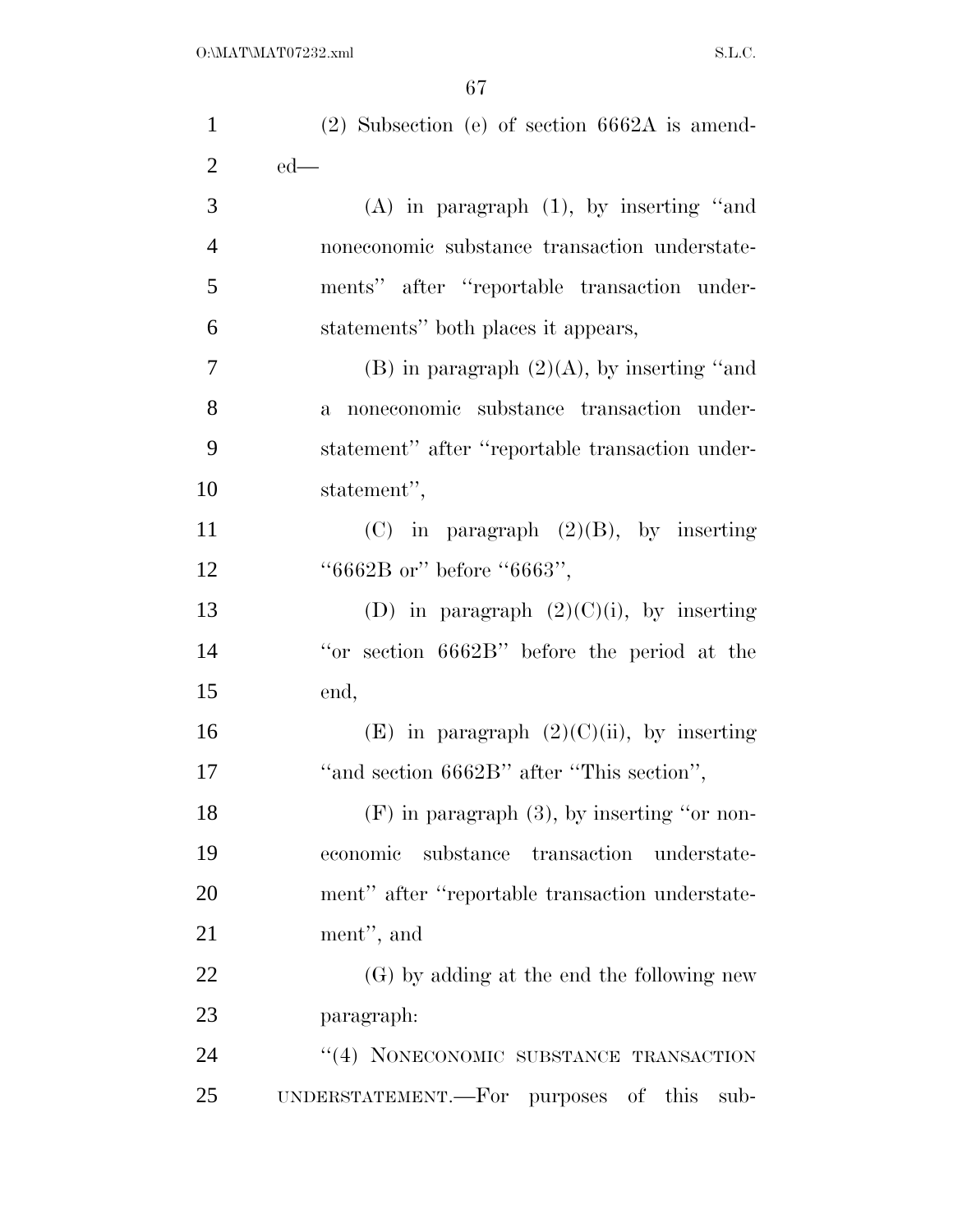| $\mathbf{1}$   | section, the term 'noneconomic substance trans-             |
|----------------|-------------------------------------------------------------|
| $\overline{2}$ | action understatement' has the meaning given such           |
| 3              | term by section $6662B(c)$ .".                              |
| $\overline{4}$ | $(3)$ Subsection (e) of section 6707A is amend-             |
| 5              | $ed$ —                                                      |
| 6              | $(A)$ by striking "or" at the end of subpara-               |
| 7              | $graph(B)$ , and                                            |
| 8              | $(B)$ by striking subparagraph $(C)$ and in-                |
| 9              | serting the following new subparagraphs:                    |
| 10             | " $(C)$ is required to pay a penalty under                  |
| 11             | section 6662B with respect to any noneconomic               |
| 12             | substance transaction, or                                   |
| 13             | "(D) is required to pay a penalty under                     |
| 14             | section $6662(h)$ with respect to any transaction           |
| 15             | and would (but for section $6662A(e)(2)(C)$ )               |
| 16             | have been subject to penalty under section                  |
| 17             | a rate prescribed under section<br>$6662A$ at               |
| 18             | $6662A(c)$ or under section $6662B$ ,".                     |
| 19             | (c) CLERICAL AMENDMENT.—The table of sections               |
| 20             | for part II of subchapter A of chapter $68$ is amended by   |
| 21             | inserting after the item relating to section 6662A the fol- |
| 22             | lowing new item:                                            |
|                |                                                             |

<sup>&#</sup>x27;'Sec. 6662B. Penalty for understatements attributable to transactions lacking economic substance, etc.''.